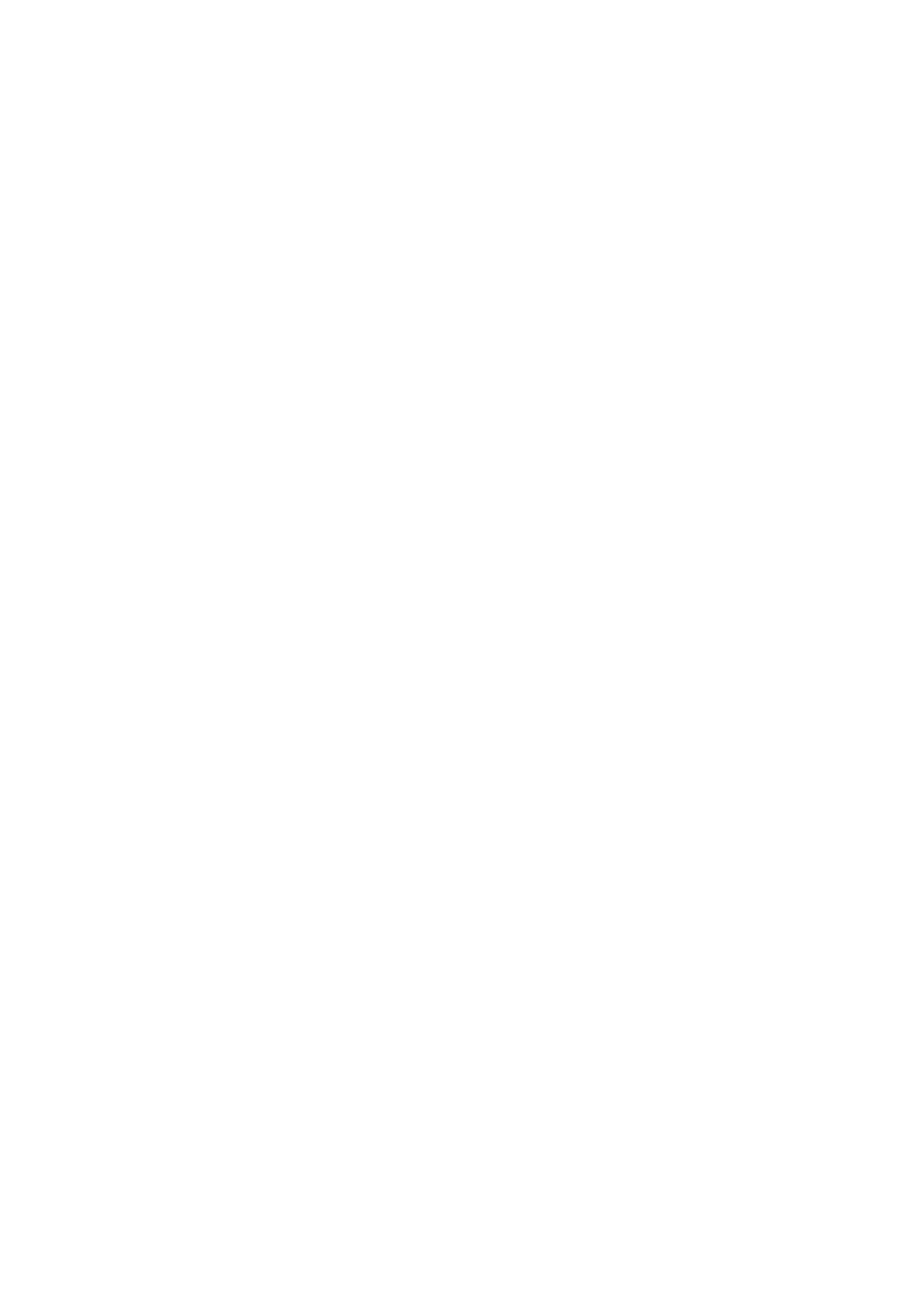## **CONTENTS**

| <b>Annual Report</b>                                  | $\mathbf{2}$   |
|-------------------------------------------------------|----------------|
| The Cathedral's Mission and Review of the Year        | $\overline{2}$ |
| <b>Financial Review</b>                               | 10             |
| Structure, Governance and Management                  | 16             |
| Legal and Administrative Information                  | 22             |
| <b>Independent Auditors' Report</b>                   | 24             |
| <b>Consolidated Statement of Financial Activities</b> | 27             |
| <b>Consolidated Balance Sheet</b>                     | 28             |
| <b>Consolidated Statement of Cash Flows</b>           | 30             |
| <b>Notes to the Consolidated Financial Statements</b> | 31             |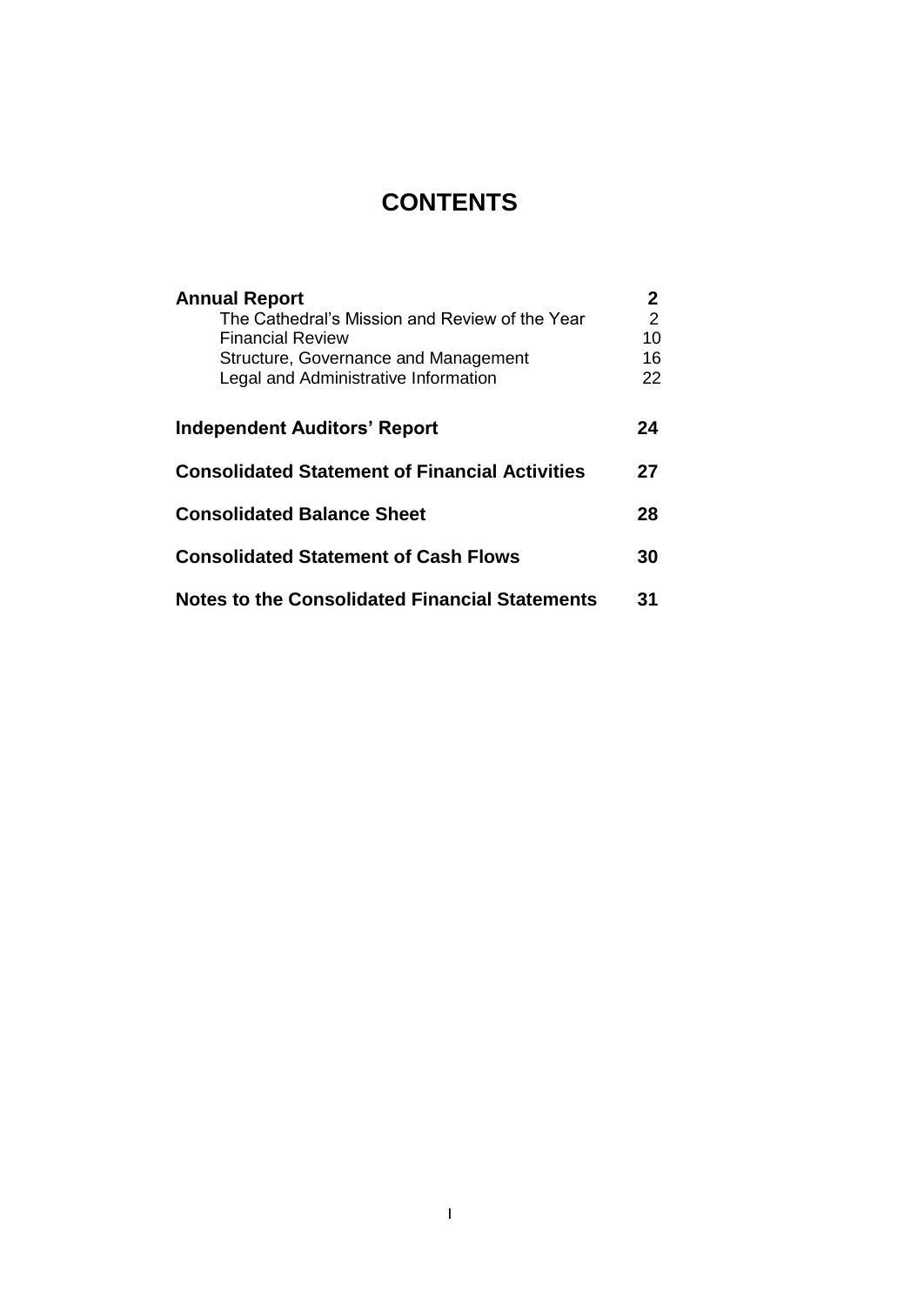# **The Chapter's Annual Report**

## **The Cathedral's Mission and Review of the Year**

## **Mission Statement**

Our mission statement, adopted by the Chapter, states:

#### **Southwark Cathedral -**

an inclusive Christian community growing in orthodox faith and radical love.

#### **The marks of our community are**

- confidence in God and the Gospel
- passion for those on the edge of society
- engagement in vibrant theology and teaching
- prayerful service of our Bishop and Diocese
- love for London and the world

### **Our rule of life is centred on a commitment to**

- worship
- study
- service

and above all

• to the Living God we know in Jesus Christ

## **Review of the past year**

The year 2020 was dominated as never before by one event: the coronavirus pandemic. This had a profound effect on the worshipping life of the Cathedral community and on every aspect of our life. With the government announcement on Monday 23rd March that the population should reduce unnecessary journeys and work from home if possible, all Cathedral staff were encouraged to work remotely from home where possible and all volunteers were stood down from their normal duties and asked not to come to the Cathedral unless strictly necessary. One year on and this situation has not changed as we struggle through the third national lockdown. However, there were times when a semblance of normal life could resume in the summer of 2020. The Cathedral re-opened for private prayer and then, for a strictly limited number of people, for worship in July and remained open for the rest of the year. It was only at the urging of the Mayor of London and the Leader of the local borough council that the Chapter took the difficult decision to shut the Cathedral for worship and private prayer again on 11 January 2021 in response to the huge increase in virus cases and consequent pressure on the National Health Service.

Whenever worship was possible on site, we were pleased to be able to involve our musicians and so, working closely within government guidance, we have been able to employ our lay clerks, and for a short time in November and December, our choristers, to enhance our worship which has been a source of comfort and inspiration to those present in person or online during dark days. Worship in person has only been part of the story of 2020. Within days of the first national lockdown being announced, the clergy team, led by me, and supported by Mark Charlton, our head of IT, set up the necessary equipment to broadcast worship from the Cathedral or, when that was not possible, from the entrance hall of the Deanery. Holy Week and Easter took on a very different appearance in April with all our services broadcast online from the Deanery including Morning and Evening Prayer seven days a week. From the summer onwards the whole clergy have joined in broadcasting from the Cathedral and their homes.

The number of people engaging with these worship broadcasts has shown that we not only stayed in contact with our regular congregation but that we started to develop a new online community of worshippers from across London and, in fact, the world. The level of donations that we received and the commitment from the regular congregation to their ongoing stewardship giving suggested that the effort put into keeping in touch and giving access to worship for people at a time when churches across the country were closed, has been greatly appreciated. As the weeks went by the broadcasts became increasingly sophisticated with pre-recorded readings and prayers from members of the congregation of the Cathedral and our sister church of St Hugh which was also closed and pre-recorded music by the lay clerks organised by the Director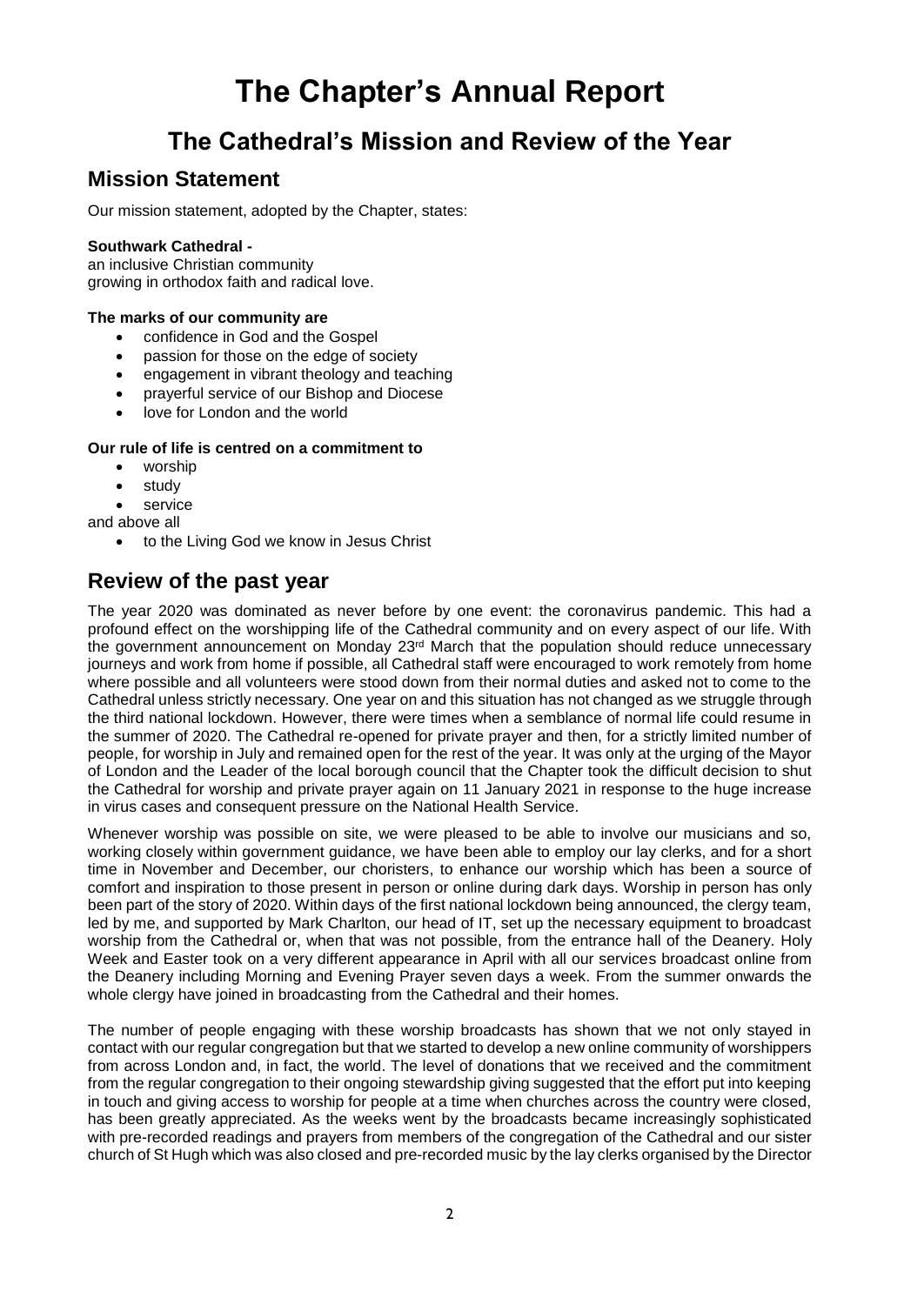of Music, Ian Keatley. When worship was allowed again in the Cathedral the online broadcasts continued and Morning and Evening Prayer on our YouTube channel and on Facebook are attracting regular congregations in excess of 50 at the time of broadcast whereas prior to the pandemic only a handful of people were present in the Cathedral. Average congregations overall for each of the daily services is around 400 and for the Sunday Eucharist around 750.

The national lockdown meant the closure of all of our commercial activities, but as soon as it was possible we re-opened the site to visitors. The Commercial Director, Emma Allen, and our retail and visitors Services Manager, Jon Dollin, developed a safe one-way system around the site for visitors and we were able to reopen the shop and café. Inevitably visitor numbers were down on previous years with the lack of international tourists and averaged about 20% of normal in the summer months. Martin Smith, our Facilities Manager, worked hard to make the Cathedral Offices in Montague Chambers a "COVID-secure" working environment for our staff who returned on a part-time basis from September before government advice once again encouraged staff to work from home whenever possible.

Throughout the year, many of our staff have been furloughed either completely or on a part-time basis and some staff have been furloughed since March 2020. The Senior Management Team have made it a priority to keep in touch with staff working from home or on furlough leave through a weekly email bulletin and a weekly "Zoom tea" where staff can chat and catch up with news. We also hold monthly staff meetings on Zoom to keep everyone up to date. Throughout the last year we have been keen to reassure staff on furlough that they are making an important contribution to the financial survival of the Cathedral. Even if they cannot work they are helping out by agreeing to be on furlough leave enabling the Cathedral to claim 80% of the salary costs from the government under the Coronavirus Job Retention scheme. The support from central government has also allowed us to retain staff at a time when much of the normal work of the Cathedral has been suspended. We did need to make two redundancies during the course of the year but we are pleased that we have been able to retain the vast majority of posts meaning that when the current restrictions are over we should be able to re-open quickly and resume our normal mission and ministry.

Away from the pandemic, and before the first lockdown, we were pleased to receive a favourable report following the audit of the Cathedral's safeguarding policies and procedures carried out by the Social Care Institute for Excellence at the end of February. More details can be found on page 9.

February was also the month in which we welcomed the production team of the Netflix drama *The Crown* for several days filming for the fourth series. This provided a very welcome financial boost given the effect of the lockdown soon afterwards.

There were some significant changes to our clergy team during the course of the year and more details on these can be found on page 19.

The Cathedral Cat, Doorkins Magnificat, to give her her full name, sadly died on 30 September 2020 after a short, but happy, retirement living with the Head Verger, Paul Timms. There was a thanksgiving service for her life in the Cathedral which has been watched online by more than 65,000 people and this showed what an important part in our lives she had played since first joining our community back in 2008. The Doorkins range of merchandise available from the shop has brought in literally thousands of pounds each year but her contribution was much more than that to the many people who came from all over the world to try and catch a glimpse of her in the Cathedral. We have also enjoyed 12 years without a rodent problem in the Cathedral since her arrival. She will be greatly missed but her successor arrived later in the autumn in the form of a rescue cat called Hodge introduced to us by Cat Cuddles. We look forward to getting to know Hodge in the coming months and there will soon be an appropriate range of merchandise to purchase in the shop.

In 2018, the Cathedral Chapter had launched its Masterplan which set out the priorities and aspirations for the Cathedral's ministry in the next five years. This document has been the subject of discussion at every Chapter meeting during the past year with regular reports on progress on our four main areas: our core congregation, engagement with other communities, our Bishop and Diocese, and our distinctive voice. Significant progress has also been made on supporting plans for our worship and liturgy, our buildings, our commercial activities, our staff, our Learning Centre and our communications. Inevitably, our priorities have been affected by the pandemic and the Chapter is now focussing on a phase of rebuilding after we have moved out of the survival phase we currently find ourselves in. A new version of the masterplan was drawn up by the Chapter in autumn 2020 following input from staff and congregational members via an online questionnaire and this will be the focus of our work in the coming years.

One important area identified in the original 2018 Masterplan was improving access to and within the Cathedral. The Access Group, led by the Sub Dean, completed their Access Plan for the Cathedral which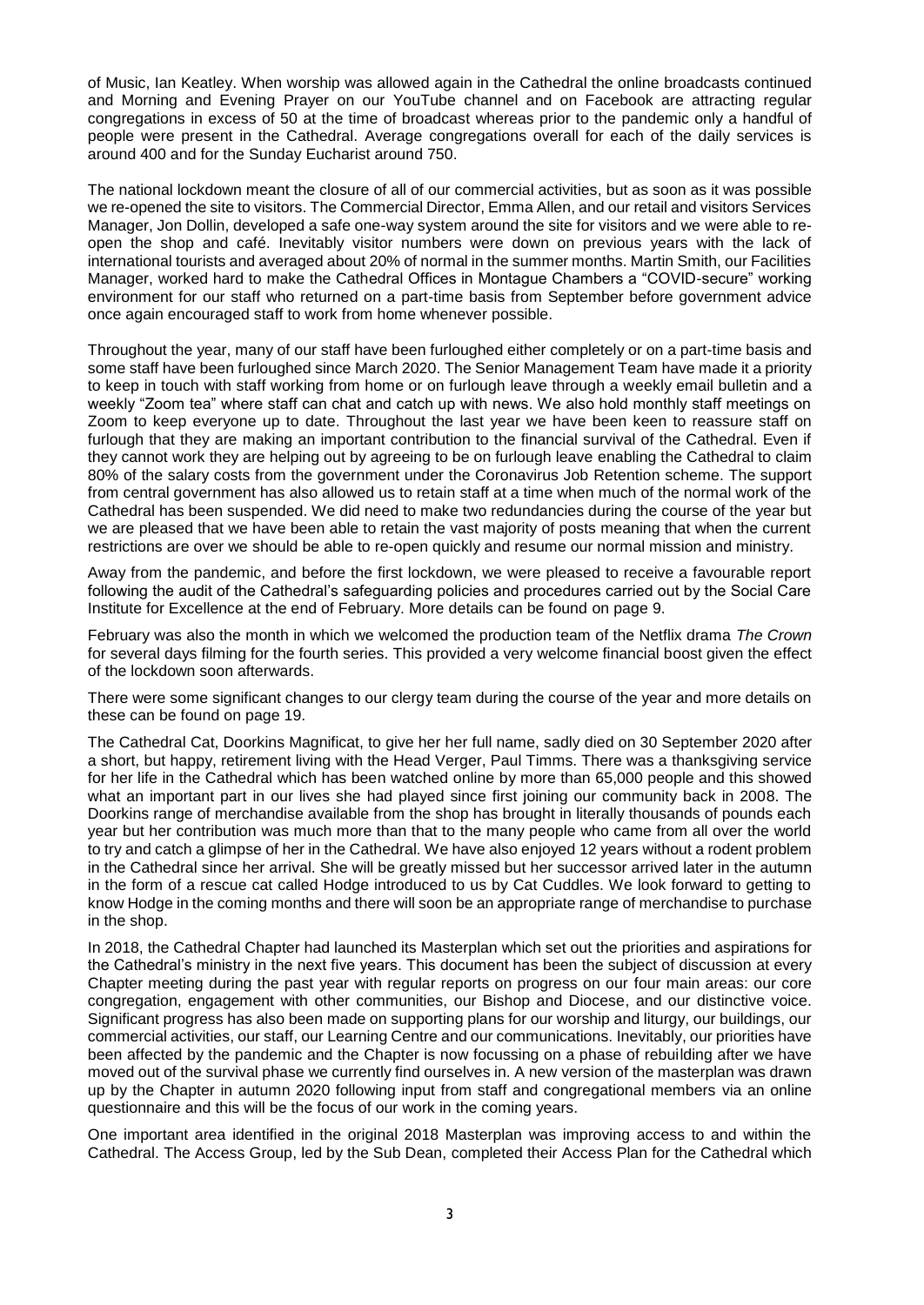was a necessary precursor to detailed survey and planning work by the Cathedral Architect to start to solve the access issues inside the Cathedral and, in particular, the Harvard Chapel. The first stage of this work was able to start in October 2020 with the creation of a ramp in the north transept replacing the step from the nave level. This work was made possible by our successful application to the government's Culture Recovery Capital Works Fund 2020 and further details can be found on page 6.

The Chapter has identified its priorities as for the year ahead as follows:

- To do the necessary legal and preparatory work prior to seeking registration with the Charity Commission and draw up a new Constitution and Statutes for the Cathedral in advance of the 2023 deadline required under the forthcoming Cathedrals Measure;
- Appoint a new Chief Operating Officer (as successor to the Comptroller);
- Begin working through the list of actions contained in the latest version of our Masterplan (drawn up by the Chapter to reflect the new challenges presented by the pandemic and its aftermath);
- Develop a recovery plan to reinstate our income streams as soon as the Cathedral re-opens, particularly focusing on our voluntary income and commercial activities and encouraging visitors to return;
- Learning from the lockdown experience about how we can continue to engage with a dispersed worshipping community through live streaming of services after the Cathedral re-opens;
- Considering how the use of virtual meetings and working from home for staff can improve the efficiency of our operation, reduce pressures on space in Montague Chambers and save money on our day-to-day activities;
- Obtain the necessary statutory permissions to enable the next stage of the works to improve access across the Cathedral site (including a new passenger lift and step-free access to the Harvard Chapel) to be carried out.

## **Cathedral worship and congregational life**

At the heart of Cathedral life are the Offices and Eucharists. The daily services play a significant role in providing opportunities to worship for visitors, local residents, office workers, and regular members of the Sunday congregation.

The table below gives the pattern of regular Services held in the Cathedral prior to the pandemic.

#### **Sunday Services**

8.45am Morning Prayer 9.00am Eucharist 11.00am Choral Eucharist 3.00pm Choral Evensong 6.00pm '6.00 at Southwark' \*

#### **Weekday Services**

8.00am Morning Prayer 8.15am Eucharist 12.30pm Midday Prayer 12.45pm Eucharist 5.30pm Choral Evensong (or Evening Prayer when the choir is on holiday)

#### **Saturday Services**

9.00am Morning Prayer

9.15am Eucharist

4.00pm Choral Evensong (sung by a Visiting Choir) or Evening Prayer

\* The Sunday evening service takes a different format each Sunday. The service on the first Sunday is a Traditional Rite Choral Eucharist; on the second, a Service of Light; on the third, a Service of Wholeness and Healing; and on the fourth, Compline and Eucharistic Devotions. When there is a fifth Sunday in a month, there is a service of Compline.

Since we re-opened for public worship in July, the principal service on a Sunday was the 11am Choral Eucharist which was attended by around 120 people. Prior to lockdown this service had an average attendance of 290 each week but these numbers were strictly limited due to social distancing requirements after re-opening. However, a new online congregation has developed, not all of whom were existing worshippers prior to 2020.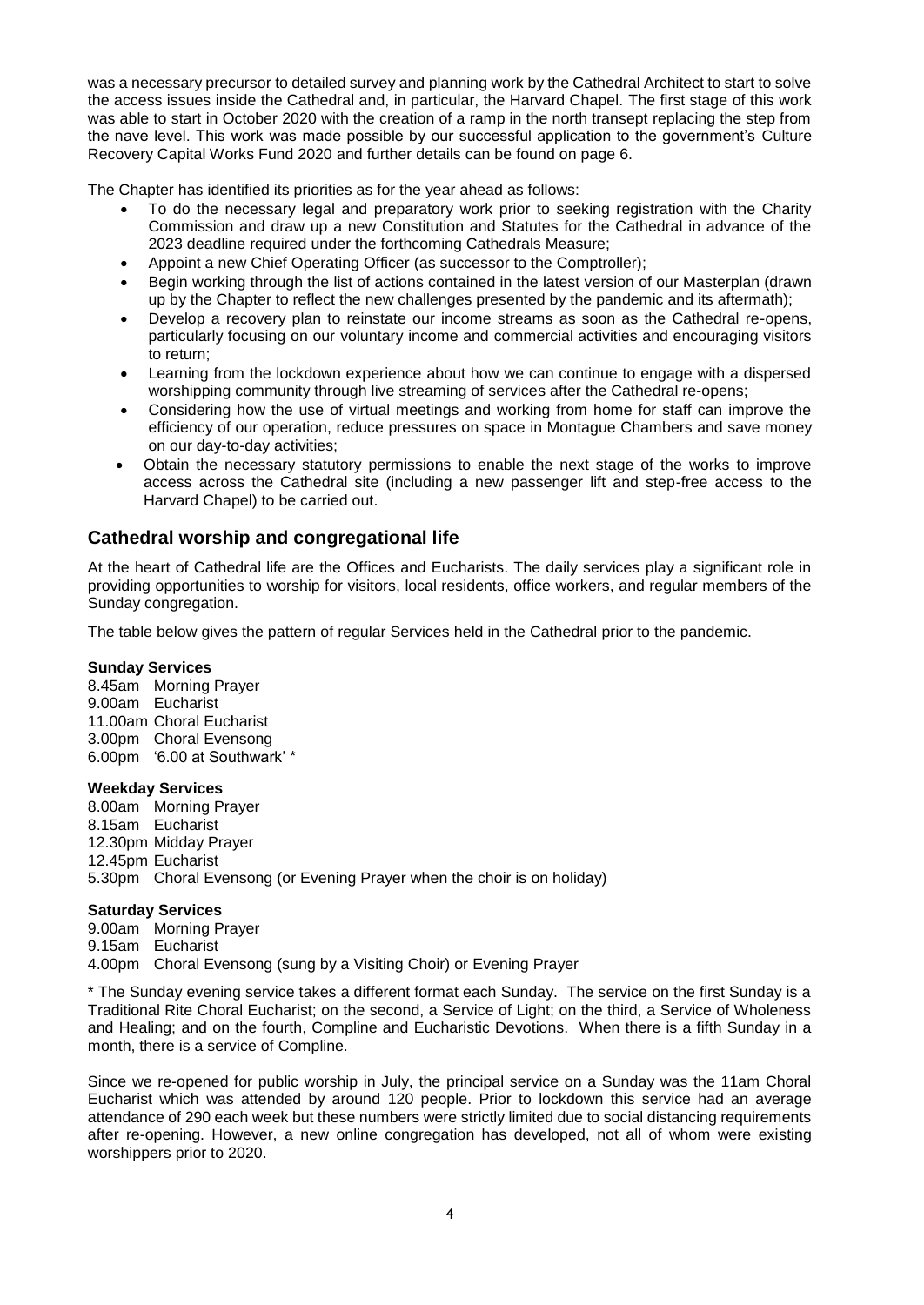The average number of people viewing our online services is as follows:

| Daily Morning Prayer:  | 439 |
|------------------------|-----|
| Daily Night Prayer:    | 402 |
| Sunday 11am Eucharist: | 740 |

Our Christmas services were well attended online as well with over 1,100 watching the Carol services and 900 watching Midnight Mass on Christmas Eve in addition to the small number of people present in the Cathedral.

The Cathedral serves as a parish church for the constantly changing neighbourhoods along Bankside from the edge of Tate Modern to the west as far as Hay's Galleria to the east. The parish reaches south from the Thames to Union Street (with a small deviation to include the Cathedral School and the All Hallows site). The parish also includes Borough Market, Guy's Hospital, Shakespeare's Globe, London Bridge Station and The Shard. Our parish is the home of the only livery hall south of the River, Glaziers' Hall, and the Dean continues to be Chaplain to the Worshipful Company of Launderers. He is Chaplain to the City Hall branch of the Royal British Legion and supports the Christian Fellowship at News UK, whilst developing a similar relationship with Ernst & Young and the LGBTI network at Norton Rose Fulbright. The population of the parish continues to grow and change rapidly, bringing with it many challenges and opportunities.

In the 2019 annual report we noted that the size of the Cathedral's regular congregation had declined somewhat when compared to previous years. It is difficult to estimate the current size of the congregation as attendance at worship has been limited by coronavirus restrictions. However, as mentioned above, there is a new and growing online community of worshippers watching our services via social media. As a Parish Church Cathedral, we have an Electoral Roll which is compiled in accordance with the Church Representation Rules. At the Annual Parochial Church Meeting in September 2020, the total membership on the electoral roll stood at 402 (up from 362 at the April 2019 meeting).

People living in the parish are welcomed into the Cathedral as their parish church for baptisms, weddings and funerals although, like everything else in 2020, the number of such events was severely limited by the restrictions imposed by the pandemic. We actively seek to help our local community to respond to and benefit from its changing environment and participate in discussions with Southwark Council for local improvement initiatives. We work closely with the Living Bankside and we are a partner in the Better Bankside Business Improvement District as well as fostering links with local businesses, including Borough Market.

The greater Cathedral parish includes the Conventional District of St Hugh's, Bermondsey which is under the pastoral care of the Sub Dean, assisted by the Revd David Adamson-Hill whose ministry is shared by St George the Martyr's, St Hugh's and the Cathedral.

There are strong links between the Cathedral and the Cathedral Primary School (as well as with our other foundation schools outside the parish) with the Sub Dean and several members of the congregation serving as governors. Heather Smith continues her very valuable ministry as a Southwark Pastoral Auxiliary in the parish and local community and Caroline Clifford serves as a Reader at the Cathedral, co-leading the Pilgrim course which prepares people for confirmation. The Cathedral congregation provides a large team of volunteers through the winter for the ROBES ecumenical project which provides shelter for homeless people. The pandemic meant that the shelter was not able to run in the 2020-21 winter period.

Parents and toddlers enjoy using the *crèche* facilities and the number of children attending Junior Xpress 1 and 2 had been increasing in recent years. Once again the pandemic meant that this work was suspended while the Cathedral was closed for worship and did not return during the autumn due to severe restrictions on numbers able to attend worship in the Cathedral. The challenge for 2021 and beyond will be to rebuild this work as life begins to return to something closer to normality.

Other opportunities for congregational learning include learning workshops for Admission to Holy Communion and the Interest & Action Groups which offer opportunities for involvement in a wide range of activities.

Our Mothers' Union branch, the Unity Group (which fosters overseas links and our partnership with St George's Roman Catholic Cathedral and St Olav's Norwegian Church, Rotherhithe) and our Masvingo Group (which looks after our links with the Diocese of Masvingo in Zimbabwe through the exchange of prayer and information and financial help) whose membership is drawn from the Cathedral congregation all continued their important work.

The Cathedral contributes financially to the local, national and international community by giving 10% of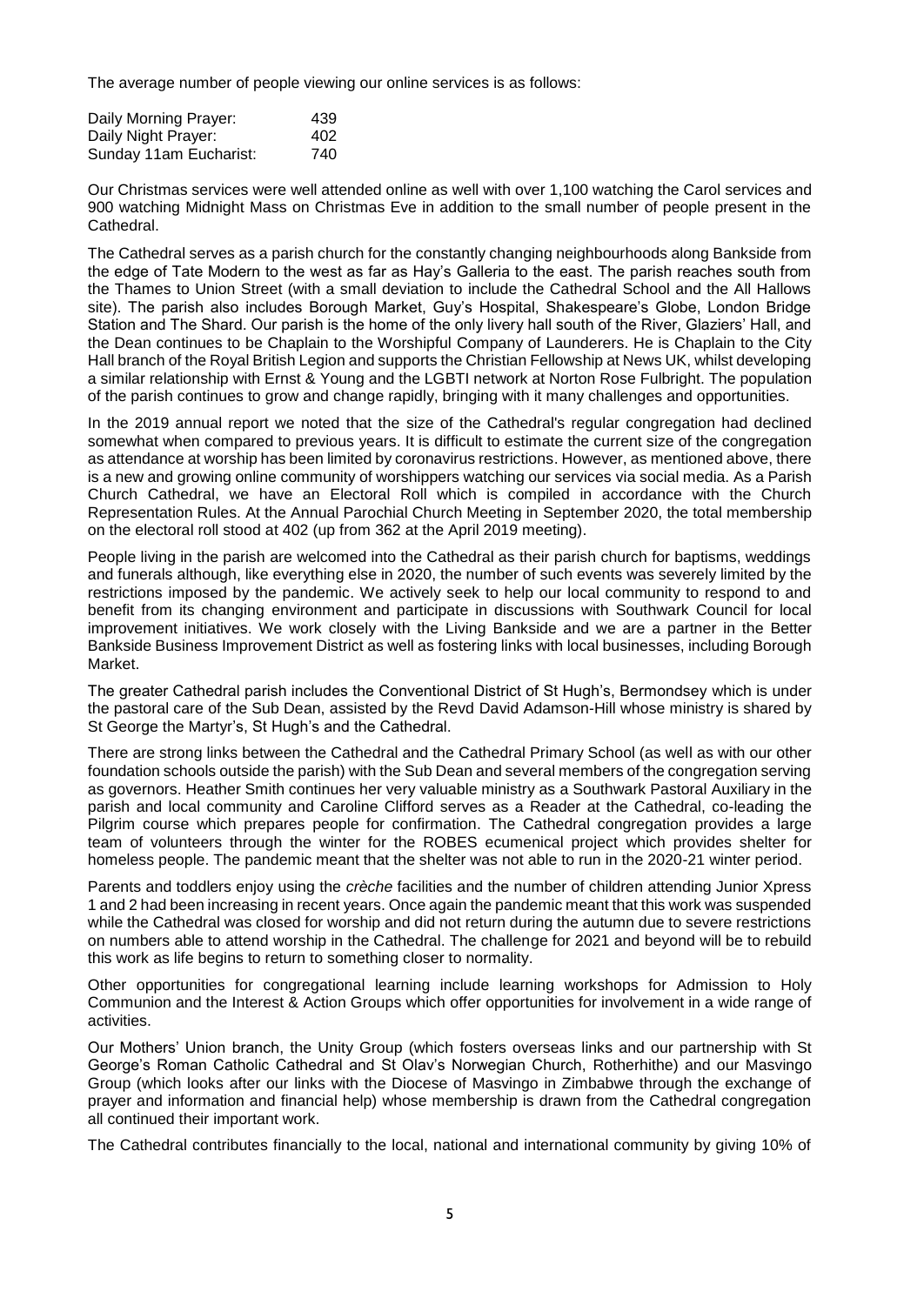the money raised through the planned giving scheme each year to a variety of charities. In 2020 the sum donated was £28,120 (£27,690 in 2019). The task of determining a list of recommendations is entrusted to the Mission Allocations Group, who present their proposals to the Chapter for endorsement. The Group puts a notice into the weekly notice sheet each year inviting written expressions of interest from the congregation in charities that the Cathedral should support.

Allocations are made only to charities with a UK Registered Charity Number, and because of the difficulty of getting money safely overseas, we generally work through UK-based charities with reliable delivery mechanisms overseas. A proportion (10%) is always kept aside in case of a shortfall in raising our annual £10,000 commitment to support the Diocese of Masvingo, and to enable a quick response to emergency appeals.

The charities that received funds in 2020 were as follows:

USPG, The Manna Society, Bethlehem Hospital, Praxis, Lalgadh Leprosy Hospital in Nepal, Power the Fight, Ascension Trust, XLP and the London Wildlife Trust who all received equal shares of the available funds – £2,812.

The Cathedral, in common with all parishes in the Diocese, is asked to contribute to the Diocesan Parish Support Fund out of which are met the costs of clergy stipends, housing, and training as well as the central support costs for the Diocesan Office. The Cathedral made a pledge of £34,000 in 2020 (the same level as in 2019) to this fund.

## **Our fundraising activity**

The Chapter is always aware of the need to generate sufficient income to enable us to continue our work as a house of prayer, a centre of mission and as a part of the Christian heritage of South London, and we engage in fundraising activity to support the Cathedral's ongoing mission and ministry. The majority of our voluntary donations come from members of our congregation or wider circle of support. The annual stewardship campaign which asks members of the Electoral Roll and regular worshippers prayerfully to consider their level of giving to the Cathedral is the only fundraising campaign that we carry out on a regular basis. As part of our commitment to fundraising best-practice, we treat all donations as confidential and do not assume that donors who give once will wish to do so again. We respect the right of regular givers to cease their giving without explanation and we do not exert pressure on regular worshippers to donate. Our complaints policy sets out the process by which concerns can be raised. More detail on our sources of voluntary income is given on page 12 and in note 2 of the accounts on page 35.

Our ongoing fundraising, channelled through the Southwark Cathedral Development Trust (Charity Number 1069914), to endow the Cathedral's music, undertake major works to the organ, carry out repair work on the Cathedral church, and fund new social mission work in the parish and local area, is now in its tenth year. The focus shifted in 2020, in response to the financial challenges presented by the coronavirus pandemic, towards applications to support the salary costs and continuing ministry costs of the Cathedral through the various schemes set up by the Cathedrals Sustainability Fund (administered by the Church Commissioners) and the government through the Culture Recovery Fund. Our Fundraiser Tom Poole, whose salary costs are covered by Southwark Cathedral Development Trust, made successful applications to the Cathedrals Sustainability Fund for extra support towards commercial staff salaries totalling £78,738 including salary funding for a new Event Sales and Marketing post (for the period 2021-2023) and increased salary funding for the Commercial Director in 2020-21, thereby doubling the previously agreed Cathedrals Sustainability Fund funding for this period. We made a successful application to the Cathedrals Sustainability Fund for a grant to support the cost of the lay clerks for September to December 2020, receiving a total of £22,064. We also received a music revenue funding grant of £35,300 from the Cathedral Choirs' Emergency Fund (for January – July 2021 music costs). The Saddlers' Company made a grant of £2,500 towards the Cathedral's music.

We received two grants from the Allchurches Trust grant totalling £25,000 in 2020 which were allocated across three project areas: the Cathedral's running costs (especially important due to the pandemic); the accommodation costs of the Assistant Curate; and the accommodation costs of the Education Officer. The annual grant provides very important funding for daily mission and ministry of the Cathedral.

We submitted a bid to the Culture Recovery Fund for Heritage to fund repair works at the Cathedral, including essential repairs to the heating system, repairs to the north transept floor, and conservation of medieval masonry in the nave. We received a grant of £93,850 towards the £117,318 cost of the works, which started in October and are expected to be completed in March 2021(additional funding was received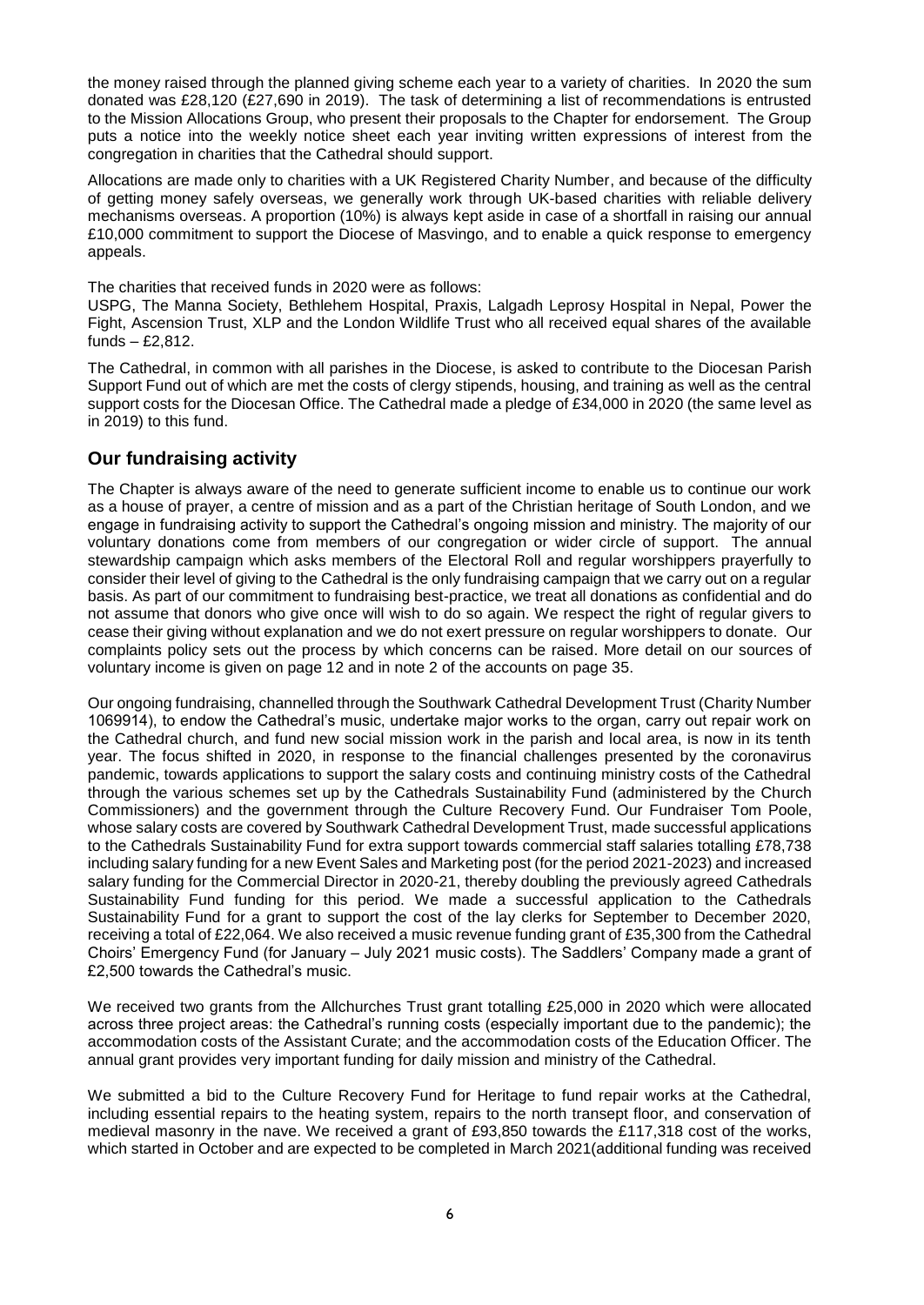via Southwark Cathedral Development Trust in October 2019 in the form of a private donation totalling £8,750 toward the conservation work and the Development Trust agreed to make a grant of £14,718 to the Cathedral for the remaining cost of the works). A second grant of £6,800 was received from the Culture Recovery Fund in February 2021 which enabled us to complete the removal of asbestos found in the course of the heating repair works and also to pay for additional archaeological recording work on the north transept and medieval masonry projects.

Aside from the fundraising listed above (all of which was paid directly to the Cathedral), Southwark Cathedral Development Trust raised £44,787 in 2020 (included in "Income from Friends and local trusts" in Note 2 of the accounts on page 35), of which £142 was for fabric works, £510 for additional works following the re-hanging of the bells in 2016, and £23,827 for music. The Development Trust received a further legacy payment from the estate of the late John Trevor Williams (former Southwark Cathedral Comptroller) of £10,307 and continued to enjoy valuable support from the Sanderson Foundation which made a grant of £10,000 to support the cost of the Development Office including the salary costs of the Fundraiser.

We are also fortunate to have the support of the Friends of Southwark Cathedral who, in normal years, organise a number of regular events such as the Quiz Night, the Advent Tea and Carol Service, the Christmas Market and the Christmas Soirée at the Deanery to raise valuable funds for the Cathedral as well as providing opportunities for fellowship. Although much of this work was not possible during 2020, we were fortunate to receive a total of £14,307 from the Friends including £11,014 towards repairs to the parish door, £2,793 towards the installation of the new organ console camera system and £500 towards the live streaming of services.

As a result of the pandemic, we moved quickly to promote ways of giving to the Cathedral via our website and social media with direct appeals for giving at the end of the live streamed services. Facebook Giving and text donations (via Donr) were set up to provide additional ways to support the Cathedral. In addition, Contactless donation units funded by members of the congregation in 2019 meant the Cathedral was able to generate £11,467 via onsite contactless donations in 2020 (in a Covid-secure way). We recognise the importance of remaining engaged with our regular donors and also speaking honestly about our need for financial support to those who come to us by virtual means, many perhaps for the first time.

## **Our public benefit**

Although the Cathedral presently falls outside Charities Act legislation and is therefore not regulated by the Charity Commission, the Chapter has due regard to the public benefit guidance published by the Charity Commission in determining the activities of the Cathedral. The Cathedral not only serves the local community daily in its religious and charitable work, but it is an active resource in the promotion of religion, music, history, heritage and archaeology. This annual report describes the activities that deliver these core public benefits.

## **Risk Management**

With an organisation as complex as the Cathedral, and relying heavily on voluntary and trading income, we are exposed to a number of risks. The Chapter is ultimately responsible for regularly reviewing and assessing the risks faced by the Cathedral in all areas of its work, and for ensuring effective and adequate risk management and that internal controls are in place to manage our risk exposure appropriately. The Chapter recognises that any risk management system can only manage risks and not eliminate them and can provide only reasonable, and not absolute, assurance against loss.

The Chapter adopts a balanced and broad approach to risk, recognising it is often appropriate to take risk in the right circumstances in pursuit of the Cathedral's vision. In doing so the Chapter recognises the inherent uncertainty in relation to the external environment and how events beyond our control can have a huge impact on our life. The level of risk taken at any point is determined by the Chapter's ongoing judgement as to what is appropriate in the circumstances, having taken into account all relevant information available. The Chapter is supported in this assessment of risk by the Senior Management Team (who manage the day-to-day business of the Cathedral) and by the Finance Committee who pay particular attention to the financial risks but also take an interest in the overall risk profile of the Cathedral's activities. The Chapter can also draw on a variety of sources of external expertise including our legal advisers, our auditors, our insurers, and specialist advisers employed by the Diocese (particularly with regard to safeguarding, human resources, communications and IT) which enable options to be tested and riskassessed before decisions are made.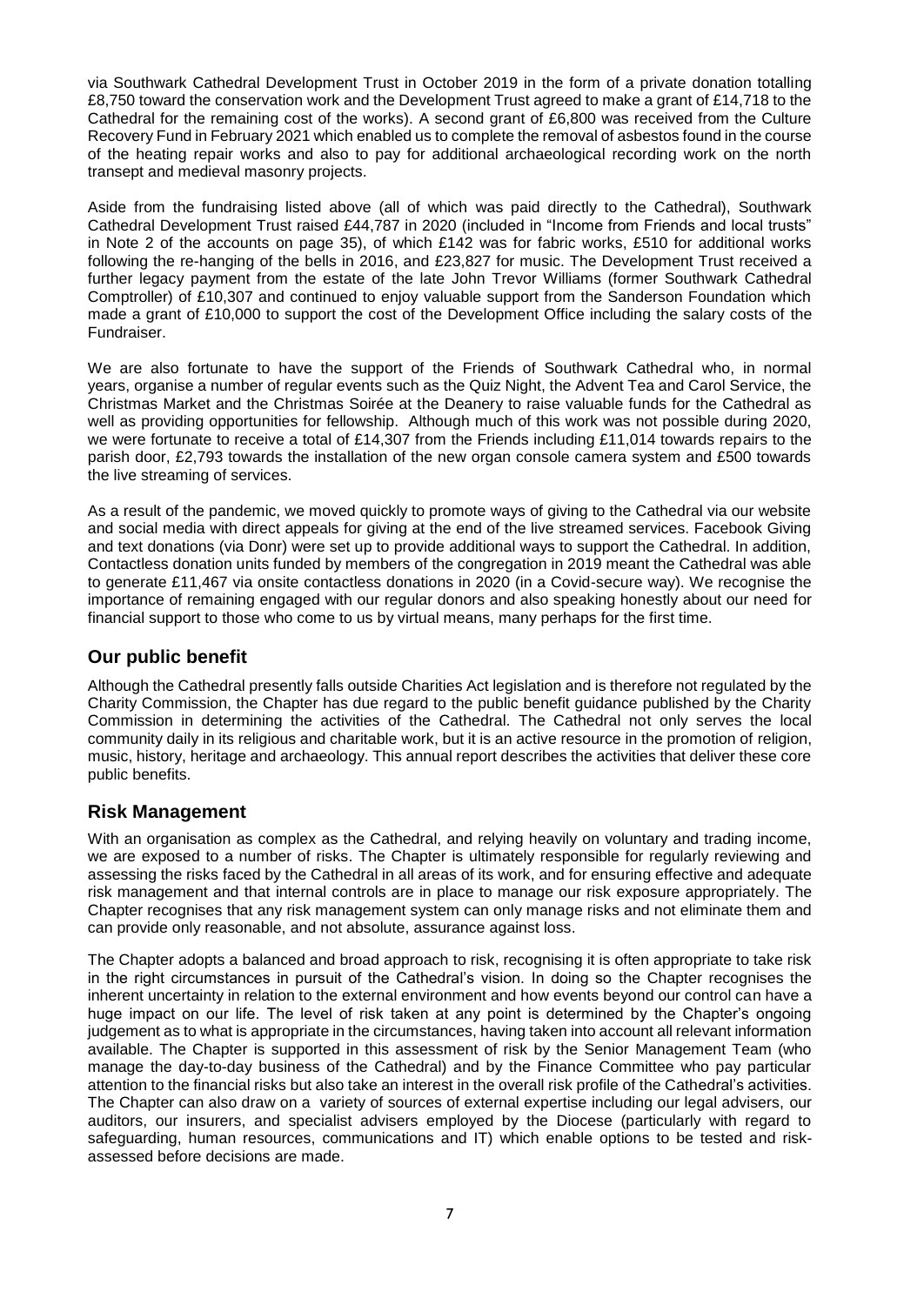The Chapter encourages staff at all levels to see management of risk as a key operational responsibility. We support a working culture of openness and honesty so that mistakes, adverse events and uncertainties are quickly identified and reported to the relevant senior member of staff. We expect all our staff to take appropriate responsibility for ensuring effective and proportionate risk identification is in place within their areas of responsibility.

#### **Risk reporting and monitoring**

Reporting mechanisms are in place so that the Chapter is kept up-to-date with key risks. This is done by a series of regular reports to Chapter through the cycle of agenda topics. In the light of the recent recommendations from the Cathedrals Working Group and self-evaluation exercise carried out during the previous year, the Chapter instructed that a complete review of the risk registers be undertaken and this was completed in early 2020. The Senior Management Team and Finance Committee played, and will continue to play, an important part in subjecting the risk register to regular review and testing. This is an area that will require continued focus as we prepare to implement the Cathedrals Measure requirements and register with the Charity Commission.

#### **Project risks**

Activities or initiatives that might present a high degree of potential risk or uncertainty are brought to the Chapter's attention either by the Senior Management Team or the Finance Committee. Project managers are responsible for identifying the key project risks and for reporting these in a timely way through the appropriate reporting lines.

#### **Financial risks**

Controls are in place to ensure that the Cathedral's financial activities are properly managed. These include budgetary control, account reconciliation, authority levels, reserves management and monitoring of the Cathedral's investment strategy. Quarterly management accounts are reviewed by the Finance Committee and a financial summary with key performance indicators and the current cashflow position is presented to each Chapter meeting.

Prior to the coronavirus pandemic, the Chapter considered the major financial risks affecting the future of the Cathedral to be funding and reliance on key members of staff. The Cathedral has always been dependent on being able to trade its way through periods of financial difficulty and there are only limited reserves to cushion the Cathedral should any large-scale unexpected expenditure occur. Successful and profitable trading by Southwark Cathedral Enterprises Ltd has been an essential part of that; the Cathedral is susceptible to any change in circumstances which affects income-earning potential. The national restrictions put in place as a result of the pandemic tested the financial stability of the Cathedral as never before. Our commercial activities have been severely affected but we are fortunate that many other sources of income have held up well including congregational planned giving and our income from property. The size of our cash reserves meant that we did not need to seek outside financial assistance except for a £50,000 "bounce back" loan for Southwark Cathedral Enterprises to support the company's cashflow and prevent the possibility of trading insolvent. The support from the central Church and government referred to elsewhere in this report have also helped to sustain cashflow levels throughout the year. For more details see the Financial Review section below.

#### **Property risks**

The Chapter's responsibility for a complex Grade-I listed historic building and its neighbouring modern additions presents a significant risk both in terms of unexpected major events, such as fire or flood, as well as the high level of maintenance required to keep the buildings water-tight and ensure they provide a safe environment for those who use and visit them. Our property insurance cover is sufficient to deal with major incidents that might make the buildings unusable for a significant period of time and our regular quinquennial inspections carried out by the Cathedral Architect enable the Chapter to plan major repair projects. The Fundraising Office and the Development Trust work closely with the Cathedral Architect to raise the necessary funds to carry out works identified in the quinquennial inspection.

The Chapter's property portfolio of residential accommodation requires considerable maintenance work due to the age and size of the buildings. The Chapter is aware of the need to review the portfolio and consider ways in which staff and tenants can be accommodated in more suitable accommodation attracting lower running costs and has delegated this work to the Estates Committee.

#### **Operational risks**

The Cathedral is committed to working practices and approaches that help ensure consistent risk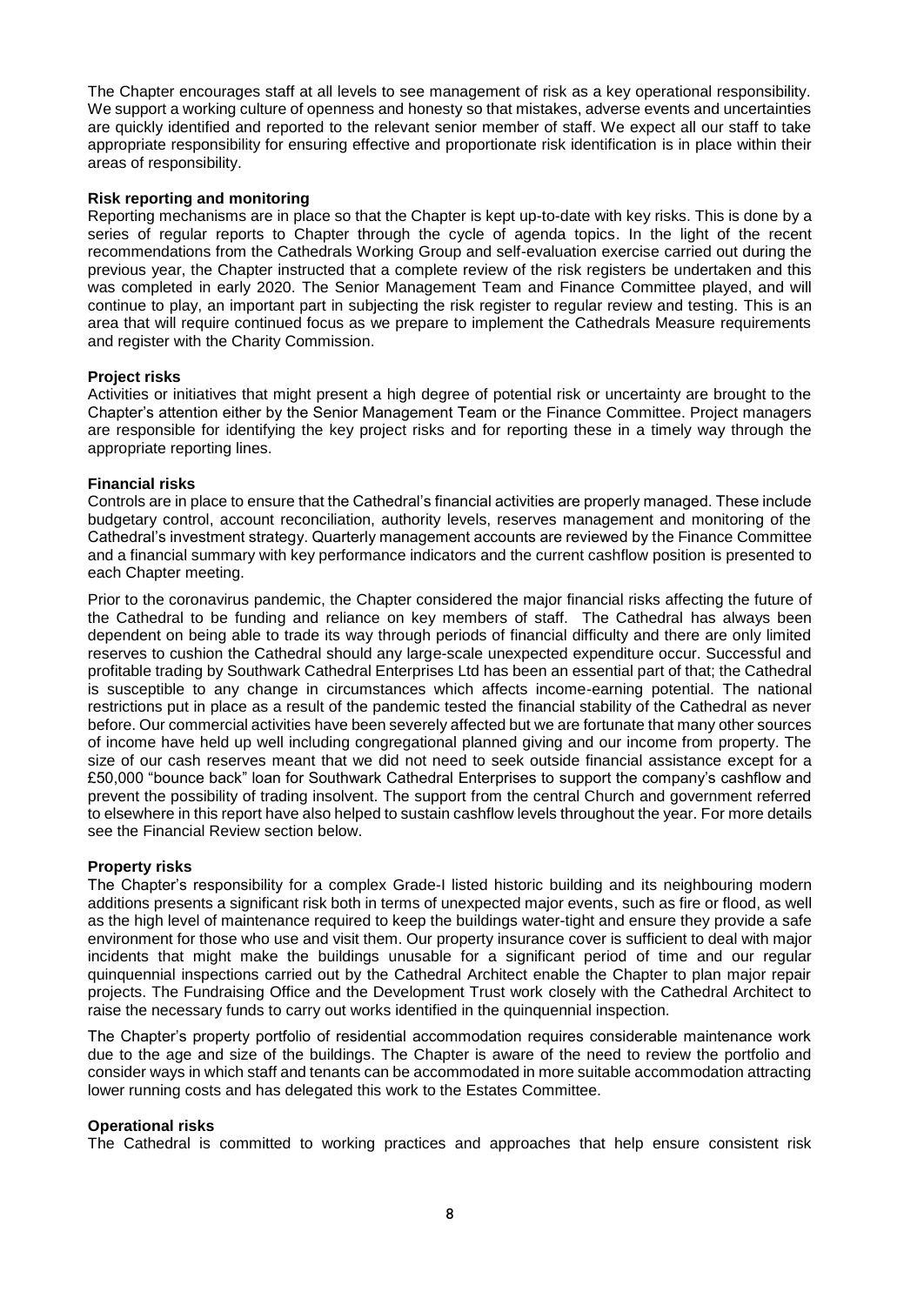management across the organisation. Senior staff play a key role in keeping risk management at the heart of our day-to-day activities. The Senior Management Team oversees risk assessment and management of our daily operations and activities, especially those brought to us by external organisations such as our special events. The Health and Safety Panel meets weekly to review and update our risk assessments and ensure our policies and compliance are up to date. A comprehensive health and safety action plan is in place and this is reviewed annually by the Health and Safety Panel before being presented to the Chapter for approval. The Cathedral's insurance cover is reviewed annually and as circumstances change. Insurance cover is currently provided by Ecclesiastical Insurance who conduct comprehensive surveys of the Cathedral precincts and our residential properties. Recent requirements arising out of the survey of our residential accommodation highlighted a number of actions that needed to be taken to comply with latest legislation and these have now been completed. The Chapter has a zero-tolerance approach to noncompliance with applicable laws and regulations.

As a small organisation, where each member of staff has a unique and necessary role, the Cathedral is dependent on staff continuity; the sudden loss of a senior member of the clergy or lay staff could be difficult to manage and might require buying in expensive skills to cover a shortage.

#### **Safeguarding risks**

Safeguarding policies and procedures are in place for children, young people and vulnerable adults and these are kept under review and meet the Church of England's national policy and practice guidance. The Chapter confirms that it has complied with the duty of the Church of England Safeguarding and Clergy Discipline Measure 2016 to have due regard to policy and guidance issued by the House of Bishops on matters relating to safeguarding. We have four Cathedral Safeguarding Officers, one of whom is the Comptroller, and two who help to deliver the large amount of in-house safeguarding training required. We also receive considerable support and advice from the Diocesan Safeguarding Team.

Any potential gaps in good practice identified by the Cathedral's Safeguarding Officers or any member of staff or the Cathedral community are reported to the Chapter. Advice from the Diocesan Safeguarding Team led to the appointment of choir chaperones to assist the music department staff with the care and supervision of children in the choirs before, during and after rehearsals and services.

Recruitment procedures follow the Church of England's guidance on safer recruitment and all paid and volunteer staff who work with children are subject to Disclosure and Barring Checks prior to appointment and complete a confidential declaration. These are renewed every five years.

In February 2020, our safeguarding policies and procedures were audited by the Social Care Institute for Excellence (as part of a programme to audit all English Cathedrals and Dioceses). The report that resulted was very favourable and remarked on the way in which a culture of safeguarding awareness and best practice was detectable at all levels of the Cathedral organisation. Our training and recruitment policies were also commended. An action plan has been drawn up from the report's recommendations and the Chapter, Senior Management Team and staff are working through those actions over the course of the next few months.

Training was put on hold during the pandemic after 85 people had attended Foundation module courses in January and February 2020. Some training has been done online but there is a clear preference among our staff (both paid and volunteer) for face-to-face training wherever possible and we hope to be able to restart this in summer 2021. We employ a Safeguarding Administrator to help with the planning and administration of training sessions and Disclosure and Barring Checks.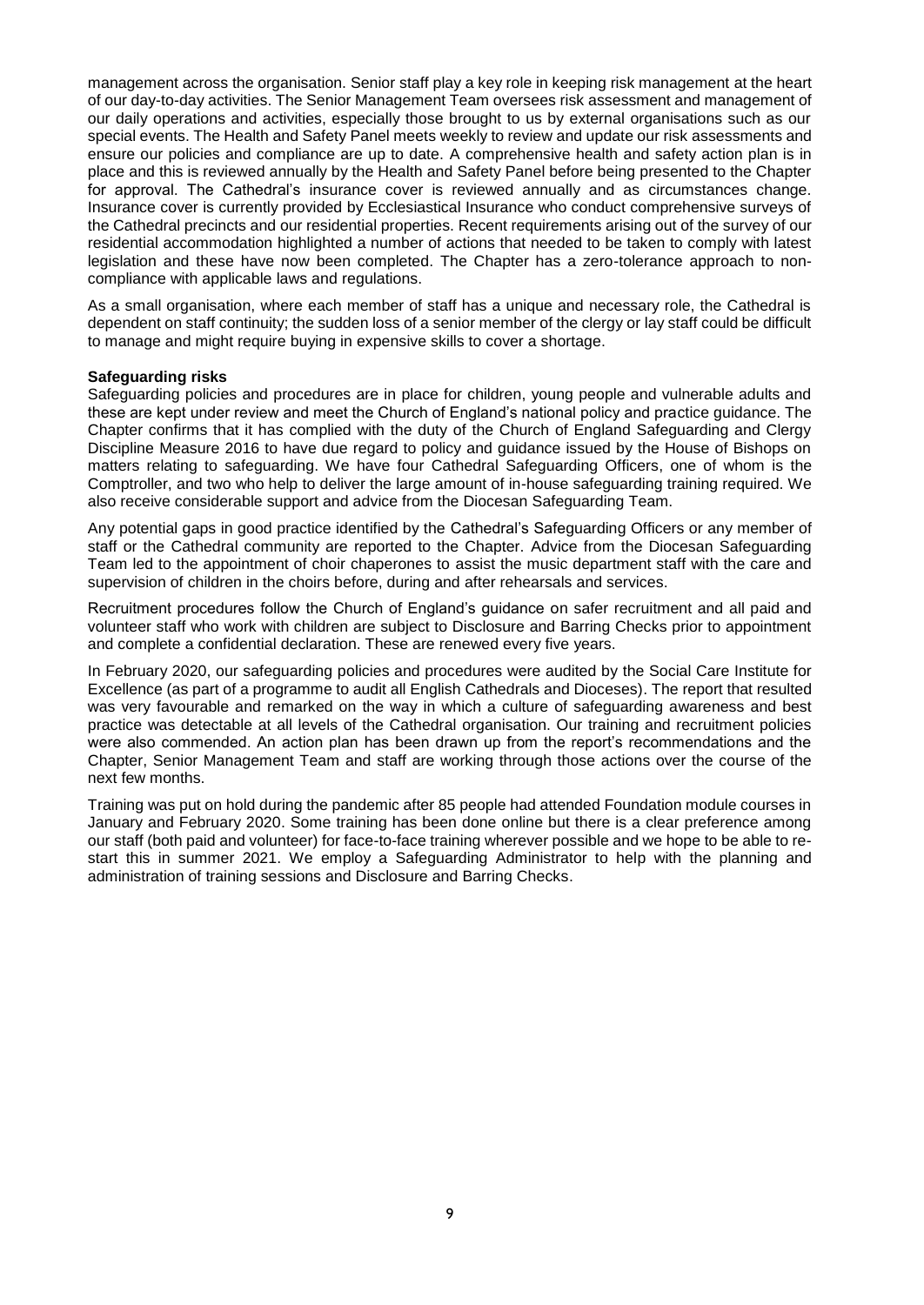## **Financial Review**

## **The financial situation**

The financial position of the Cathedral is under continual discussion and review by the Chapter, the Finance Committee and the Board of Southwark Cathedral Enterprises Limited. Our operating surplus or deficit position on our unrestricted funds is one of the key measures of the Cathedral's underlying financial performance. The day-to-day operations of the Cathedral in recent years have generated a surplus of income over expenditure which has allowed us to build up reserves that provide a contingency fund against unexpected future events and also provide for investment to support the work of the Cathedral.

The Chapter has always been acutely aware of the need to continue to build up and maintain our cash reserves to provide the necessary level of financial security to allow for unexpected events and unplanned major works to our property portfolio. With this in mind, it is the policy of the Chapter to set balanced budgets and maintain close scrutiny of income and expenditure through regular financial reporting and review of our financial position to the Finance Committee and at every Chapter meeting. The Chapter originally passed a budget for 2020 with a comfortable surplus on normal activities. However, the pandemic and the effect that has had on national life, not least in shutting down the Cathedral from mid-March until early July and the further restrictions put in place in November and December, had a profound effect on our sources of income during the course of the year. Our commercial activities ceased on  $23<sup>rd</sup>$  March with the first national lockdown and with it the income we derive from conferences, special events, our visitors and retail. We were fortunate that many other income streams were largely unaffected including grants from the Church Commissioners, some of our income from property rentals and many of the grants we habitually receive from local trusts. One of the most striking aspects of this period was the continued strong commitment on the part of the congregation to supporting the Cathedral through planned giving even when we were unable to offer public worship. The Chapter are extremely grateful for commitment shown by so many of our existing donors as well as the new congregational members joining us for the first time via our online worship.

We have taken advantage of government support through the Coronavirus Job Retention Scheme that has allowed us to place the majority of our staff on furlough leave while the Cathedral was closed, and also allowed a flexible part-time return to work during the uncertain periods in between. We received grants to cover 80% of their salary costs totalling £159,552 for both Cathedral and Enterprises staff across the year. We also received £27,000 from the local authority in the form of grants for small retail and hospitality businesses forced to close due to the lockdown restrictions. With the Cathedral site closed, we also made savings on our usual office costs and our utilities.

The Church Commissioners have also been a source of huge support throughout this period. Payment of their annual grant to cover some lay salaries was made upfront in April rather than month by month which helped our cashflow in the early part of the lockdown and support through the Cathedrals Sustainability Fund towards the salary costs of our Commercial Director increased to compensate for the lower than expected commercial income out of which the salary costs for this post are met. The Church Commissioners also provided valuable support in the form of a grant for the cost of the lay clerks who we were able to continue to engage to provide music throughout the year at our online worship and, when we were able to re-open, at our Sunday services.

The effect of all of this financial support has meant that the deficit for the year has been kept down to £93,386 whereas earlier predictions in 2020 pointed to a much worse scenario. The reserves built up in previous years have also ensured that we remain financially viable even during these unprecedented times.

For the period covered by the financial statements contained in this report, January to December 2020, there was a decrease in unrestricted funds of £130,069 (before investment gains) compared with a decrease of £60,878 in 2019 (see the Consolidated Statement of Financial Activities on page 29 and note 15 of the accounts on page 45). The difference is largely due to decline in our commercial income during the pandemic. Southwark Cathedral Enterprises was unable to make a charitable donation from the profits in 2020 whereas in 2019 the figure was £431,623. The fact that the overall decrease in unrestricted funds was much lower than initially feared was due to the reduction in costs because the Cathedral site was closed for a large part of the year and the extra support we received in the form of grants as set out in the paragraphs above.

Most of our expenditure is on our staff costs and more details can be found in "Our People" on page 19.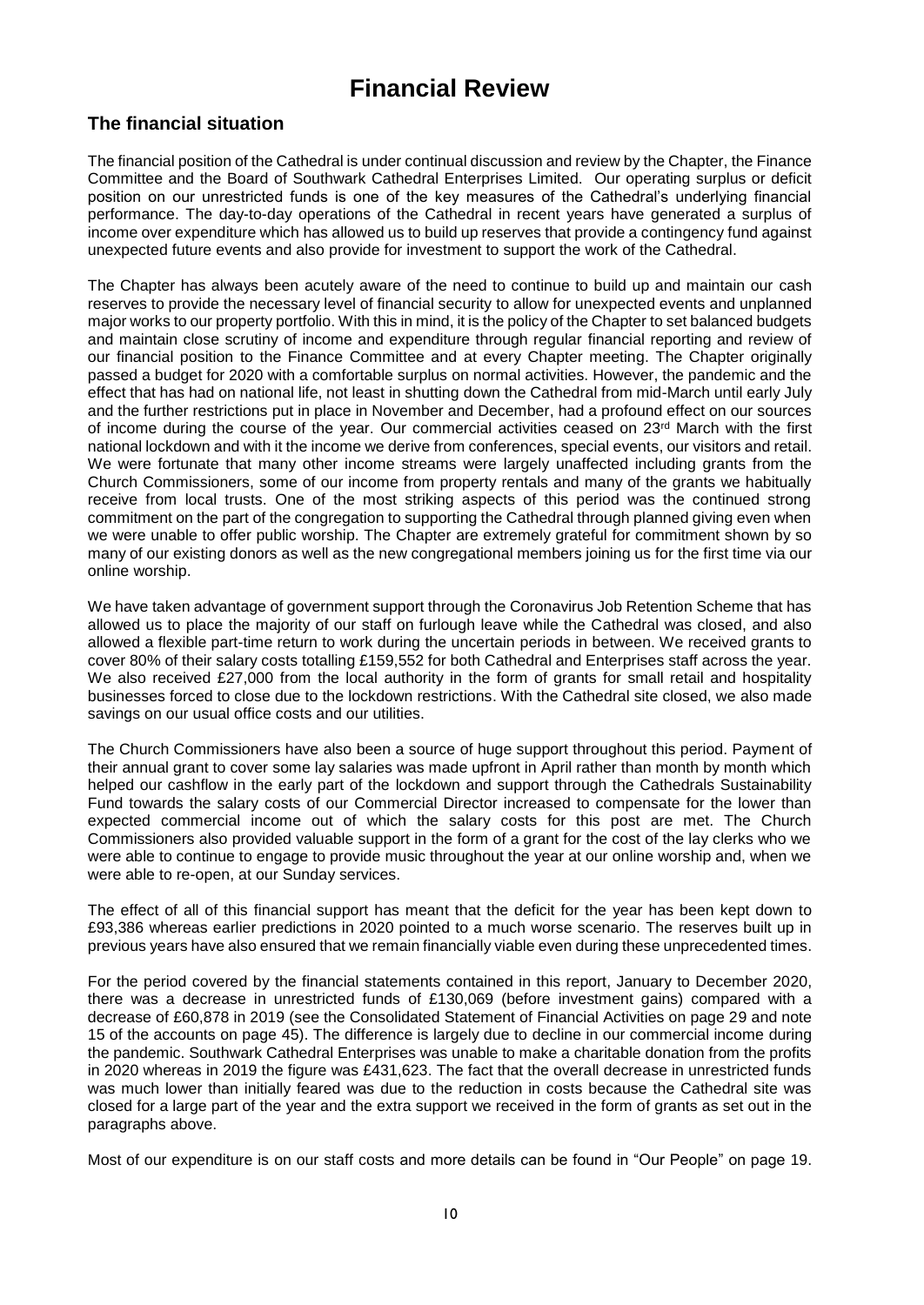An increase of 1.9% in 2019 in the London Living Wage rate that we apply as the minimum for our paid staff was lower than in previous years where it had outstripped the prevailing inflation rate and led to pay rises in excess of those budgeted. These increases mean some adjustment of salaries for other staff in order to maintain differentials. The Chapter is very happy to implement the London Living Wage for all its employees responding to an appeal by the congregation. However, the above-inflation rises in recent years (especially in our facilities and retail and visitor services departments) needs to be balanced by increases in our income. We hope that the congregation will consider this when reviewing their levels of giving.

Ensuring our income is used wisely for the mission and ministry of the Cathedral has been the subject of much discussion in the Finance Committee and the more rigorous expenditure approval regime introduced in early 2019 has ensured that all departments work within their budgets. We have introduced budgeting on a rolling three-year basis instead of one year at a time. This, combined with a professional survey of all our residential properties and the Millennium Buildings (which are outside the scope of the Cathedral Architect's Quinquennial Inspection), has enabled us to budget for property expenditure on a planned basis across a five-year time-frame and take decisions about preventative maintenance that will reduce costs in the long term. The creation, in 2019, of the role of Commercial Director strengthened our management team and brought new commercial skills and experience to bear on our income-generating activities albeit that ambitious plans for increasing our turnover were put on hold by the pandemic. Nevertheless, by taking these steps, the Finance Committee and Chapter believe that it will be possible to return to our objective of delivering surpluses each year from 2022 when the effects of the pandemic are expected to have receded.

## **Five-year financial trends**

Below is a chart showing the five-year financial trends which shows that the Cathedral achieved surpluses in all of the past five years (when investment gains were taken into account) and this illustrates the progress that has been made in building up our financial reserves since 2016. Figures for income and expenditure combine all unrestricted, restricted and endowment elements together.

|                               | 2020<br>£'000  | 2019<br>£'000 | 2018<br>£'000 | 2017<br>£'000 | 2016<br>£'000 |
|-------------------------------|----------------|---------------|---------------|---------------|---------------|
|                               |                |               |               |               |               |
| <b>Income</b>                 |                |               |               |               |               |
| Donations and legacies        | 573            | 813           | 1,264         | 1,152         | 837           |
| Grants in support of mission  | 417            | 221           | 273           | 210           | 244           |
| Charges and fees              | 108            | 235           | 274           | 257           | 230           |
| Trading                       | 355            | 823           | 791           | 708           | 671           |
| Investments                   | 187            | 176           | 147           | 197           | 144           |
| <b>Total income</b>           | 1,640          | 2,268         | 2,749         | 2,524         | 2,126         |
|                               |                |               |               |               |               |
| <b>Expenditure on:</b>        |                |               |               |               |               |
| Raising funds                 | 543            | 586           | 633           | 565           | 586           |
| Ministry                      | 520            | 652           | 643           | 684           | 608           |
| Cathedral<br>precincts<br>and | 521            | 721           | 1,007         | 1,013         | 684           |
| upkeep                        |                |               |               |               |               |
| Education and outreach        | 68             | 144           | 173           | 189           | 156           |
| Community, parish,            | 74             | 86            | 88            | 87            | 73            |
| congregation                  |                |               |               |               |               |
| Other expenditure             | $\overline{2}$ | 4             | 4             | 3             | 3             |
| <b>Total expenditure</b>      | 1,728          | 2,193         | 2,548         | 2,541         | 2,110         |
|                               |                |               |               |               |               |
| Net income before             | (88)           | 75            | 201           | (17)          | 16            |
| investment gains              |                |               |               |               |               |
| Net gains on investments      | (5)            | 116           | 132           | 41            | 50            |
| Net movement in funds         | (93)           | 191           | 333           | 24            | 66            |
|                               |                |               |               |               |               |
| <b>Funds</b>                  |                |               |               |               |               |
| <b>Unrestricted Funds</b>     | 1,098          | 1,218         | 1,230         | 897           | 933           |
| <b>Restricted Funds</b>       | 222            | 178           | 114           | 78            | (161)         |
| <b>Endowment Funds</b>        | 16,361         | 16,378        | 16,239        | 16,274        | 16,453        |
| <b>Total Funds</b>            | 17,681         | 17,774        | 17,583        | 17,249        | 17,225        |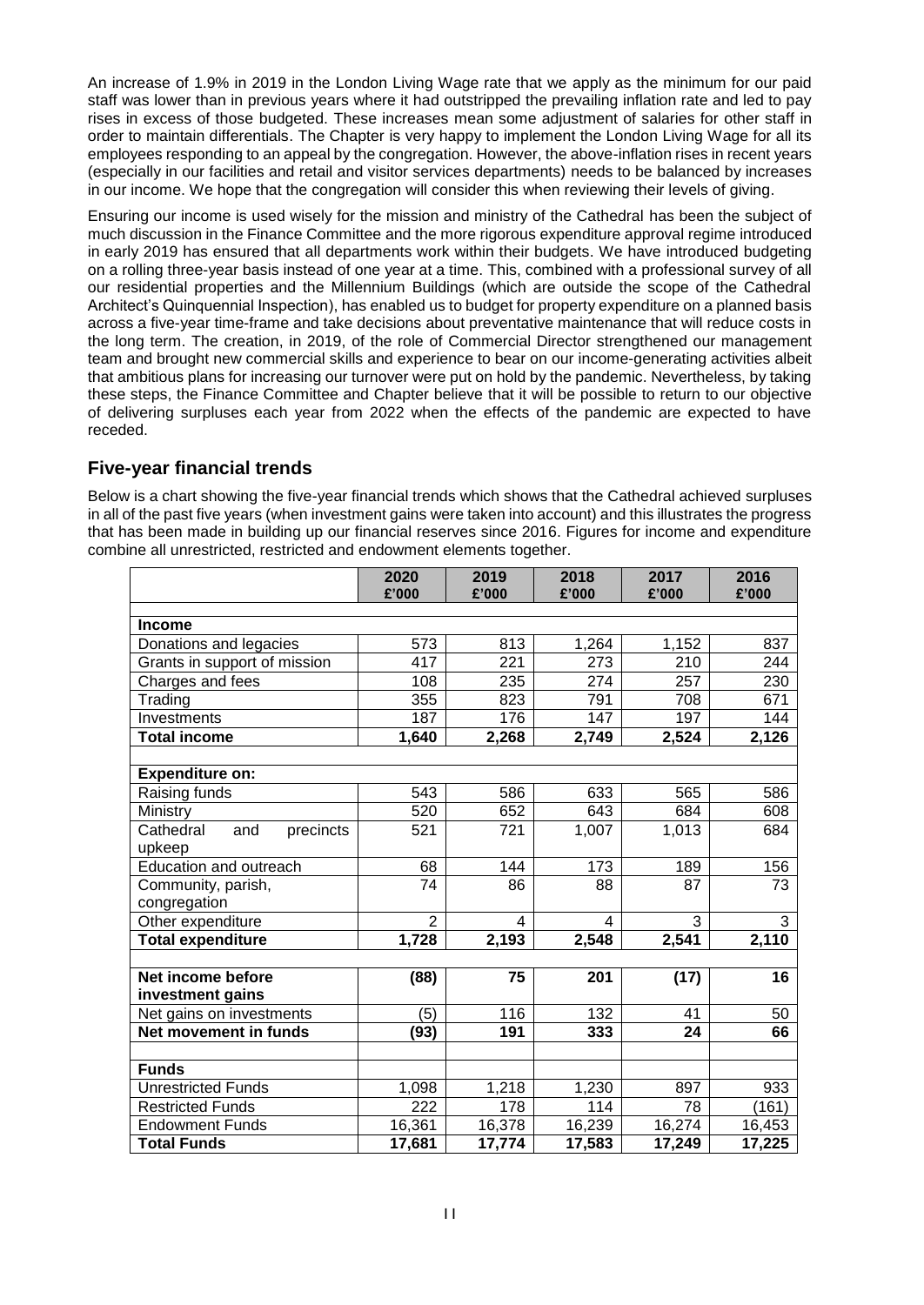## **Income**

Total consolidated income for 2020 was £1.64 million compared with £2.27 million in 2019. The Cathedral's total income year on year is inherently variable as it depends on the aggregate amount of legacies, specific donations, fundraising income and grant funding for major projects in any one year.

#### **Donations and legacies**

Donations and legacies lie at the heart of the Cathedral's income through the generosity of our congregation and our donors, both individuals and organisations.

Congregational giving and collections produced £255,226 in 2020 compared with £377,570 in 2019. The 2020 figure was below expectations and resulted from the fact that congregational giving in the "plate" at services declined by about 80% during the year as our worship moved online or the numbers attending were restricted to comply with coronavirus safely requirements. A significant proportion of the sum received is tax recovered under gift-aided donations which accounted for £74,042 across all forms of giving in 2020 (£74,043 in 2019).

We did not receive any legacies in either 2020 or 2019. This compares very poorly with legacy income received by other Cathedrals and we are aware that we have some urgent work to do on encouraging people to consider remembering the Cathedral in their wills.

Donations and gifts totalled £141,313 which is slightly lower than in 2019 (£161,315) but included some generous one-off gifts to help the Cathedral's finances during the first lockdown. We also received £102,682 from the local trusts, including £3,298 from the Cathedral Friends and £26,031 from the Development Trust (principally for Cathedral music).

#### **Grants in support of mission**

The Church Commissioners made a grant of £262,515 (2019: £203,679) including £131,307 (2019: £69,257) as a contribution to the costs of funding the salaries of Cathedral staff (vergers, organists and office staff) who assist in the provision of the Cathedral's worship. A further grant of £104,976 (2018: £134,152) covers the stipends, pension and national insurance contributions of the Dean, Sub Dean and Canon Precentor. We also received a grant of £26,232 (2019: £8,744) from the Cathedrals Sustainability Fund towards the salary of the new Commercial Director. A further £147,167 was received through the government's Coronavirus Job Retention Scheme to support the salary costs of furloughed staff.

#### **Charges and fees**

Income from charges and fees decreased in 2019 to £107,827 compared to £235,062 in 2019. This income is derived from fees for special services, weddings, memorial services and funerals and from charges recoverable from organisers of services and events for musicians and administration. The closure of the Cathedral for part of the year and the effect of tightening lockdown restrictions in the lead up to Christmas resulted in many fewer special services and carol services taking place and the income decreased substantially as a result.

#### **Trading income**

Southwark Cathedral Enterprises Ltd is wholly owned by the Chapter, and manages the main commercial activities of the Cathedral, including the Cathedral Shop, conferences, events and concerts using the Cathedral's premises, the catering contract, and visitor-related income. Profits are gift-aided to the Cathedral and are included in the consolidated statement of financial activities on page 27 and detailed in note 5 to the accounts on page 39. In 2020 the gross income was £354,971, down substantially from £823,367 in 2019. For the first time in its history, the company made a loss (of £24,097) meaning that it was unable to make a gift-aided donation to the Cathedral in 2020. This compared to a profit in 2019 of £383,002 and a gift-aided donation of £431,623.

Income from our trading activities was severely affected by the coronavirus pandemic with turnover decreasing by 57% year-on-year. The sales team, led by Rose Harding, worked hard to secure whatever business was possible given the range of restrictions on social gatherings and meetings that existed throughout the year. Conference business was particular badly hit with almost no bookings after mid-March. We were fortunate, however, to secure some filming for Series 4 of the Netflix Series *The Crown* in February which helped to bring in badly needed income before the national lockdown. Special events brought in income of £109,974 compared with £212,227 in 2019 while conferences brought in a further £69,256 (compared to £284,375 in 2019). Overall, our conferences and events activity made a small loss of £2,950 (on a turnover of £179,230) compared to a profit of £329,763 in 2019 (on a turnover of £496,602).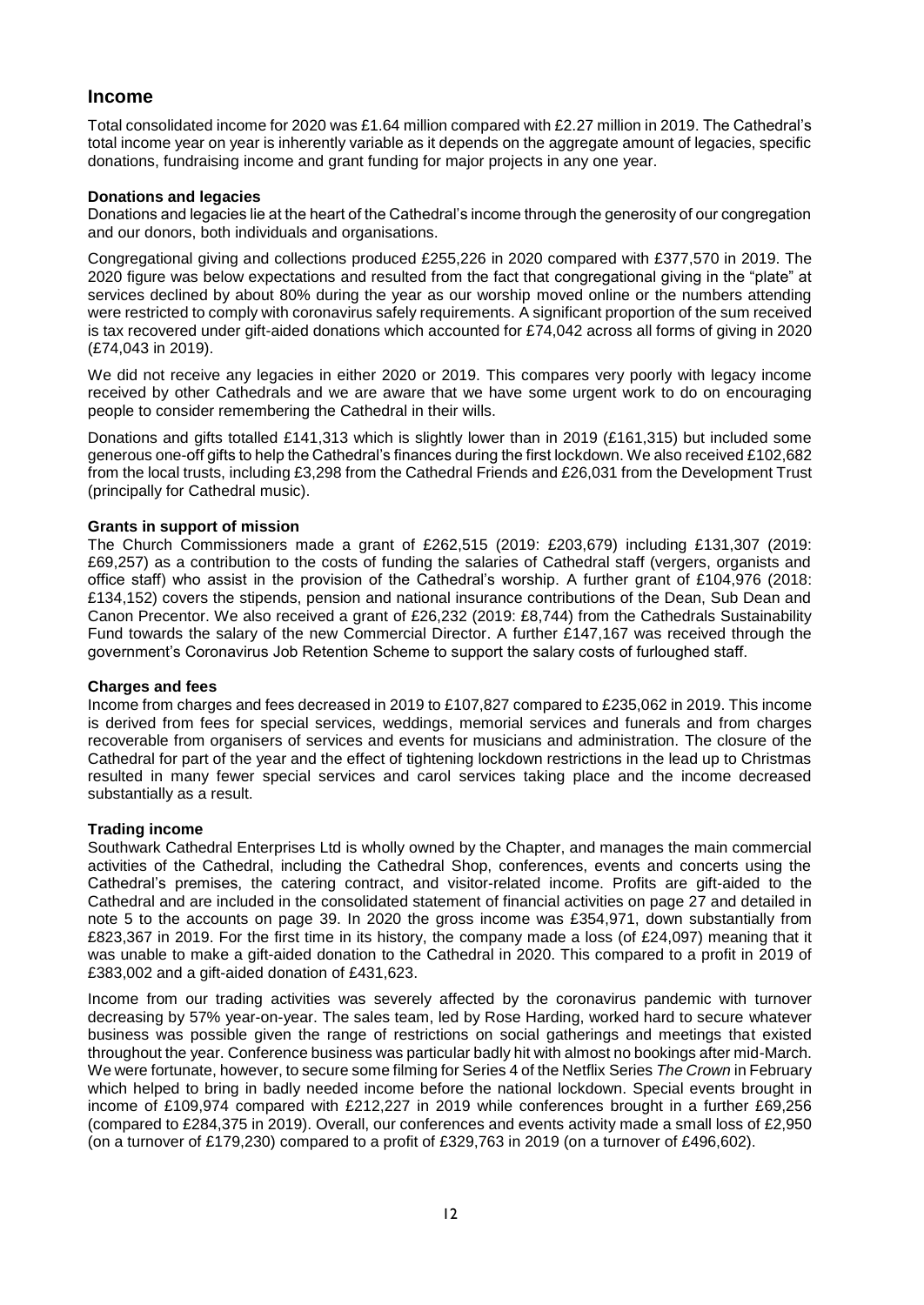Although the principal role of the Cathedral Church is to be a place of Christian worship, we are a popular venue for performing arts, and we host a large number of concerts by amateur music groups, informal recitals by visiting choirs and professional productions by choirs, theatre companies and orchestras such as The City of London Sinfonia and London Concertante who have become regular bookers. We hope that many of these groups will return to us once the pandemic is over as these events not only bring in valuable income but also a large number of people who might not otherwise visit the Cathedral and are therefore an important mission activity.

Our visitor numbers were badly hit by the pandemic and, even after the Cathedral re-opened in July, the numbers were only around 20% of the levels seen in 2019. The almost total absence of foreign tourists had a big impact also on our footfall in the shop which made a loss of £40,012 (compared to a profit of £6,875 in 2019) although this was partially offset by grants of £27,000 from local government to the retail sector forced to close due to the lockdown. Turnover fell from £187,016 in 2019 to just £48,860 in 2020.

In August 2019, our new catering partner, LEAFI, took over the catering operations on site and The Refectory was re-branded as the Café. This change of management was accompanied by an injection of capital investment at the start of the contract in which the premises were redecorated and the interior reconfigured to increase seating capacity. £25,166 was delivered by the catering partners in the form of concession rent (based on a percentage of public and event catering sales) compared to £85,516 in 2019. Again, the impact of the pandemic meant that the original projections for turnover could not be achieved.

Income from our tourist-related activity was badly hit by the lockdowns but we were able to run a few, socially-distanced events in the summer and autumn which meant that a profit of £12,454 was generated on a turnover of £17,495 in 2020 (down from a profit of £46,160 on turnover of £54,233 in 2019).

#### **Investments**

Four of the flats in our residential properties are let to tenants while All Hallows Hall and the top floor of Montague Chambers are let to businesses. We also receive rental payments from Boro Bistro from for the land that we own between the Herb Garden at the east end of the Cathedral and London Bridge. Additional rental income was received from renting out the Succentor's flat at St Paul's Vicarage following the departure of the Revd Rachel Young in February 2020, and also 7 Temple West Mews following the departure of Canon Gilly Myers and prior to the refurbishment of the property before the new Canon Precentor, Andrew Zihni, moved in in February 2021. Income from property was £166,300 in 2020 compared to £149,261 in 2019 (which included a large one-off payment from a licence to place scaffolding on the part of Montague Close owned by the Cathedral for the refurbishment of the adjacent Bridge House). Our let property costs in 2020 were £27,325 (2019: £17,782) which reflects the age and condition of our current property portfolio.

Income from our investments amounted to £20,756 (2019: £26,288) of which the majority was in the form of restricted income from the Choirs Endowment Fund from which income is applied to the running costs of the Cathedral choirs.

## **Expenditure**

Total consolidated expenditure for 2020 was £1.73 million compared with £2.19 million in 2019. The Cathedral's total expenditure, like our income, is similarly variable as it depends on the extent of expenditure on major projects in any one year.

#### **Cost of raising funds**

The cost of raising funds in 2020 was £542,892 compared with £586,220 in 2019. The largest component in this is £384,435 expended on commercial activities including staff costs, purchases for the Cathedral shop and other overheads. Another significant proportion comes from the cost of facilities for visitors which includes the cost of welcome desk staff and the Visitors' Officer and an allocation of shared administrative support costs.

#### **Ministry**

Expenditure on ministry was £519,791 in 2020 (2019: £652,220) and comprises the cost of clergy stipends and pensions, clergy and lay staff housing (vergers and musicians), the Cathedral's choirs and the costs of our liturgy and worship. The figure also includes collections that are taken on behalf of external charities and subsequently paid away. The lower figure in 2020 reflected the fact that the costs of services and music had reduced as worship moved online and the choir sang much less frequently.

#### **Cathedral and precincts upkeep**

Major repairs and restoration work form a small part of the £520,465 spent on Cathedral and precincts upkeep in 2020 (2019: £720,694). The total value of major works to the Cathedral in 2020 amounted to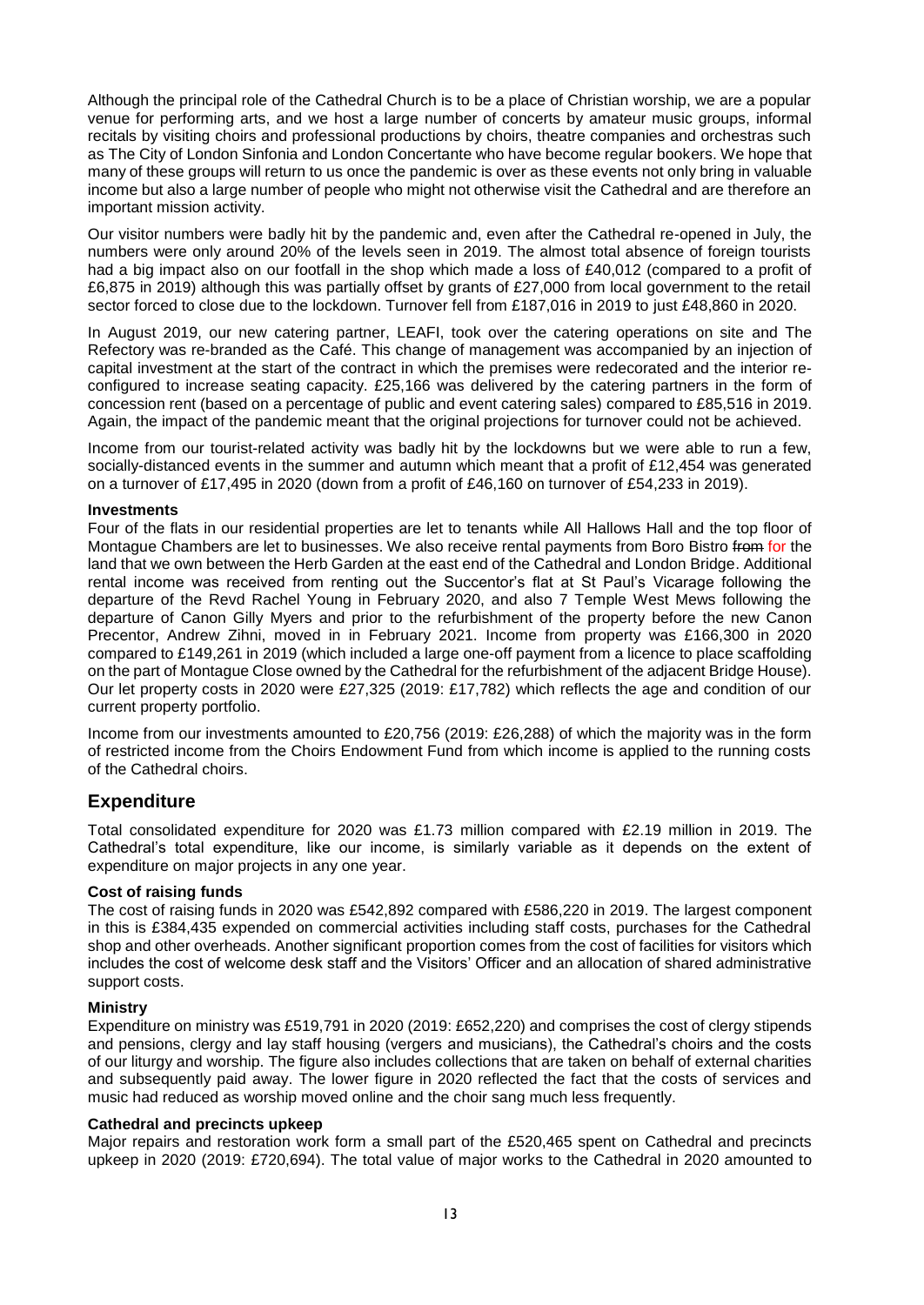£31,451. This was almost the same as in the previous year (2019: £32,215) and reflected the fact that there were no major works carried out on the Cathedral church during this period.

The other significant element in this category is the day-to-day maintenance of the Cathedral Church and its precincts. The staff of four vergers and the Facilities Team care for the Cathedral precincts and supervise maintenance and repair work carried out by contractors. The cost of this area of the Cathedral's activity was £489,014 compared with £688,479 in 2019. With the building being closed for four months and far less visitor traffic for the rest of the year, maintenance costs were consequently reduced. The higher figure for 2019 also included major refurbishment works on the Director of Music's house at 52 Bankside and installation of new dumb waiters in the Café. There were no works of this scale carried out in 2020.

#### **Education and outreach**

Education and outreach accounted for £68,423 (2019: £144,235) the majority of which relates to collections taken at special services held at the Cathedral that are subsequently paid away to external charities. Also included in this figure is the Cathedral's own charitable giving which allocates 10% of stewardship income to be distributed to a number of charities. The recipients in 2020 are listed under "Cathedral worship and parish life" on page 4.

The work of the Learning Centre is funded and managed by the Southwark Cathedral Education Trust but the Cathedral makes a donation towards the running costs of £20,000 each year. In 2020, the Education Officer, The Revd Lisa Bewick, continued her work with the Junior and Youth Express groups in response the Cathedral's masterplan priorities but this was severely restricted due to the pandemic and will need to be rebuilt once normal life returns.

#### **Congregation, parish and community**

A total of £73,961 was incurred during the year relating to parish activity (2019: £86,407). This includes spending across a wide range of parish activities including hospitality, parish events and our contribution to the Diocese through the Parish Support Fund (£34,000).

#### **Support costs**

Support costs relating to administration, governance and support staff are allocated to relevant expenditure categories. Support costs totalled £248,395 in 2020 (2019: £264,247).

### **Investments**

The value of the Cathedral's investments, managed by Investec, (excluding the property at All Hallows Hall valued at £935,000) amounted to £822,753 at the end of the year (2019: £731,727). There was a net decrease on revaluation (including an increase of £10,000 on the property at All Hallows Hall) of £5,516 while £76,542 was added to our investments during the year.

Under the terms of the Cathedrals Measure 1999, the Chapter may invest the Cathedral's funds in any of the following:

- land:
- funds administered for the Central Board of Finance of the Church of England by CCLA Investment Management Ltd;
- investments in which the trustees may invest under the general power of investment in the Trustee Act 2000;
- the improvement of property belonging to the Cathedral, except that endowment funds may not be used to improve or develop the Cathedral itself and its ancillary buildings.

#### **Investment objectives**

The Chapter's overall investment objective for its long-term funds is to maintain a balanced portfolio of investments to deliver long-term capital growth and growing income to support ongoing operational expenditure, particularly in the case of the Choirs Endowment Fund, to support the running cost of the Cathedral choirs. This means holding investments that grow capital values above real terms over the longterm and produce sustainable growth in investment income year on year.

In 2015, it was decided to move the investments forming the Choirs Endowment Fund and Property Endowment Fund to Investec Wealth & Investment where they would be actively managed to provide any balance of capital growth and income generation. In 2019, the investments held with Investec showed a total return of 0.51% against a benchmark increase for the year of *minus* 0.3%. After a turbulent year for the markets due to the economic effects of the pandemic, a strong fourth quarter ensured that our investments did not lose value over the course of the year. Regular meetings are held between Investec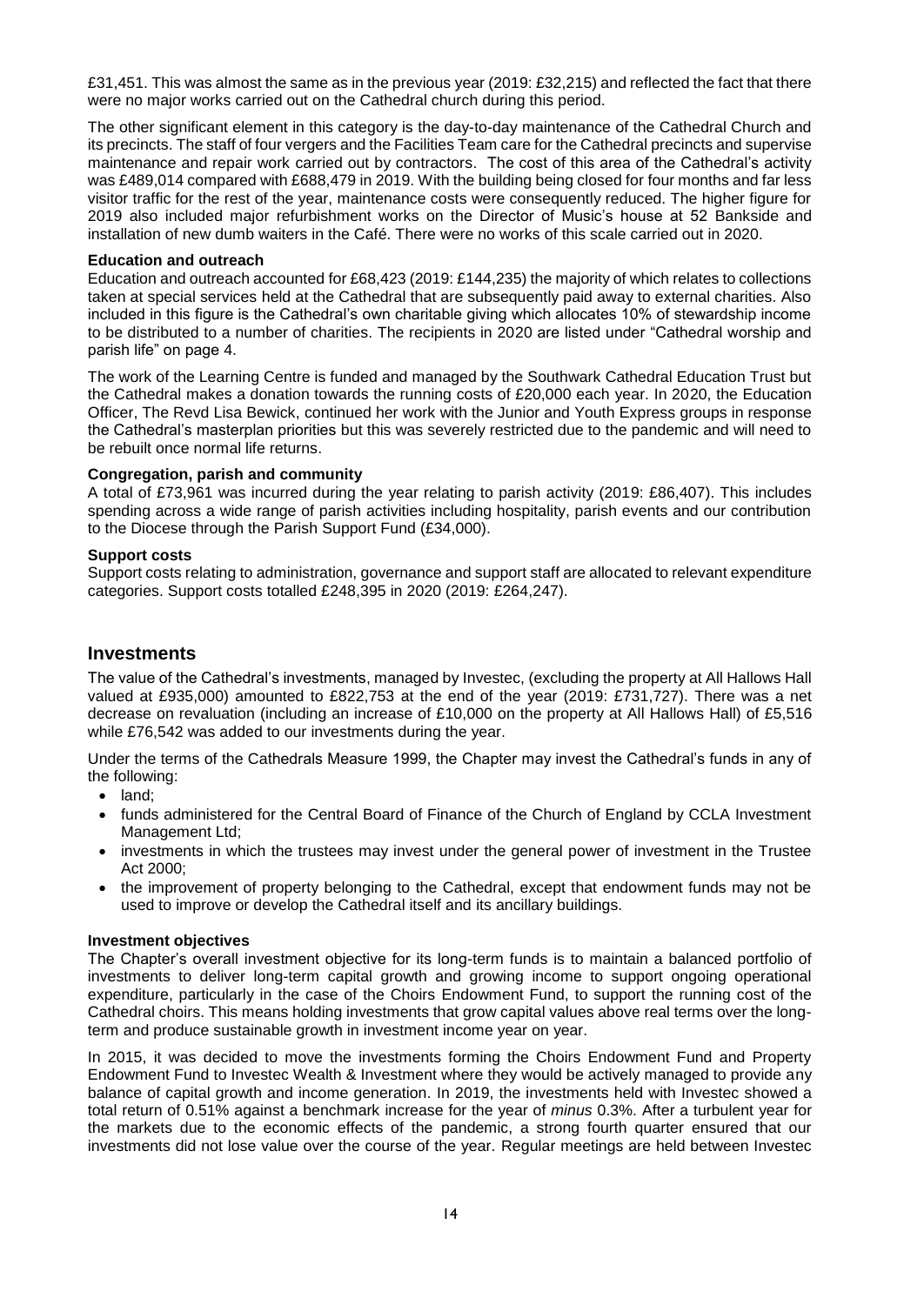and nominated members of the Finance Committee (in an advisory capacity) to discuss the balance of the portfolio between different asset classes and agree changes in that balance to reflect the current economic conditions.

All of our investments are invested in accordance with the Trustee Act 2000. The Cathedral's investment policy is to maximise the return (taking capital and income together) while investing within the ethical guidelines adopted by the Church Commissioners. Investec make investment decisions based on the Cathedral's investment policy.

### **Reserves**

The Cathedral's total unrestricted funds stand at £1,098,473 at the end of the year compared to £1,218,542 at the end of 2019. Of these funds £81,147 (2019:£198,208) represent free reserves comprising the General Fund. The remainder consists of £1,017,326 (2019: £1,020,334) from the unrealised gains arising from the revaluation of All Hallows Hall and Cottage in 2014.

Determining the level of free reserves the Cathedral needs to hold is an important part of the Chapter's financial management and forward financial planning. Reserve levels that are too high may tie up money unnecessarily and limit the amount of spend on charitable activities thereby reducing the potential benefit that the Cathedral can provide. Reserve levels that are too low not only impact on the Cathedral's longterm solvency, but also leave us in difficulty facing day-to-day expenditure commitments.

The Chapter's aim is to build up its funds, including its reserves, to levels sufficient to address the Cathedral's long-term sustainability and need to maintain and preserve the Cathedral's fabric and heritage. This means establishing sufficient funds to develop and grow the mission and ministry of the Cathedral in the future alongside retaining sufficient readily accessible reserves to meet the financial liabilities inherent in running and maintaining an historic Cathedral and its precincts. With this in mind, the Chapter has a long-term aim of building up free reserves equal to six months' operational expenses or £870,000 (based on the average unrestricted expenditure incurred during the three years leading up to 2020 before the pandemic). Due to the loss of commercial income in 2020 following the lockdown and social distancing restrictions, our free reserves have been badly depleted and we are now much further away from achieving this target than we were at the end of 2019. In order to address this, the Chapter remains committed to increasing income and controlling expenditure as a means of achieving this. A five-year budget forecast prepared for the Chapter in 2020 envisaged a period of stabilisation in 2021 and 2022 followed by increasing surpluses being generated from our normal activities from 2023 onwards when we expect our commercial income streams to enter a growth phase once again. The Cathedral remains a going concern with sufficient reserves to maintain normal day-to-day activities throughout 2021. Our budget for 2021 recognises that lockdown restrictions would remain in place for much of the first half of the year and our cashflow projections take account of that as well as the continuation of the government's support through the furlough scheme and grants via the local authority for retail. The challenge at that point will be to vigorously work to rebuild our commercial income streams once the site re-opens, actively pursue fundraising from every available source and take advantage of any government and local authority support for small business that is still available. At the end of 2019 we had expected to reach our target for reserves by 2024. The coronavirus pandemic has meant that this will inevitably take much longer than planned.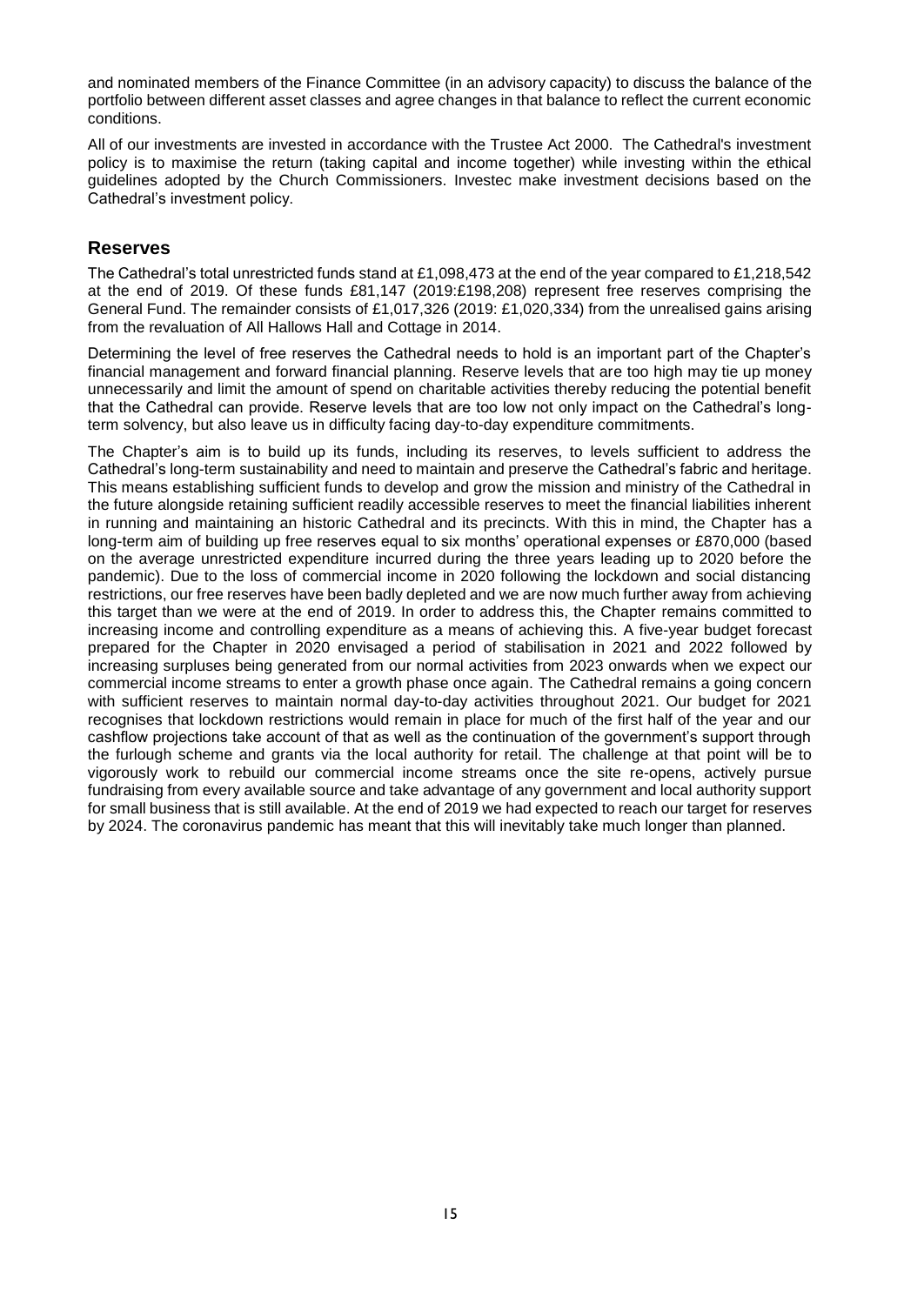## **Structure, Governance and Management**

### **Governing Statutes**

Southwark Cathedral is an ecclesiastical corporation established for charitable purposes. Ecclesiastical corporations presently fall outside the Charities Act and are not regulated by the Charity Commission. The Cathedral is instead governed under the Cathedrals Measure 1999 and by the Cathedral's Constitution and Statutes that came into effect on 23<sup>rd</sup> April 2000 and were subsequently amended in April 2009 and again in November 2013. Although the Cathedral is not registered with the Charity Commission, the Chapter seeks to have due regard to the commission's guidance where applicable and where considered appropriate.

Under these instruments it is the duty of the Chapter to direct and oversee the administration of the affairs of the Cathedral and to order the worship and promote its mission.

The Constitution and Statutes require that any person or body having functions under these instruments shall have due regard to the fact that the Cathedral is the seat of the Bishop of Southwark and a centre of worship and mission. The Bishop of Southwark is the Visitor and has the right to be present and to speak at meetings of the Cathedral Council but plays no significant role in the day-to-day decision-making structure of the Cathedral.

In April 2017 the Archbishops of Canterbury and York established a Cathedrals Working Group to review aspects of cathedral governance and management, chaired by the Rt Revd Adrian Newman, Bishop of Stepney. The group was tasked to look at a number of different areas of Cathedral governance, reviewing the sufficiency of the Cathedrals Measure in relation to governance structures and with particular reference to financial management, major building projects, safeguarding, and accountability, oversight and scrutiny. The group was also asked to review leadership capacity, including training and development needs for deans and chapters; the relationship of cathedral governance structures to other key partners, especially Diocesan bishops, the Diocese itself and the Church Commissioners; and the planning, execution, communication and implementation of cathedral visitations by Diocesan bishops.

The Cathedrals Working Group's final report was published in June 2018. Out of the report's recommendations came a draft measure which was brought to the July 2019 General Synod after which it passed through the hands of Revision Committee chaired by me. The revised measure completed the process in Synod in November 2020 and is awaiting Royal Assent. All the necessary work that will follow, including the drafting of a new Constitution and Statutes and the Cathedral's registration with the Charity Commission must be completed by 31st March 2023. The Chapter intends this work to be completed for Southwark well before that.

### **The Cathedral's Role in the Diocese**

The Diocese of Southwark was formed in 1905 and covers much of South London from Kingston-upon-Thames in the west to Thamesmead in the east; and from the River Thames in the north to Gatwick Airport in the south. In the same year, the parish church of St Saviour became the Cathedral of the newly-formed Diocese.

As the *cathedra* of the Bishop and the mother church of the Diocese of Southwark, the Cathedral is an intrinsic part of the Diocesan community, working alongside the Bishop and his staff and the many other bodies which together form the Diocese of Southwark.

This relationship is most obviously expressed in acts of worship under the presidency of the Bishop of Southwark which draw people from all over the Diocese. Each year a large number of Diocesan services are held at the Cathedral, including the Blessing of the Oils and Re-affirmation of ordination vows on Maundy Thursday, ordination services, confirmation services, and Archdeaconry visitations. Many of these were not able to take place in 2020 due to the pandemic but online alternatives were offered where possible.

In addition to the Diocesan services above, events such as the Vocations Day and the Clergy Study Day are held at the Cathedral. The Cathedral is used by senior Diocesan clergy as a place for meetings and interviews. Honorary Canons, Diocesan officers and others participate in the worship of the Cathedral, and Cathedral staff are frequently invited into parishes to celebrate and preach.

Many people from the Diocese assist in the life of the Cathedral in a number of voluntary capacities and we appreciate the time they give to us. These links with the Diocese are important in spreading understanding about the role of the Cathedral within the Diocese.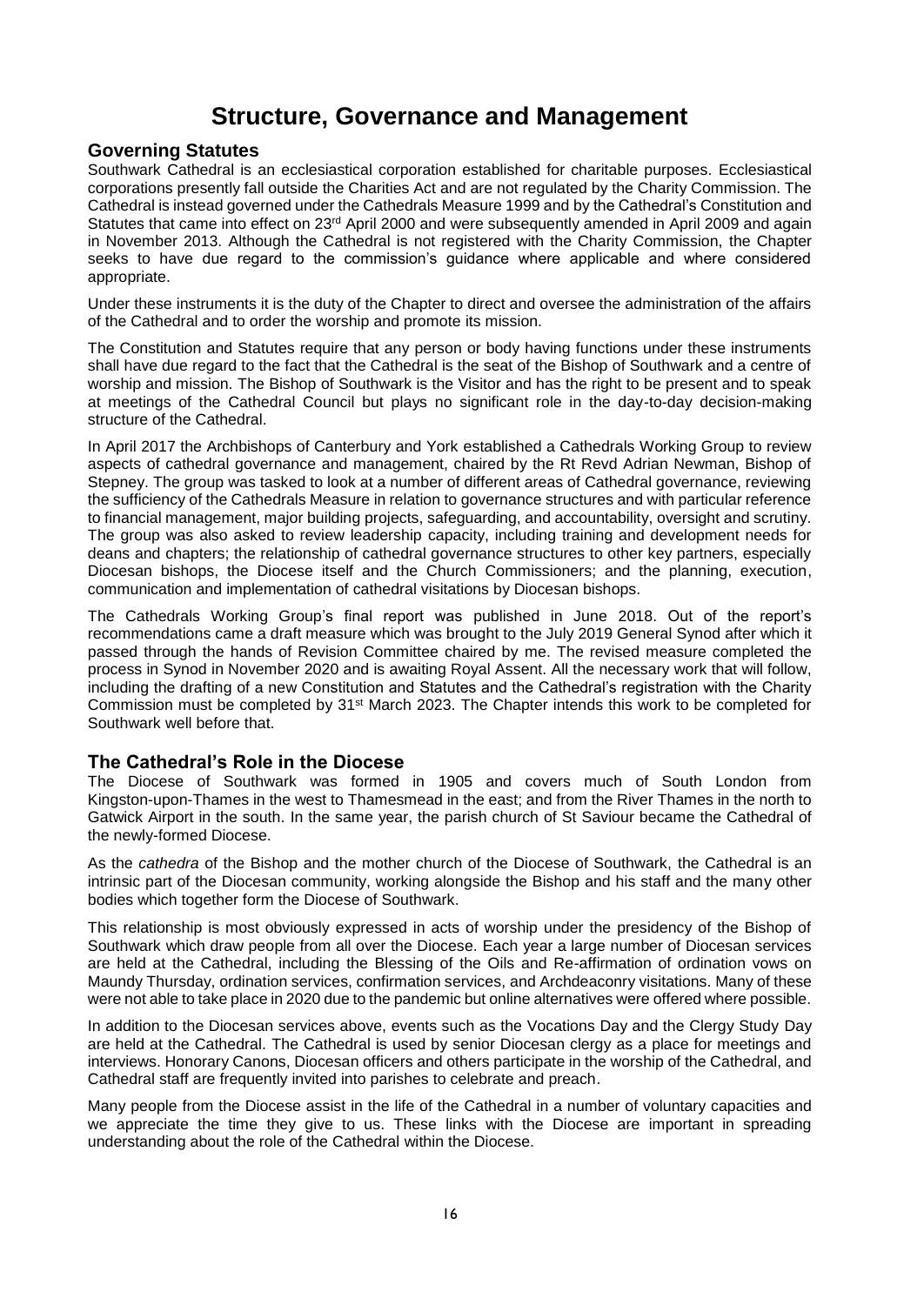The Cathedral has an active relationship with parishes and receives a stream of visits for a variety of educational, liturgical and recreational purposes. The Cathedral also enjoys a close relationship with numerous other bodies within the Diocese including the Board of Education, voluntary agencies, Church schools (especially Foundation Schools) and universities.

## **The organisational structure of the Cathedral**

Under the requirements of the Constitution and Statutes, the governance of the Cathedral is set out as follows:

The **Bishop of Southwark** has his seat in the Cathedral and may officiate in the Cathedral and use it for Diocesan services and events. He is the Visitor and in this role ensures the observance of the Constitution and Statutes.

The **Chapter** is the administrative body of the Cathedral and meets on at least seven occasions each year. It consists of 13 members: the Dean, the five Residentiary Canons and seven other ordained and lay members holding appointed or elected positions. Details of the members of Chapter are given on page 22, and the procedure for their appointment is set out on page 19.

The **Cathedral Council** is appointed to further and support the work of the Cathedral and to review and advise upon the work of the Chapter. The Council is made up of 19 people appointed by the Bishop of Southwark, the Bishop's Council, chosen from the Chapter, or elected from the Electoral Roll and College of Canons. In addition, six members are appointed by the Bishop after consultation with the Chapter, who have experience in architectural and conservation matters, finance, education, ecumenism and any other experience and expertise considered beneficial to the Cathedral's work and mission. The Council meets three times a year in March, June and November. The June meeting is held jointly with the Chapter.

The Dean, the Residentiary and Honorary Canons, and the Area Bishops and Archdeacons working in the Diocese sit as the **College of Canons.**

The Constitution also requires the setting up of a **Finance Committee** with the function of advising the Chapter in connection with its responsibilities in the field of financial and investment management and the management of property and assets belonging to the Cathedral. The Finance Committee has up to ten members.

Under the Care of Cathedrals Measure 1990, the **Fabric Advisory Committee** is responsible to the Cathedrals Fabric Commission for England and considers applications from the Chapter in regard to proposed development of and changes to the Cathedral's fabric. There are eight voting members, four appointed by the Cathedrals Fabric Commission for England and four by the Cathedral Chapter. In addition, the Dean, Comptroller, Cathedral Architect, Cathedral Archaeologist and one of the Cathedral Wardens attend the four meetings each year.

Members of the **Estates Committee** advise the Chapter on the strategic management and maintenance of its property portfolio.

The **Senior Management Team**, whose membership includes the Dean, Sub Dean, Canon Precentor, Comptroller, Commercial Director and Cathedral Accountant, are responsible for the day-to-day management of property, personnel, safeguarding and financial issues and work through department heads to ensure that the Cathedral's activities are effectively and efficiently run and that all aspects of health and safety are addressed. In the last of these they are assisted by the **Health and Safety Panel** which consists of the Sub Dean, Comptroller, Head Verger and Facilities Manager and which carries out regular risk assessments of Cathedral activities and takes appropriate professional advice where necessary.

The new Cathedrals Measure includes a strengthened role for the Senior Management Team and clear terms of reference which set out the relationship between it and the Chapter. We will be working on implementing these recommendations in the year ahead.

In addition there are five other formally-constituted organisations involved in aspects of managing the Cathedral's affairs:

*Southwark Cathedral Enterprises Limited*

This company is wholly owned by the Chapter, and manages the main commercial activities of the Cathedral, including the Cathedral Shop, conferences, events and concerts using the Cathedral's premises, licensing of the Refectory, and tour-related income. Profits are gift-aided to the Cathedral and are included in the consolidated statement of financial activities on page 27 and detailed in note 5 to the accounts on page 39.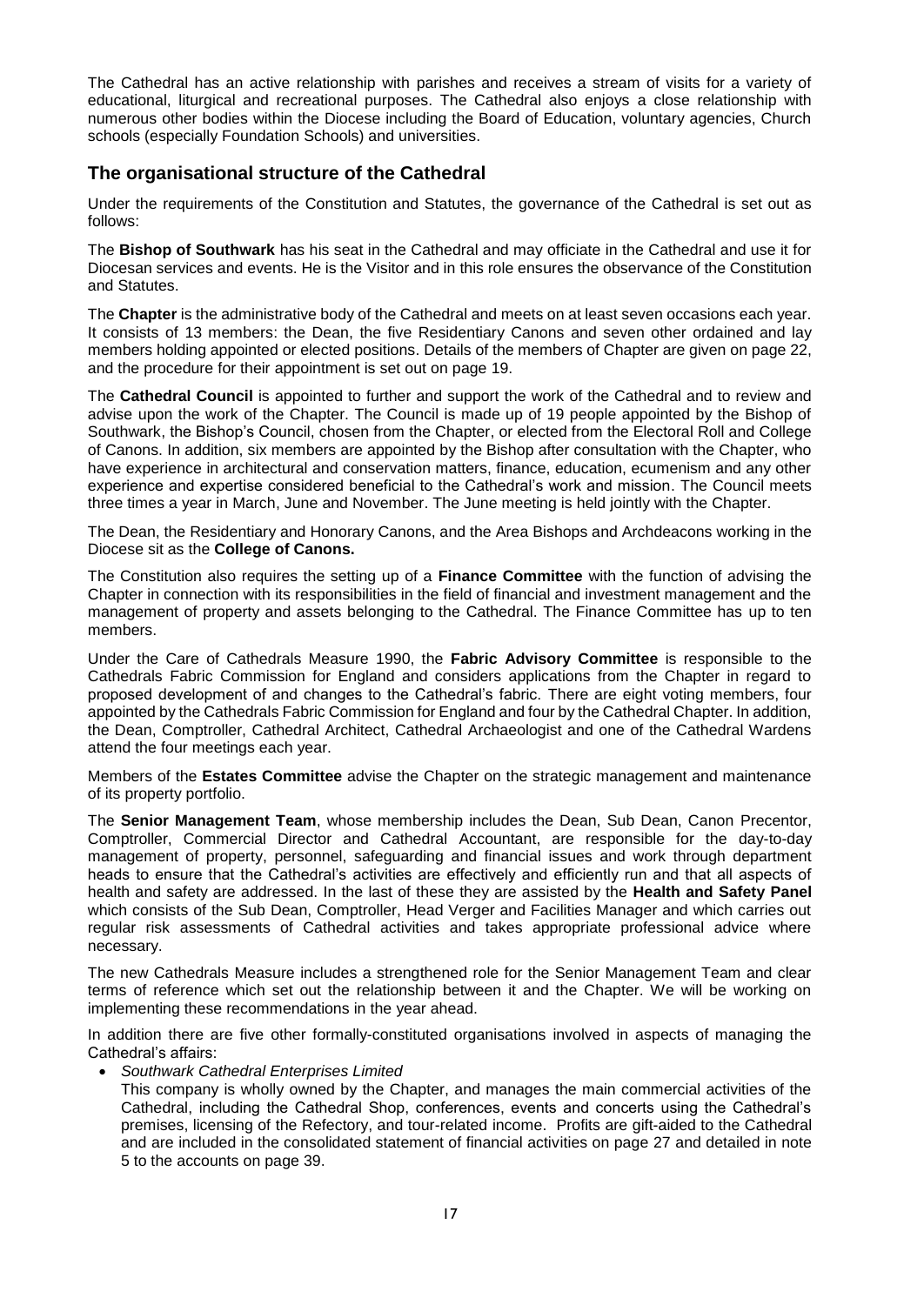*The Southwark Cathedral Development Trust (registered charity 1069914)*

This registered charity, formed to raise funds for the Millennium Project, is now dedicated to the fundraising campaign. It has independent trustees and is not under the control of the Chapter. A summary of the financial performance of the Trust in 2020 is given in the Fundraising Report on page 6.

- *Southwark Cathedral Education Trust (registered charity 1058369)* The Southwark Cathedral Education Trust is an independent registered charity which oversees the work of the Education Centre and seeks to help teachers cover a range of national curriculum subjects in imaginative ways. This is accomplished by offering experience based trails and workshops. It has independent trustees and is not under the control of the Chapter.
- *The Friends of Southwark Cathedral (registered charity 1159545)* This registered charity provides financial support to the Cathedral for repairing, maintaining and beautifying the Cathedral church, to the Cathedral choirs when on tour, and assisting the Chapter in their mission and ministry. It has independent trustees and is not under the control of the Chapter.
- *The Dean of Southwark's Fund (registered charity 275354)* This registered charity provides financial support for extending, developing and maintaining the buildings, fabric, amenities and work of Southwark Cathedral as well as the advancement of the Christian religion. It has independent trustees and is not under the control of the Chapter.

A summary of the financial performance of all of the four registered charities listed above is given in note 19 to the accounts on page 51.

### **Southwark Cathedral Organisational Chart**



# Committees with membership partly nominated by external bodies

## **The Chapter**

### **Members' responsibilities in relation to the financial statements**

The Chapter members are responsible for preparing the Annual Report and financial statements in accordance with applicable law and United Kingdom Accounting Standards (United Kingdom Generally Accepted Accounting Practice).

The law applicable to Cathedrals in England and Wales requires the Chapter members to prepare financial statements for each financial year which give a true and fair view of the state of the affairs of the Cathedral and of the incoming resources and application of resources of the Cathedral for that period. In preparing these financial statements, the Chapter members are required to:

- select suitable accounting policies and then apply them consistently;
- make judgements and estimates that are reasonable and prudent:
- state whether applicable accounting standards have been followed, subject to any material departures disclosed and explained in the financial statements;
- prepare the financial statements on a going concern basis unless it is inappropriate to presume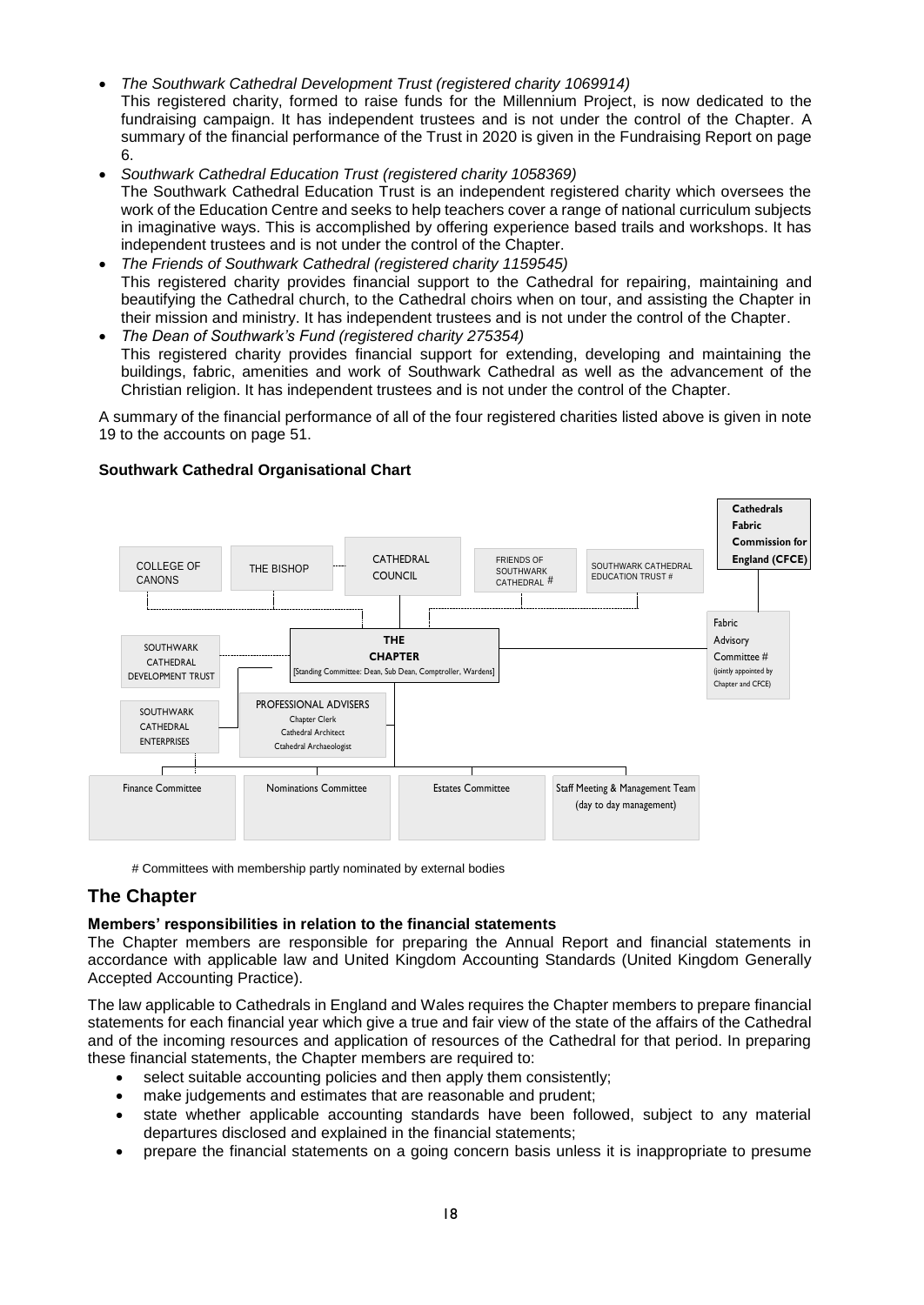that the Cathedral will continue in business.

The Chapter is responsible for keeping proper accounting records that disclose with reasonable accuracy at any time the financial position of the Cathedral and enable them to ensure that the financial statements comply with the Cathedrals Measure 1999 and the provisions of the constitution. They are also responsible for safeguarding the assets of the Cathedral and hence for taking reasonable steps for the prevention and detection of fraud and other irregularities.

#### **Method of appointing members**

The Dean and all Residentiary Canons are appointed by the Bishop of Southwark. All are members of Chapter by virtue of their appointment, the Dean being the Chairman.

The Cathedral's Constitution and Statutes set out the following method for appointing the remaining members to Chapter:

- two people (not more than one of whom may be in Holy Orders) appointed by the Bishop, after consultation with the Dean, having particular expertise which will enrich the Chapter's deliberations and knowledge;
- two people elected from among those who are or have been Cathedral Wardens of the parish by persons whose names are on the electoral roll of the parish at the Annual Parochial Church Meeting;
- two other people elected from the church electoral roll of the parish by persons whose names are on the church electoral roll of the parish at the Annual Parochial Church Meeting;
- the Comptroller by virtue of that appointment.

#### **Procedures for the induction and training of new members**

The Dean and Residentiary Canons are invited to attend training courses run by the Association of English Cathedrals. This training has recently been extended to include more in-depth training days for Chapters as a whole and we have participated fully in this new training programme. All new members of Chapter have a meeting with the Dean, Sub Dean and Comptroller so that the work of Chapter and procedures at meetings can be explained. Members have the opportunity to have tours of the Cathedral and an introduction to the work of the Cathedral's various departments.

## **Our people**

#### **Our Clergy**

Our full-time clergy are the Dean, Sub Dean and Canon Precentor. Their stipends are paid by the Church Commissioners. The cost of these stipends, pension and national insurance payments is included under "Clergy stipends and working expenses" and the grant we receive from the Church Commissioners to cover the costs is included in our restricted income under "Grants in Support of Mission". In addition, the Chapter normally pays the stipend for a part-time Succentor but, following the departure of the Revd Rachel Young in February 2020, the Chapter took the difficult decision to leave the vacancy unfilled until such time as the financial position of the Cathedral improved following the severe impact caused by the pandemic. The vacancy allowed the Chapter to rent out the Succentor's flat to bring in some welcome additional income.

The Chapter is responsible for the housing costs and expenses in connection with all of the above. The Canon Chancellor, Canon Treasurer and Canon Missioner are licensed to the Cathedral but their stipends and housing costs are met by the Diocese for whom they hold full-time roles. They are members of Chapter and play a full role in the worshipping life of the Cathedral in addition to their Diocesan responsibilities.

During 2020, the Succentor, Rachel Young, announced that she would be leaving having been appointed to the team ministry at Rotherham Minster in South Yorkshire in a new post using music for mission. Her last Sunday was 16<sup>th</sup> February 2020. Shortly afterwards, the Canon Precentor, Gilly Myers, announced her retirement after eight years in the post. Her last Sunday was 1 March 2020 prior to her move to Guildford where her husband, Duncan, has been appointed as Anglican Chaplain to the University of Surrey and Priest Vicar of the Cathedral.

In the summer Canon Mandy Ford, Canon Chancellor, was appointed as the new Dean of Bristol. Following her departure, Canon Wendy Robins, previously Honorary Curate and Cathedral Chaplain, and Director of Communications for the Diocese of Southwark, was appointed in her place and installed on 13 December 2020.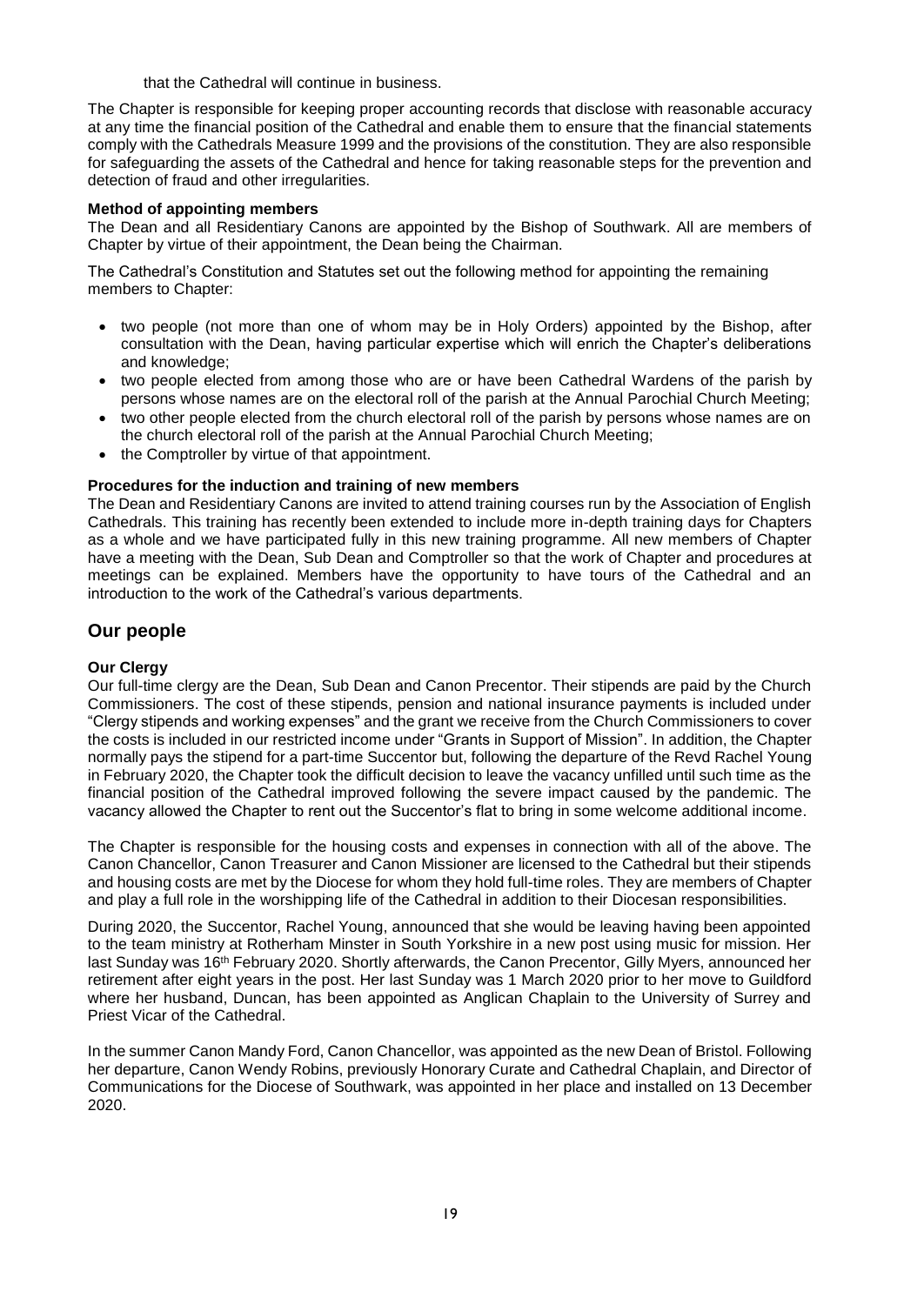#### **Our Cathedral employees**

The Chapter directly employs 20 full-time and 24 part-time staff (2019: 21 full-time and 25 part-time) in a variety of roles which support the mission and ministry of the Cathedral. These staff are organised into various departments which report either to the Comptroller (in the case of the finance, facilities, commercial activities and administrative departments) or the Canon Precentor (liturgy, vergers and music departments).

There were several staff changes in 2020. In June David McEvoy, our part-time verger, left us to devote more time to St Alfege's Church in Greenwich where he is a Reader. The pandemic meant that we reluctantly had to make two posts redundant. Firstly, the complete loss of our commercial income from conferences and the change to hosting meetings online meant that we could no longer support the post of Conference Centre Co-ordinator. We were very sorry to have to lose Helen Caruth who had occupied that post for twelve years, and also that of receptionist for a further five year prior to that. Helen made a very valuable contribution to the work of Southwark Cathedral Enterprises during those 17 years and offered a very high standard of customer service to our regular clients as well as bringing her skills in art and design to the internal decoration of our conference rooms. She will be greatly missed by her colleagues.

We also had to close the part-time post of Assistant to the Canon Precentor and Elaine Dawson left us in July after 3 years supporting Canon Gilly Myers in the huge logistical task involved in organising our special services including the consecrations of bishops and ordinations.

Following the decision of our receptionist and assistant to the Sub Dean, Natasha Kuler, to reduce her working days and relinquish her reception duties, we appointed Julia Tchoudinova to take on the receptionist role.

In August, Matthew Knight, our Comptroller, indicated that he wished to take early retirement and step down from the role at the end of June 2021. Matthew will have been in post for almost sixteen years and has steered our finances and administration through some turbulent times, eliminating our indebtedness from the Millennium project and other building works and building up vital cash reserves. If it was not for the careful work that Matthew did, with the support of Toyin Tukasi, the Cathedral Accountant, and all our staff, we would not have been in the good financial position we found ourselves in at the end of 2019 which has enabled us to weather the pandemic better than would otherwise have been the case. We are all most grateful for Matthew's outstanding contribution over those years. He will be sorely missed. The search for a Chief Operating Officer (the successor post to that of Comptroller) began in January 2021..

In February 2021, Emma Allen, the Commercial Director, announced that she had been appointed as the Head of Commercial Services at the National Museum of the Royal Navy in Portsmouth and would be leaving in April. The appointment of her successor will be made once the new Chief Operating Officer is in place. Although Emma has only been with us for short time she has brought valuable skills and new perspectives to discussions at the Senior Management team and also begun the work of re-imagining how we can use our spaces on the Cathedral site in new ways to reflect changes in the conference and events business following the pandemic.

Since September 2015 we have ensured that all paid staff receive at least the London Living Wage (currently £10.75 per hour). The Chapter introduced this in response to a request from the congregation and is working towards a position where all Cathedral suppliers pay the living wage as well. Rates for members of staff are benchmarked against those in other Cathedrals and other charitable organisations. We are in a difficult position being in central London where rates of pay are the highest in the country. This has occasionally led to recruitment problems as we are unable to compete with the salaries offered by larger organisations or the commercial sector. However, we have been fortunate to attract a number of staff in key positions for whom remuneration is not the only reward and who wish to devote their time to supporting the ministry of the Cathedral. In return we offer a flexible and supportive working environment that allows staff to maintain a good work/life balance.

#### **Our Volunteers**

We are very fortunate to have a solid base of 410 volunteers, many of whom offer their time in more than one role and give generously of their time and skills to enrich and extend the work of the Cathedral and its service to the local community. Our volunteers work in a huge range of roles including bellringers, broderers, day chaplains, Education Centre volunteers, Eucharistic ministers, flower arrangers, guides, honorary minor canons, honorary vergers, hospitality team, intercessors and readers, office volunteers, servers, shop volunteers, stewards, ROBES project volunteers, Sunday School leaders and helpers, and welcomers. In addition, many serve as members of the various committees that assist in the organisation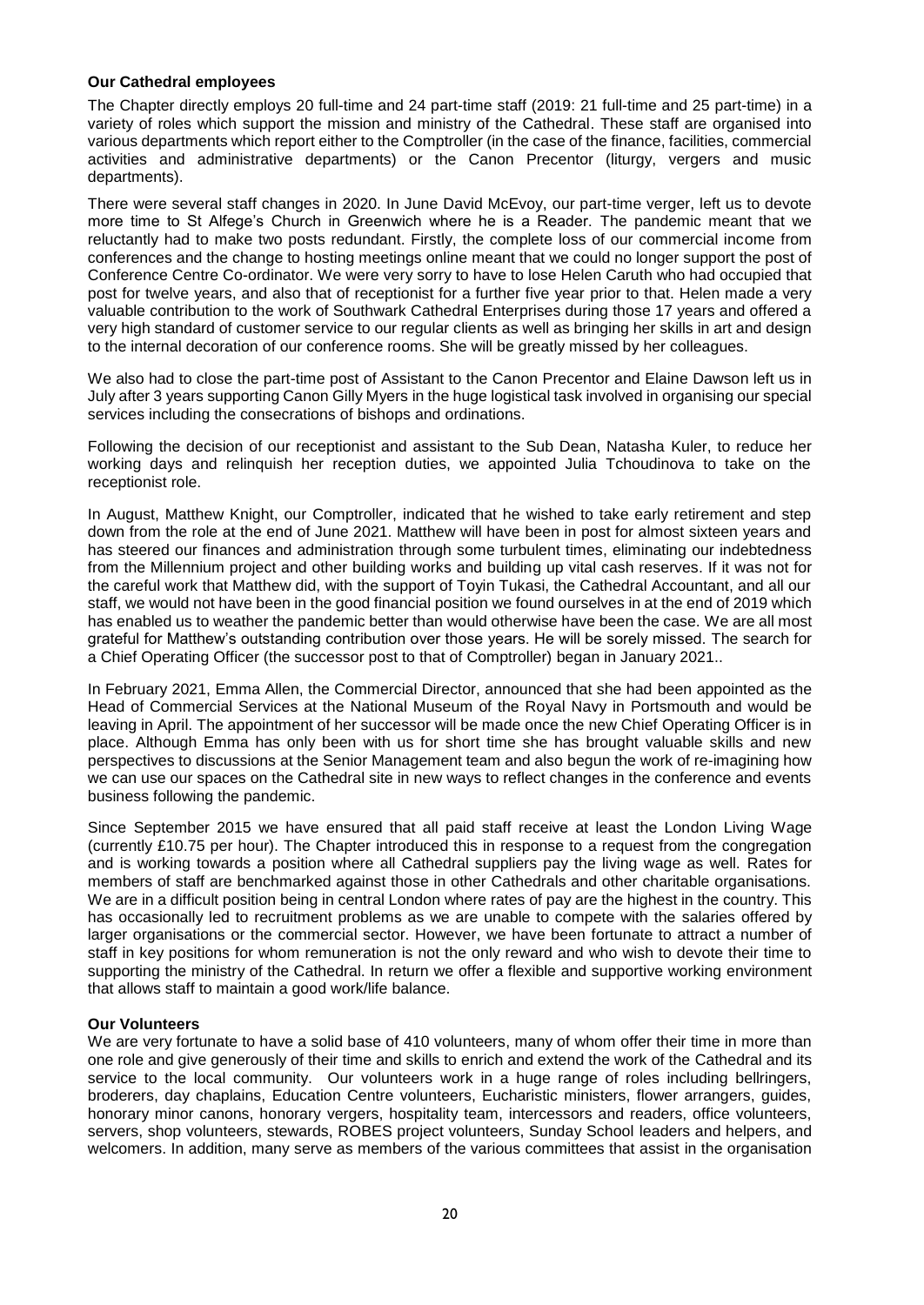of our life. We could not operate at our current level of excellence without them and we are profoundly grateful for their service. They bring huge experience and energy.

Our Volunteers' officer, Michelle Ford, works with teams across the Cathedral to identify and fill any volunteering gaps and has developed new links with local Volunteers Centres and MENCAP. She is keen to widen the involvement of young people and those from black and minority ethnic backgrounds more fully in our volunteer activities.

A number of meetings are held throughout the year which help to manage the work of volunteers, share best practice and ideas and address any concerns that arise. The twice yearly Volunteer Team Leaders meeting, chaired by me, provides a useful forum for the different groups to meet and update others on their work.

There was no volunteers' annual party this year due to the pandemic but we hope to restore that annual chance for the Chapter to thank volunteers for their continued commitment and dedication to Cathedral life in 2021.

Finally, I would like to record my thanks to Matthew Knight, Comptroller, Toyin Tukasi, Cathedral Accountant, and all those who assist them with the management of the Cathedral's finances and for the compiling of this annual report.

This report on the Cathedral's activities during the year ending 31st December 2020 brings together the legal and administrative information, the independent report from the Cathedral's auditors and the financial statements form the Chapter's statutory annual report. You are also invited to read my Dean's Annual Report which provides additional reflections on the past year together with some more detail on our achievements and activities.

 $\lambda$ In  $\lambda$ 

**Andrew Nunn** Dean

24th March 2020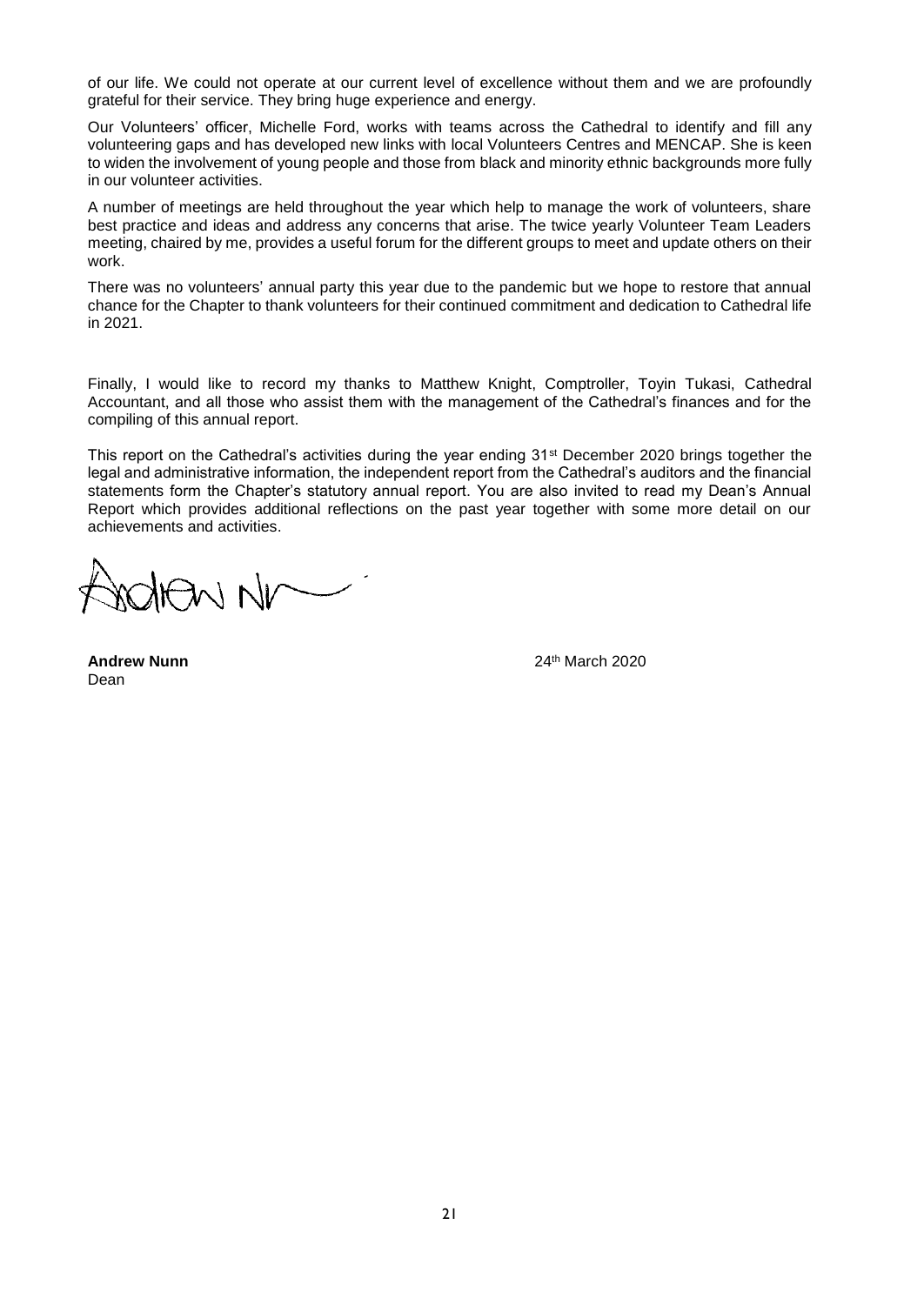## **Legal and Administrative Information**

**Full legal name and address**

The Cathedral and Collegiate Church of St Saviour and St Mary Overie, Southwark, also known as Southwark Cathedral London Bridge London SE1 9DA Telephone: 020 7367 6700 Fax: 020 7367 6725/30 General email address: [cathedral@southwark.anglican.org](mailto:cathedral@southwark.anglican.org) Web site: [www.southwarkcathedral.org.uk](http://www.southwarkcathedral.org.uk/)

#### **Administrative Body**

The Cathedral's administrative body is the Chapter. The members of the Chapter at the date of this report were as follows:

The Very Revd Andrew Nunn, Dean The Revd Canon Michael Rawson, Sub Dean and Canon Residentiary The Revd Canon Jay Colwill, Canon Residentiary The Revd Canon Leanne Roberts, Canon Residentiary The Revd Canon Wendy Robins, Canon Residentiary The Revd Canon Andrew Zihni, Canon Residentiary Mr Matthew Knight, Comptroller Mrs Linda Hutchinson, Cathedral Warden Mr Daniel Chumbley, Cathedral Warden The Revd Canon Joabe Cavalcanti Ms Amanda Adamson-Hill Mr Peter Haddock Mrs Helen Quintrell

There were two changes to Chapter membership during 2020. The Revd Canon Gilly Myers retired as Canon Precentor in March and was succeeded by the Revd Canon Andrew Zihni with effect from 31 January 2021.

The Revd Canon Mandy Ford was appointed Dean of Bristol and left in July 2020. She was succeeded by The Revd Canon Wendy Robins who was installed as Canon Chancellor on 13 December 2020. Prior to this, Canon Wendy Robins had been in attendance at Chapter meetings in her role as Honorary Curate and Cathedral Chaplain.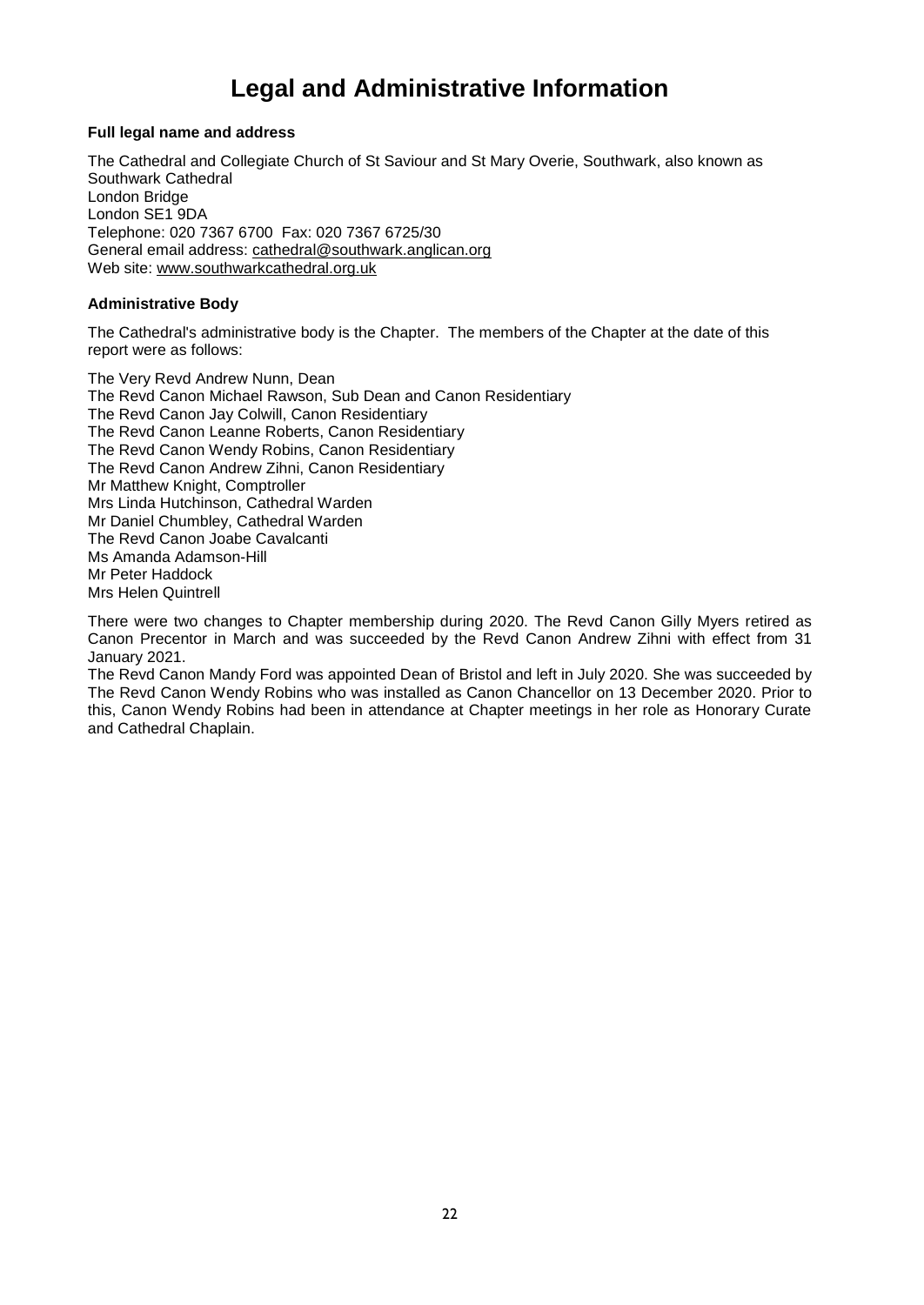## **Statutory office holders**

### **Comptroller**

Mr Matthew Knight

#### **The Finance Committee**

Mr Richard Cornwell – chairman The Very Revd Andrew Nunn The Revd Canon Michael Rawson Mr Ian Akhurst Mr Daniel Chumbley Mr Mike Dyer Mr Colin Johnston Mr Matthew Knight Mrs Barbara Lane Mr Pip Steen

In attendance: Mrs Toyin Tukasi – Cathedral Accountant Ms Emma Allen – Commercial Director Mrs Emily Halton – secretary

#### **The Fabric Advisory Committee**

The Revd Charles Pickstone – chairman Mr Paul Appleton Professor Maurice Howard Mr Luke Hughes Miss Gillian Lewis Ms Claire Reed Mr Guy Rowston Ms Phillida Shaw

In attendance: Mr Richard Malins – secretary The Very Revd Andrew Nunn – Dean Ms Kelley Christ – Cathedral Architect Dr Jackie Hall – Cathedral Archaeologist Mr Matthew Knight – Comptroller Mrs Linda Hutchinson – Cathedral Warden

#### **Director of Music**

Mr Ian Keatley

#### **Bankers**

National Westminster Bank plc 10 Southwark Street London SE1 1TT

### **Chapter Solicitors**

Winckworth Sherwood Minerva House 5 Montague Close London SE1 9BB

#### **Independent Auditors**

Moore Kingston Smith LLP Devonshire House 60 Goswell Road London EC1M 7AD

#### **Cathedral Architect**

Ms Kelley Christ A&RME 415 Endsleigh Court 24 Upper Woburn Place London WC1H 0HQ

#### **Archaeological Consultant**

Dr Jackie Hall 51 Back Road Linton **Cambridge** CB21 4JF

### **Surveyors**

Rapleys LLP 51 Great Marlborough Street London W1F 7JT

#### **Insurers**

Ecclesiastical Insurance Group Beaufort House Brunswick Road Gloucester GL1 1JZ

#### **Investment Managers**

Investec Wealth & Investment Limited 30 Gresham Street London EC2V 7QN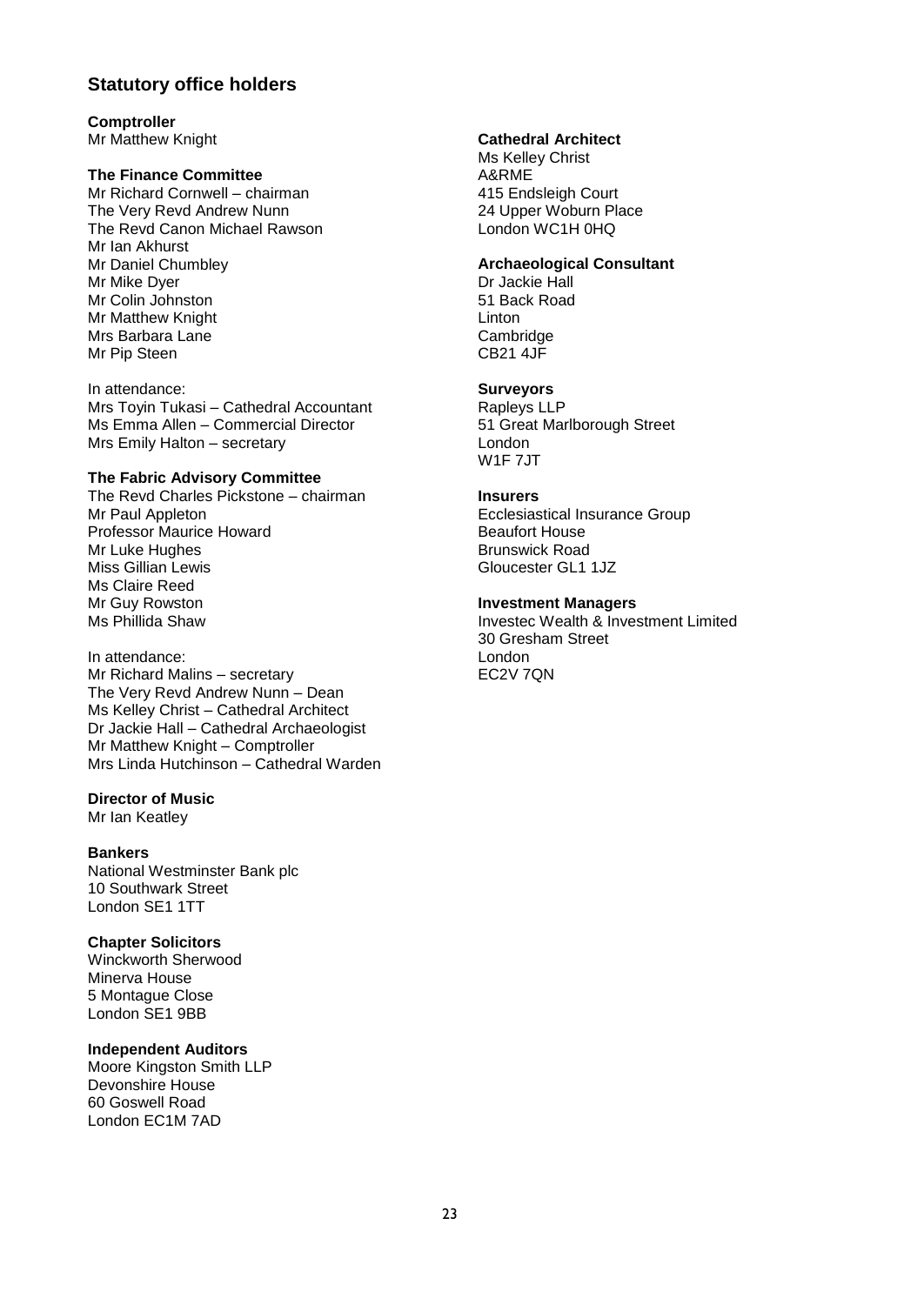## **Independent Auditor's Report to the Chapter**

#### **Opinion**

We have audited the financial statements of Southwark Cathedral for the year ended 31 December 2020 which comprise the Consolidated Statement of Financial Activities, the Group and Cathedral Balance Sheet, the Consolidated Cash Flow Statement and notes to the financial statements, including a summary of significant accounting policies. The financial reporting framework that has been applied in their preparation is applicable law and United Kingdom Accounting Standards, including FRS 102 'The Financial Reporting Standard Applicable in the UK and Republic of Ireland' (United Kingdom Generally Accepted Accounting Practice).

In our opinion the financial statements:

- give a true and fair view of the state of the group's and Cathedral's affairs as at 31 December 2020, and of its outgoing resources and application of resources, for the year then ended;
- have been properly prepared in accordance with United Kingdom Generally Accepted Accounting Practice; and
- have been prepared in accordance with the guidelines specified by the Church Commissioners under the powers given to them by Section 27 of the Cathedrals Measure 1999.

#### **Basis for opinion**

We conducted our audit in accordance with International Standards on Auditing (UK) (ISAs(UK)) and applicable law. Our responsibilities under those standards are further described in the Auditor's Responsibilities for the audit of the financial statements section of our report. We are independent of the Cathedral in accordance with the ethical requirements that are relevant to our audit of the financial statements in the UK, including the FRC's Ethical Standard, and we have fulfilled our other ethical responsibilities in accordance with these requirements. We believe that the audit evidence we have obtained is sufficient and appropriate to provide a basis for our opinion.

#### **Conclusions relating to going concern**

In auditing the financial statements, we have concluded that the Chapter members' use of the going concern basis of accounting in the preparation of the financial statements is appropriate.

Based on the work we have performed, we have not identified any material uncertainties relating to events or conditions that, individually or collectively, may cast significant doubt on the group's and Cathedral's ability to continue as a going concern for a period of at least twelve months from when the financial statements are authorised for issue.

Our responsibilities and the responsibilities of the Chapter members' with respect to going concern are described in the relevant sections of this report.

#### **Other information**

The other information comprises the information included in the Annual Report, other than the financial statements and our auditor's report thereon. The Chapter members are responsible for the other information. Our opinion on the financial statements does not cover the other information and, except to the extent otherwise explicitly stated in our report, we do not express any form of assurance conclusion thereon.

In connection with our audit of the financial statements, our responsibility is to read the other information and, in doing so, consider whether the other information is materially inconsistent with the financial statements or our knowledge obtained in the audit or otherwise appears to be materially misstated. If we identify such material inconsistencies or apparent material misstatements, we are required to determine whether there is a material misstatement in the financial statements or a material misstatement of the other information. If, based on the work we have performed, we conclude that there is a material misstatement of this other information, we are required to report that fact.

We have nothing to report in this regard.

#### **Matters on which we are required to report by exception**

We have nothing to report in respect of the following matters where the Cathedrals Measure 1999 requires us to report to you if, in our opinion: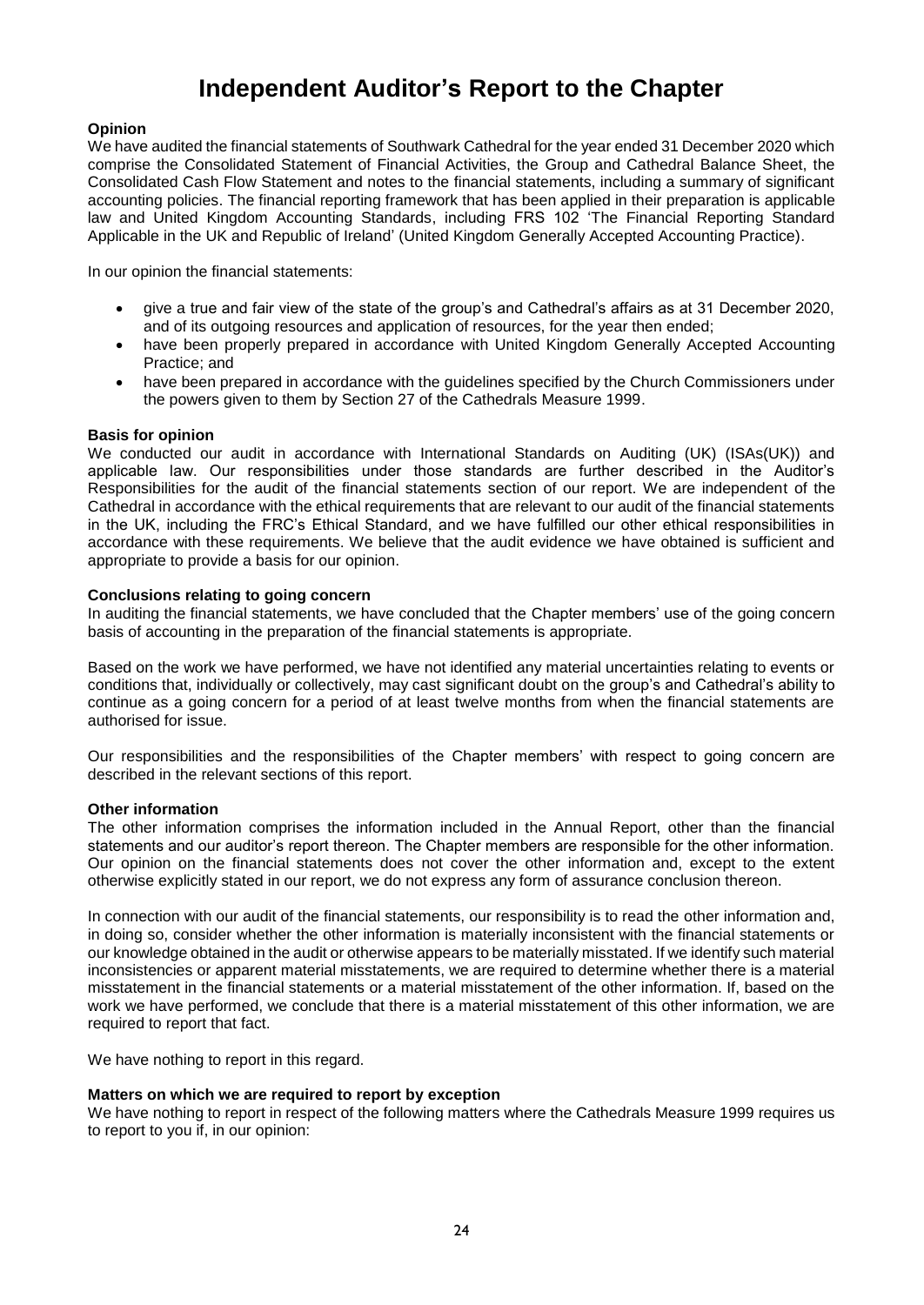- the information given in the Annual Report is inconsistent in any material respect with the financial statements; or
- the group and Cathedral has not kept adequate accounting records; or
- the financial statements are not in agreement with the accounting records and returns; or
- we have not received all the information and explanations we required for our audit.

#### **Responsibilities of Chapter members**

As explained more fully in the Chapter members' responsibilities statement set out on pages 18-19, the Chapter members are responsible for the preparation of the financial statements and for being satisfied that they give a true and fair view, and for such internal control as the Chapter members determine is necessary to enable the preparation of financial statements that are free from material misstatement, whether due to fraud or error.

In preparing the financial statements, the Chapter members are responsible for assessing the group's and Cathedral's ability to continue as a going concern, disclosing, as applicable, matters related to going concern and using the going concern basis of accounting unless the Chapter members either intend to liquidate the Cathedral or to cease operations, or have no realistic alternative but to do so.

#### **Auditor's responsibilities for the audit of the financial statements**

We have been appointed as auditor under Section 27 of the Cathedrals Measure 1999 and report in accordance with that Act.

Our objectives are to obtain reasonable assurance about whether the financial statements as a whole are free from material misstatement, whether due to fraud or error, and to issue an auditor's report that includes our opinion. Reasonable assurance is a high level of assurance, but is not a guarantee that an audit conducted in accordance with ISAs (UK) will always detect a material misstatement when it exists. Misstatements can arise from fraud or error and are considered material if, individually or in aggregate, they could reasonably be expected to influence the economic decisions of users taken on the basis of these financial statements.

Irregularities, including fraud, are instances of non-compliance with laws and regulations. We design procedures in line with our responsibilities, outlined above, to detect material misstatements in respect of irregularities, including fraud. The extent to which our procedures are capable of detecting irregularities, including fraud is detailed below.

#### **Explanation as to what extent the audit was considered capable of detecting irregularities, including fraud**

The objectives of our audit in respect of fraud, are; to identify and assess the risks of material misstatement of the financial statements due to fraud; to obtain sufficient appropriate audit evidence regarding the assessed risks of material misstatement due to fraud, through designing and implementing appropriate responses to those assessed risks; and to respond appropriately to instances of fraud or suspected fraud identified during the audit. However, the primary responsibility for the prevention and detection of fraud rests with both management and those charged with governance of the Cathedral.

Our approach was as follows:

- We obtained an understanding of the legal and regulatory requirements applicable to the Cathedral and considered that the most significant are the Cathedrals Measure 1999, the Cathedral SORP, and UK financial reporting standards as issued by the Financial Reporting Council.
- We obtained an understanding of how the Cathedral complies with these requirements by discussions with management and those charged with governance.
- We assessed the risk of material misstatement of the financial statements, including the risk of material misstatement due to fraud and how it might occur, by holding discussions with management and those charged with governance.
- We inquired of management and those charged with governance as to any known instances of noncompliance or suspected non-compliance with laws and regulations.
- Based on this understanding, we designed specific appropriate audit procedures to identify instances of non-compliance with laws and regulations. This included making enquiries of management and those charged with governance and obtaining additional corroborative evidence as required.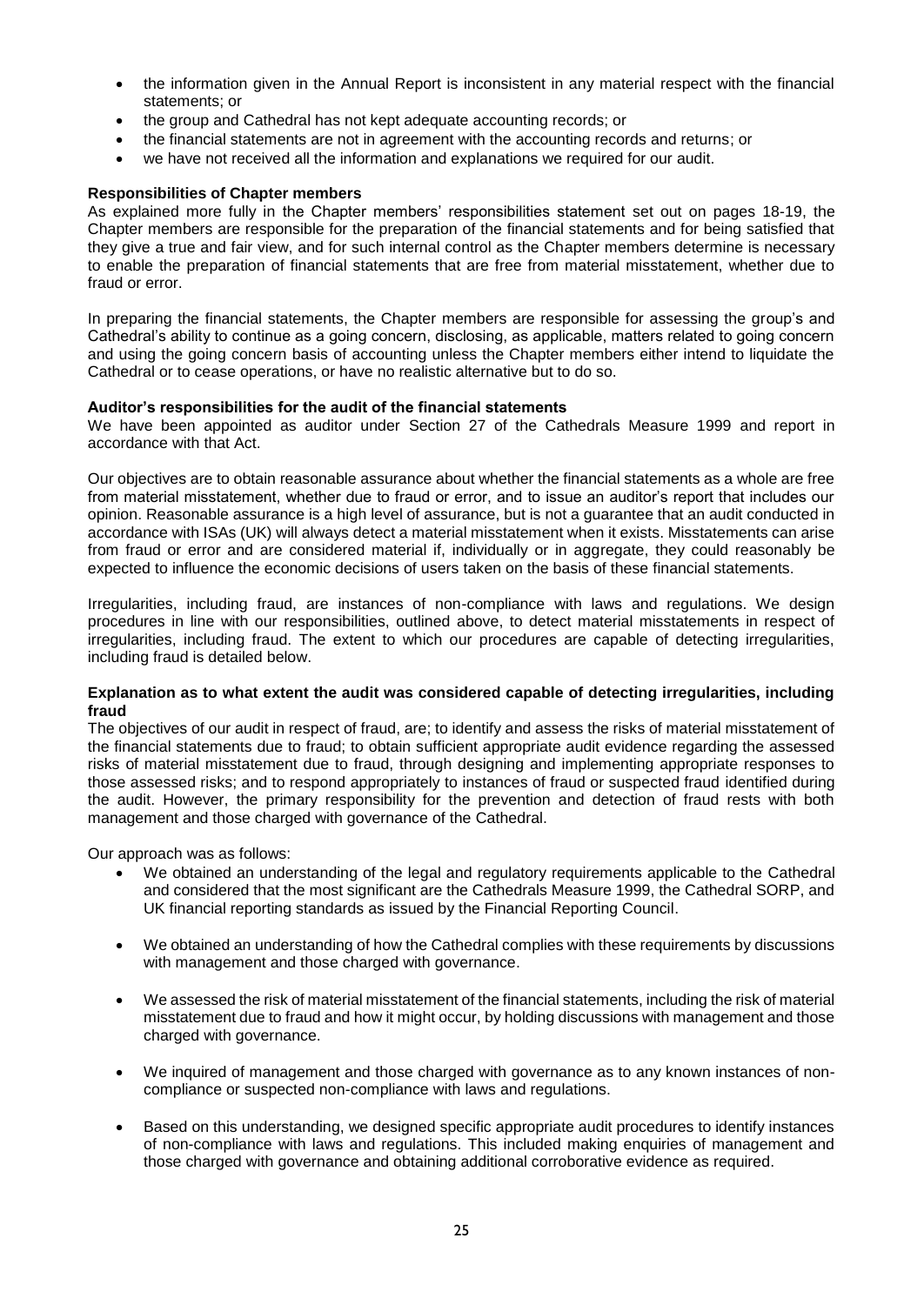As part of an audit in accordance with ISAs (UK) we exercise professional judgement and maintain professional scepticism throughout the audit. We also:

- Identify and assess the risks of material misstatement of the financial statements, whether due to fraud or error, design and perform audit procedures responsive to those risks, and obtain audit evidence that is sufficient and appropriate to provide a basis for our opinion. The risk of not detecting a material misstatement resulting from fraud is higher than for one resulting from error, as fraud may involve collusion, forgery, intentional omissions, misrepresentations, or the override of internal control.
- Obtain an understanding of internal control relevant to the audit in order to design audit procedures that are appropriate in the circumstances, but not for the purposes of expressing an opinion on the effectiveness of the Cathedral's internal control.
- Evaluate the appropriateness of accounting policies used and the reasonableness of accounting estimates and related disclosures made by the Chapter members.
- Conclude on the appropriateness of the Chapter members' use of the going concern basis of accounting and, based on the audit evidence obtained, whether a material uncertainty exists related to events or conditions that may cast significant doubt on the Cathedral's ability to continue as a going concern. If we conclude that a material uncertainty exists, we are required to draw attention in our auditor's report to the related disclosures in the financial statements or, if such disclosures are inadequate, to modify our opinion. Our conclusions are based on the audit evidence obtained up to the date of our auditor's report. However, future events or conditions may cause the Cathedral to cease to continue as a going concern.
- Evaluate the overall presentation, structure and content of the financial statements, including the disclosures, and whether the financial statements represent the underlying transactions and events in a manner that achieves fair presentation.

We communicate with those charged with governance regarding, among other matters, the planned scope and timing of the audit and significant audit findings, including any significant deficiencies in internal control that we identify during our audit.

#### **Use of our report**

This report is made solely to the Cathedral's Chapter members, as a body, in accordance with Section 27 of the Cathedrals Measure 1999. Our audit work has been undertaken so that we might state to the Cathedral's Chapter members those matters we are required to state to them in an auditor's report and for no other purpose. To the fullest extent permitted by law, we do not accept or assume responsibility to any party other than the Cathedral and Cathedral's Chapter members as a body, for our audit work, for this report, or for the opinion we have formed.

Move Kingston Stilla LLP

Moore Kingston Smith LLP Statutory auditor **Devonshire House Devonshire House** 

Date 25 March 2021

60 Goswell Road London EC1M 7AD

Moore Kingston Smith LLP is eligible to act as auditor in terms of Section 1212 of the Companies Act 2006.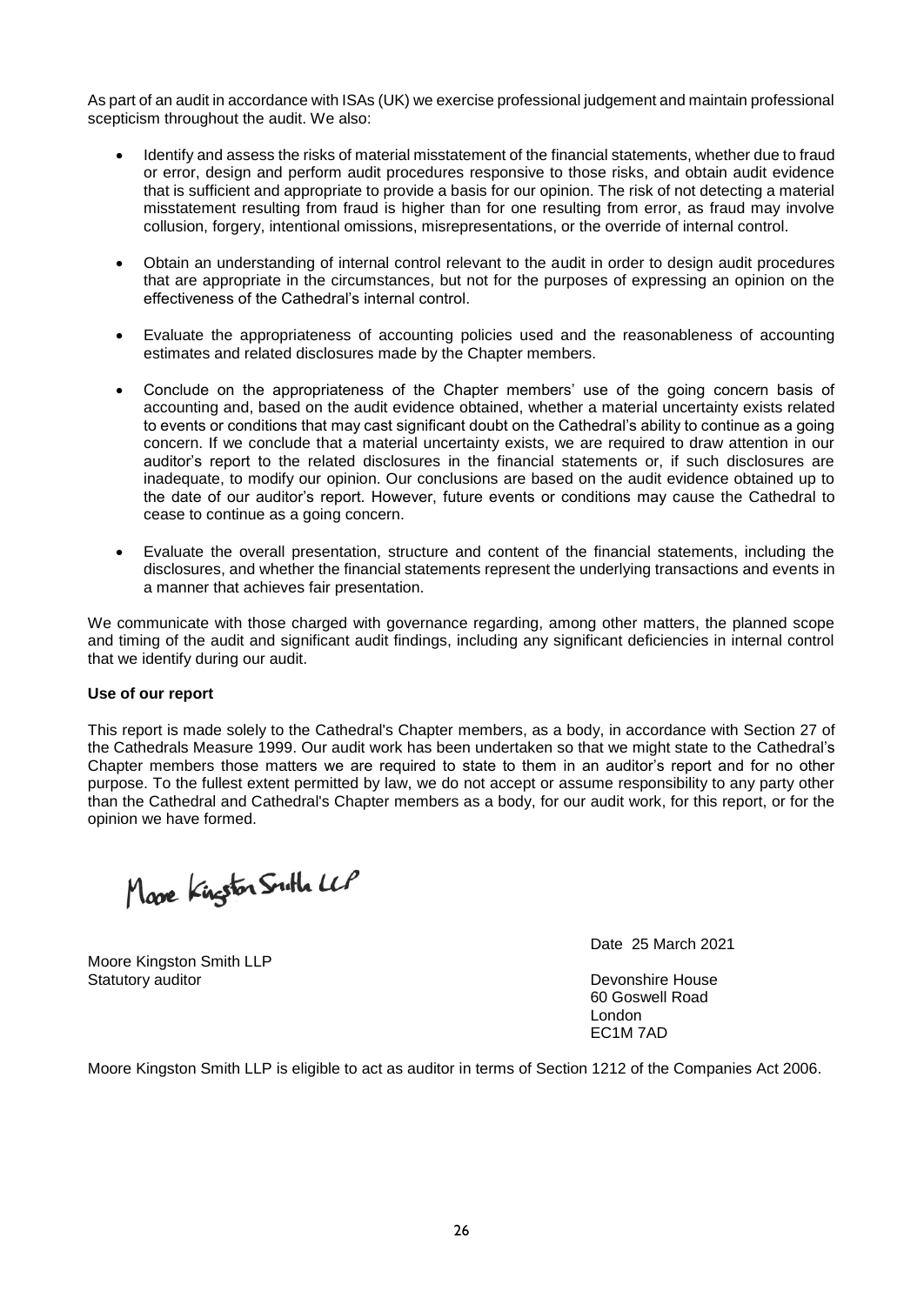## **Southwark Cathedral**

## **Consolidated Statement of Financial Activities for the year ended 31st December 2020**

|                                               |                | <b>Unrestricted</b> | <b>Restricted</b> |                | <b>Endowment Total Funds</b> | <b>Total Funds</b> |  |
|-----------------------------------------------|----------------|---------------------|-------------------|----------------|------------------------------|--------------------|--|
|                                               | <b>Note</b>    | <b>Funds</b>        | <b>Funds</b>      | <b>Funds</b>   | 2020                         | 2019               |  |
|                                               |                | £                   | £                 | £              | £                            | £                  |  |
| <b>INCOME AND ENDOWMENTS FROM:</b>            | $\overline{2}$ |                     |                   |                |                              |                    |  |
| Donations and Legacies                        |                | 457,584             | 115,679           |                | 573,263                      | 813,233            |  |
| Grants in support of mission                  |                |                     | 416,792           |                | 416,792                      | 221,221            |  |
| Charges and fees arising in course of mission |                | 107,217             | 610               |                | 107,827                      | 235,062            |  |
| Trading and fundraising                       |                | 354,971             |                   |                | 354,971                      | 823,367            |  |
| Investments                                   |                | 168,331             | 18,725            |                | 187,056                      | 175,549            |  |
| <b>Total Income</b>                           |                | 1,088,103           | 551,806           | $\blacksquare$ | 1,639,909                    | 2,268,432          |  |
| <b>EXPENDITURE ON:</b>                        | 3,4            |                     |                   |                |                              |                    |  |
| Raising Funds                                 |                | 517,567             | 25,325            |                | 542,892                      | 586,220            |  |
| <b>Charitable Activities:</b>                 |                |                     |                   |                |                              |                    |  |
| Ministry                                      |                | 218,048             | 301,743           |                | 519,791                      | 652,220            |  |
| Cathedral and precincts upkeep                |                | 382,469             | 137,996           |                | 520,465                      | 720,694            |  |
| Education and outreach                        |                | 31,482              | 36,941            |                | 68,423                       | 144,235            |  |
| Community, parish and congregation            |                | 66,359              | 7,602             |                | 73,961                       | 86,407             |  |
| Other expenditure                             |                | 2,247               |                   |                | 2,247                        | 3,484              |  |
| <b>Total Expenditure</b>                      |                | 1,218,172           | 509,607           | $\blacksquare$ | 1,727,779                    | 2,193,260          |  |
| <b>NET INCOME/(EXPENDITURE)</b>               |                |                     |                   |                |                              |                    |  |
| <b>BEFORE INVESTMENT GAINS</b>                |                | (130,069)           | 42,199            |                | (87, 870)                    | 75,172             |  |
| Net gains on investments                      | 6              | 10,000              | 1,612             | (17, 128)      | (5,516)                      | 116,363            |  |
| Net income/(expenditure)                      |                | (120,069)           | 43,811            | (17, 128)      | (93, 386)                    | 191,535            |  |
| Gross transfers between funds                 |                |                     |                   |                |                              |                    |  |
| Net movements in funds                        |                | (120,069)           | 43,811            | (17, 128)      | (93, 386)                    | 191,535            |  |
| <b>Reconciliation of funds:</b>               |                |                     |                   |                |                              |                    |  |
| Total Funds brought forward                   |                | 1,218,542           | 177,644           | 16,377,849     | 17,774,035                   | 17,582,500         |  |
| <b>Total Funds carried forward</b>            |                | 1,098,473           | 221,455           | 16,360,721     | 17,680,649                   | 17,774,035         |  |

All operations are continuing.

There are no recognised gains or losses for the year other than those detailed above.

The accompanying notes form an integral part of these financial statements.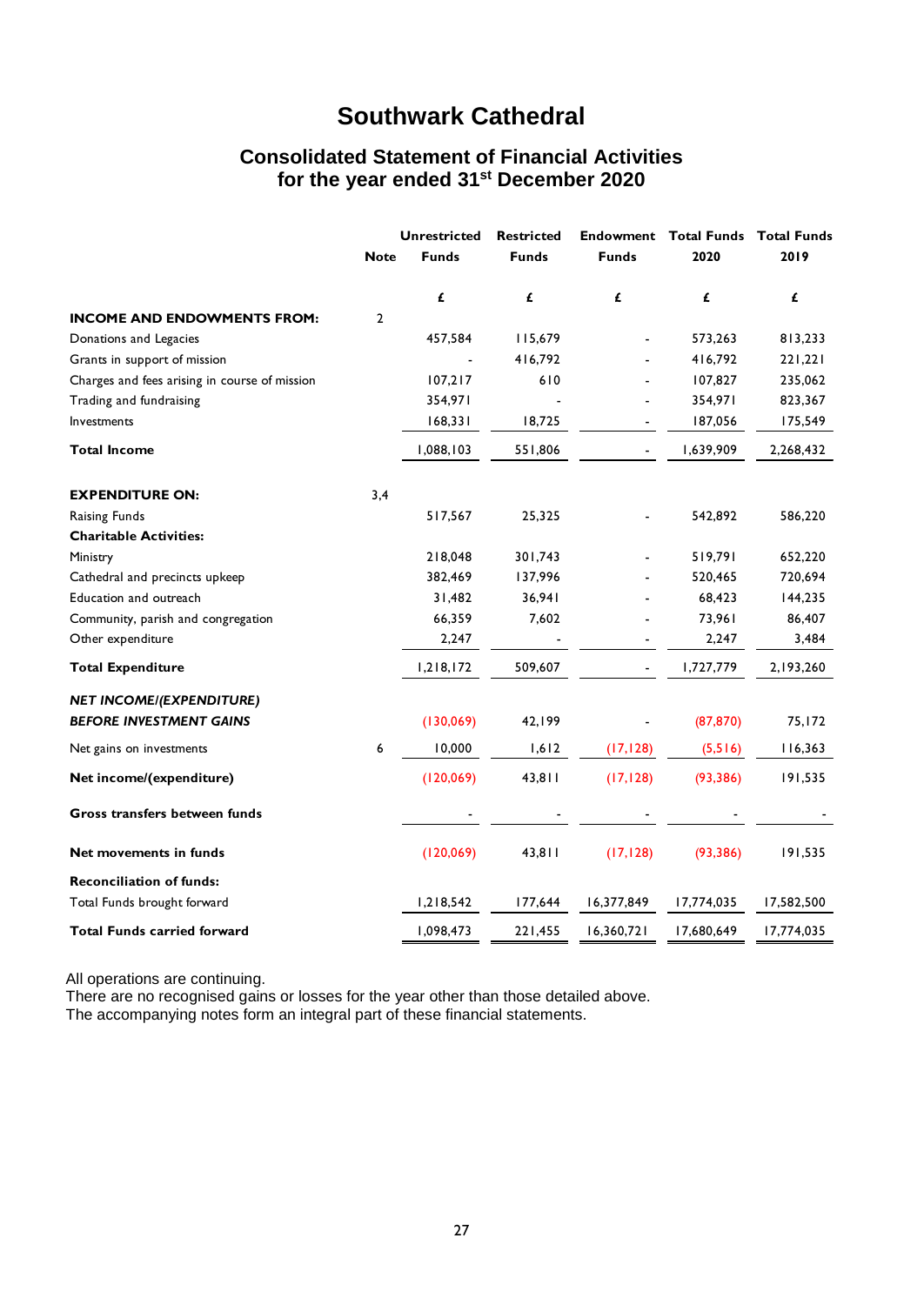## **Southwark Cathedral Consolidated Balance Sheet as at 31st December 2020**

|                                              | <b>Note</b> | <b>Unrestricted</b>   | <b>Restricted</b> | <b>Endowment</b> | <b>Total Funds</b><br>2020 | <b>Total Funds</b><br>2019 |
|----------------------------------------------|-------------|-----------------------|-------------------|------------------|----------------------------|----------------------------|
|                                              |             | £                     | £                 | £                | £                          | £                          |
| <b>Fixed Assets</b>                          |             |                       |                   |                  |                            |                            |
| Investment assets                            | 6           | 935,000               | 25,060            | 797,693          | 1,757,753                  | 1,686,727                  |
| Subsidiary undertaking                       | 5           |                       |                   |                  |                            |                            |
| Tangible assets:                             |             |                       |                   |                  |                            |                            |
| Property                                     | 7           |                       |                   | 15,250,000       | 15,250,000                 | 15,250,000                 |
| Equipment and plant                          | 8           | 56,286                |                   |                  | 56,286                     | 95,334                     |
|                                              |             | 991,286               | 25,060            | 16,047,693       | 17,064,039                 | 17,032,061                 |
| <b>Current Assets</b>                        |             |                       |                   |                  |                            |                            |
| <b>Stocks</b>                                |             | 39,680                |                   |                  | 39,680                     | 32,312                     |
| <b>Debtors</b>                               | 9           | 97,646                | 7,078             |                  | 104,724                    | 213,070                    |
| Deposits and cash                            |             | 550,753               | 151,955           |                  | 702,708                    | 784,337                    |
|                                              |             | 688,079               | 159,033           |                  | 847, II2                   | 1,029,719                  |
| Liabilities due within one year              |             |                       |                   |                  |                            |                            |
| <b>Creditors</b>                             | 10          | (141, 281)            | (39, 221)         |                  | (180, 502)                 | (287, 745)                 |
| <b>Net Current Assets</b>                    |             | 546,798               | 119,812           |                  | 666,610                    | 741,974                    |
| <b>Total Assets less Current Liabilities</b> |             | 1,538,084             | 144,872           | 16,047,693       | 17,730,649                 | 17,774,035                 |
| Liabilities due after one year               |             |                       |                   |                  |                            |                            |
| Inter-fund loan                              | 20          | (389,611)             | 76,583            | 313,028          |                            |                            |
| Bounce Back Loan                             | 10          | (50,000)              |                   |                  | (50,000)                   |                            |
| <b>Total net Assets</b>                      |             | 1,098,473             | 221,455           | 16,360,721       | 17,680,649                 | 17,774,035                 |
|                                              |             |                       |                   |                  |                            |                            |
| The funds of the Cathedral:                  | $15 - 17$   |                       |                   |                  |                            |                            |
| Unrestricted - Cathedral                     |             | 105,244               |                   |                  | 105,244                    | 188,830<br>9,378           |
| Unrestricted - Trading<br>Designated fund    |             | (24,097)<br>1,017,326 |                   |                  | (24,097)<br>1,017,326      | 1,020,334                  |
| Restricted                                   |             |                       | 91,932            | $\blacksquare$   | 91,932                     | 42,877                     |
| Choir Funds                                  |             |                       | 99,980            | 716,932          | 816,912                    | 832,877                    |
| <b>Buildings Fund</b>                        |             |                       |                   | 15,250,000       | 15,250,000                 | 15,250,000                 |
| Property Fund                                |             |                       | 29,543            | 393,789          | 423,332                    | 429,739                    |
|                                              |             |                       |                   |                  |                            |                            |
| <b>Total Cathedral funds</b>                 |             | 1,098,473             | 221,455           | 16,360,721       | 17,680,649                 | 17,774,035                 |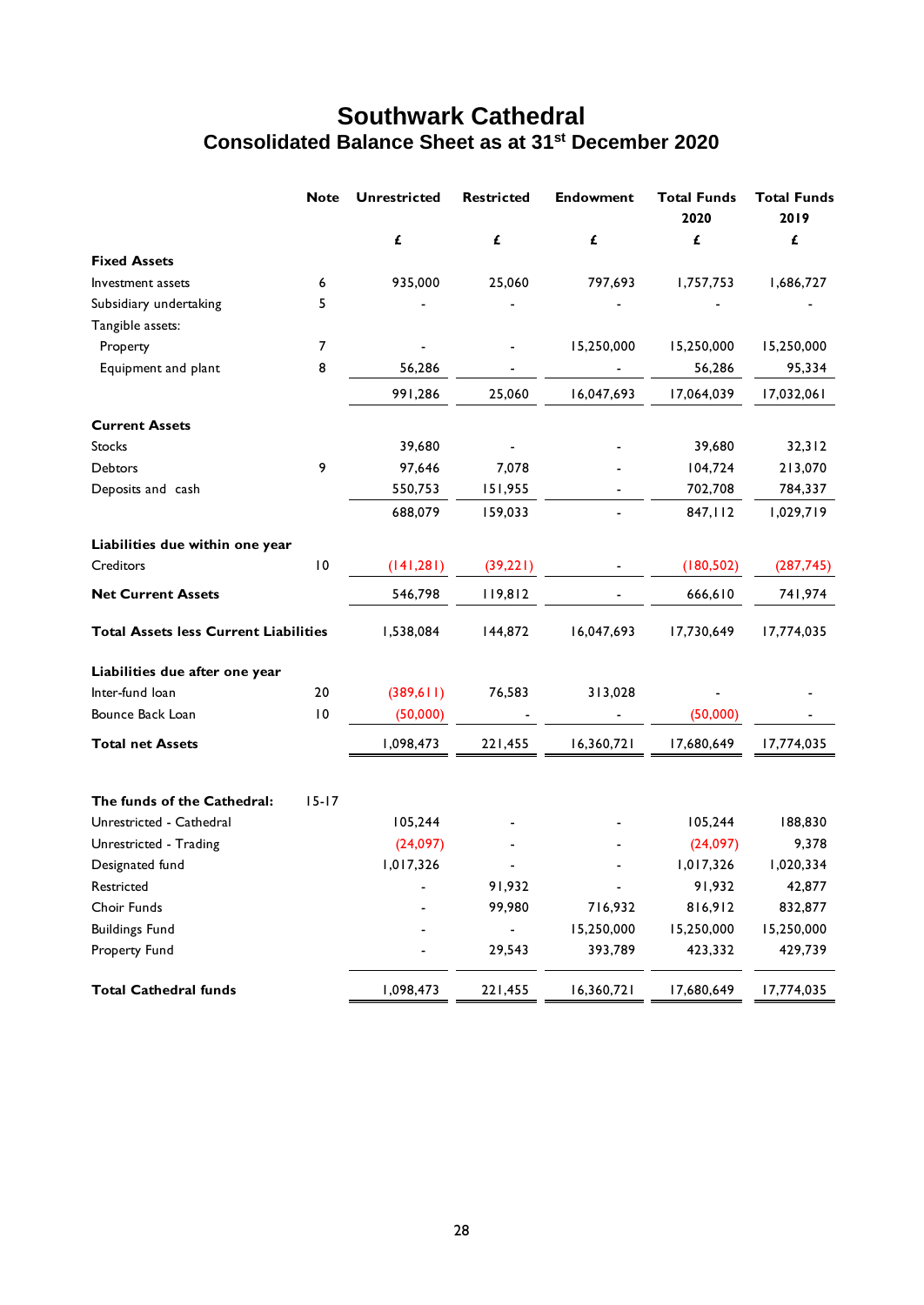## **Southwark Cathedral Cathedral Balance Sheet as at 31st December 2020**

|                                              |                | <b>Note Unrestricted</b> | <b>Restricted</b> | <b>Endowment</b> | <b>Total Funds</b><br>2020 | <b>Total Funds</b><br>2019 |
|----------------------------------------------|----------------|--------------------------|-------------------|------------------|----------------------------|----------------------------|
|                                              |                | £                        | £                 | £                | £                          | £                          |
| <b>Fixed Assets</b>                          |                |                          |                   |                  |                            |                            |
| Investment assets                            | 6              | 935,000                  | 25,060            | 797,693          | 1,757,753                  | 1,686,727                  |
| Subsidiary undertaking                       | 5              | 75,903                   |                   |                  | 75,903                     | 109,378                    |
| Tangible assets:                             |                |                          |                   |                  |                            |                            |
| Property                                     | $\overline{7}$ |                          |                   | 15,250,000       | 15,250,000                 | 15,250,000                 |
| Equipment and plant                          | 8              | 56,286                   |                   |                  | 56,286                     | 95,334                     |
|                                              |                | 1,067,189                | 25,060            | 16,047,693       | 17,139,942                 | 17,141,439                 |
| <b>Current Assets</b>                        |                |                          |                   |                  |                            |                            |
| <b>Stocks</b>                                |                |                          |                   |                  |                            |                            |
| <b>Debtors</b>                               | 9              | 104,727                  | 7,078             |                  | 111,805                    | 208,971                    |
| Deposits and cash                            |                | 408,217                  | 151,955           |                  | 560,172                    | 637,536                    |
|                                              |                | 512,944                  | 159,033           |                  | 671,977                    | 846,507                    |
| Liabilities due within one year              |                |                          |                   |                  |                            |                            |
| Creditors                                    | $\,10$         | (92, 049)                | (39, 221)         |                  | (131, 270)                 | (213,911)                  |
| <b>Net Current Assets</b>                    |                | 420,895                  | 119,812           |                  | 540,707                    | 632,596                    |
| <b>Total Assets less Current Liabilities</b> |                | 1,488,084                | 144,872           | 16,047,693       | 17,680,649                 | 17,774,035                 |
| Liabilities due after one year               |                |                          |                   |                  |                            |                            |
| Inter-fund loan                              | 20             | (389,611)                | 76,583            | 313,028          |                            |                            |
| <b>Total net Assets</b>                      |                | 1,098,473                | 221,455           | 16,360,721       | 17,680,649                 | 17,774,035                 |
| The funds of the Cathedral:                  | $15 - 17$      |                          |                   |                  |                            |                            |
| Unrestricted - Cathedral                     |                | 105,244                  |                   |                  | 105,244                    | 188,830                    |
| Unrestricted - Trading                       |                | (24,097)                 |                   |                  | (24,097)                   | 9,378                      |
| Designated fund                              |                | 1,017,326                |                   |                  | 1,017,326                  | 1,020,334                  |
| Restricted                                   |                |                          | 91,932            |                  | 91,932                     | 42,877                     |
| Choir Funds                                  |                |                          | 99,980            | 716,932          | 816,912                    | 832,877                    |
| <b>Buildings Fund</b>                        |                |                          |                   | 15,250,000       | 15,250,000                 | 15,250,000                 |
| Property Fund                                |                |                          | 29,543            | 393,789          | 423,332                    | 429,739                    |
| <b>Total Cathedral funds</b>                 |                | 1,098,473                | 221,455           | 16,360,721       | 17,680,649                 | 17,774,035                 |

Approved by the Chapter and authorised for issue on 24<sup>th</sup> March 2021

 $M_{\text{UV}}$ 

Dean Sub Dean Sub Dean Sub Dean Sub Dean Sub Dean Sub Dean Sub Dean Sub Dean Sub Dean Sub Dean Sub Dean Sub Dean Sub Dean Sub Dean Sub Dean Sub Dean Sub Dean Sub Dean Sub Dean Sub Dean Sub Dean Sub Dean Sub Dean Sub Dean S

Minaerhi-lama.

**Andrew Nunn Michael Rawson**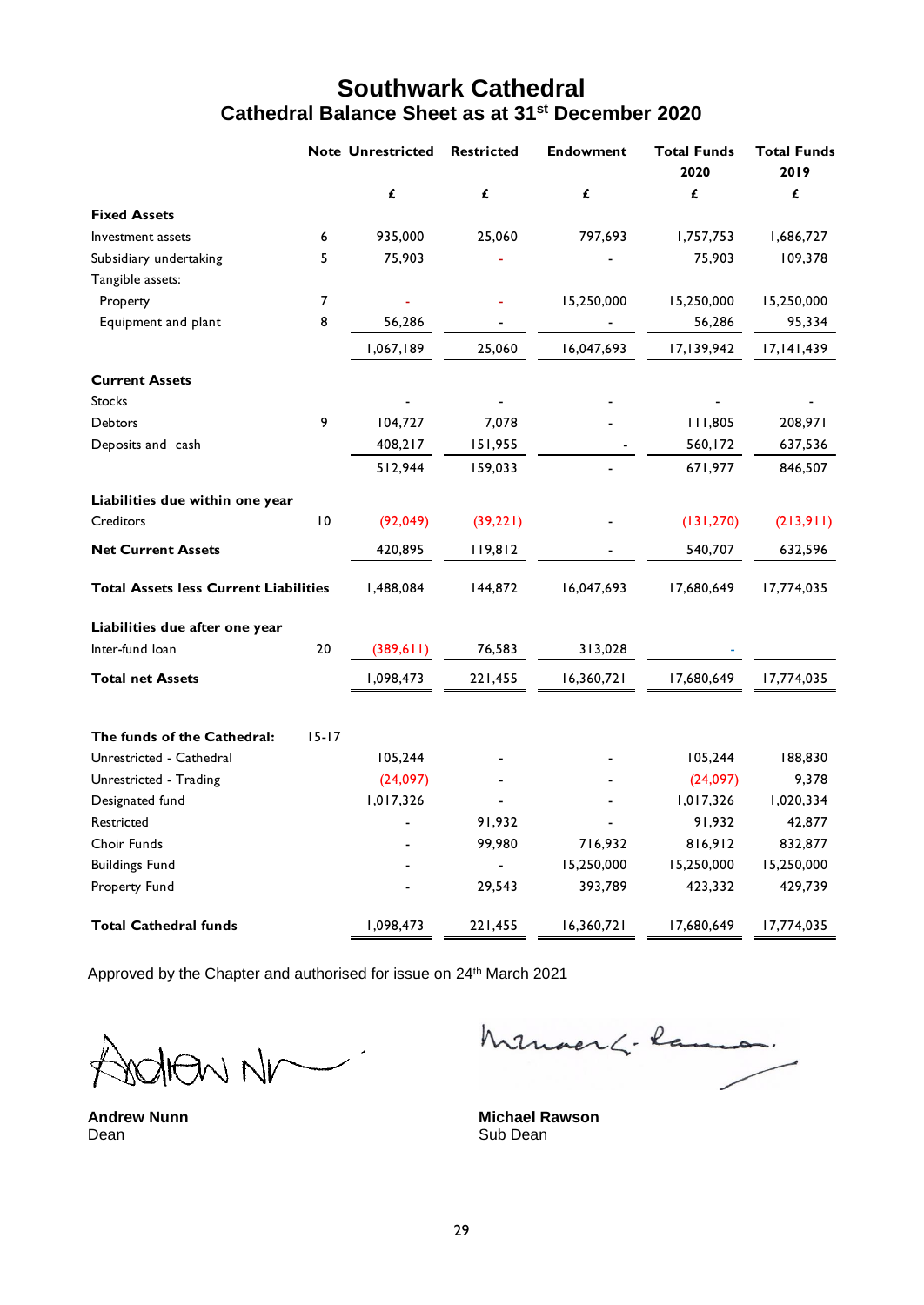## **Southwark Cathedral Consolidated Statement of Cash Flows as at 31st December 2020**

| <b>Note</b> | 2020       | 2019       |
|-------------|------------|------------|
|             | £          | £          |
|             |            |            |
| 21          | (268, 685) | (104, 364) |
|             |            |            |
|             | 166,300    | 149,261    |
|             | 20,756     | 26,288     |
|             |            | (95, 446)  |
|             | 187,056    | 80,103     |
|             |            |            |
|             |            |            |
|             |            |            |
|             |            |            |
|             | (81,629)   | (24, 261)  |
|             |            |            |
|             | 784,337    | 808,598    |
|             |            |            |
|             | 702,708    | 784,337    |
|             |            |            |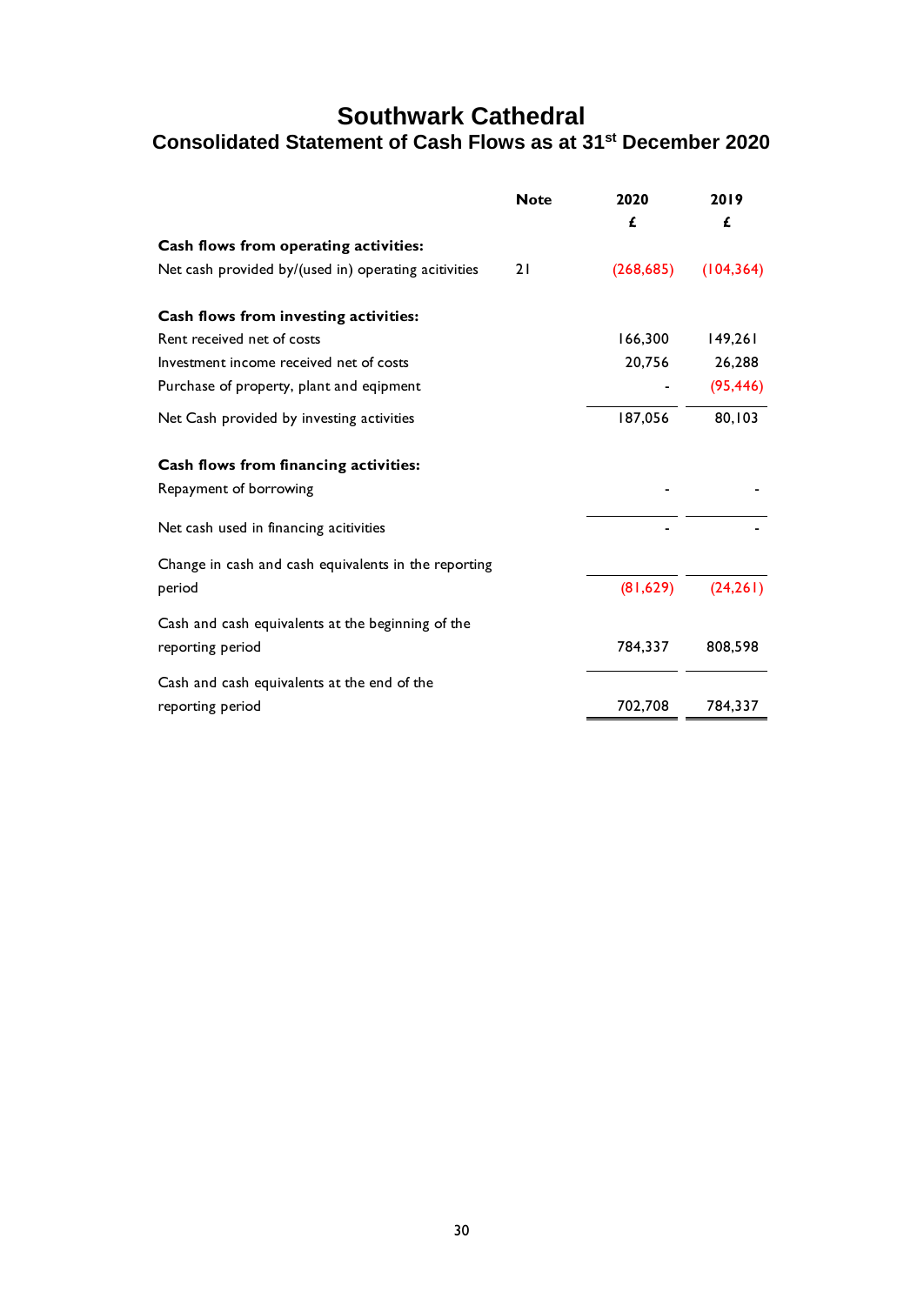## **Southwark Cathedral Notes to the Consolidated Financial Statements**

### **1 Accounting Policies**

#### **Basis of preparation of the consolidated financial statements**

The financial statements have been prepared in accordance with the Financial Reporting Standard applicable in the UK and Republic of Ireland (FRS 102). The Cathedral and its subsidiaries are a public benefit group for the purposes of FRS 102. The Cathedral also prepares its financial statements in accordance with the Accounting and Reporting by English Anglican Cathedrals as specified by the Church Commissioners.

#### **Going concern**

The financial statements are prepared on a going concern basis, which assumes that the Cathedral will continue as a going concern for the foreseeable future. As explained more fully in the Annual Report, whilst the COVID-19 pandemic has had some impact, particularly on the activities of the trading subsidiary, many activities have continued at the Cathedral or online if not possible. Income has held up well and the Cathedral has also benefitted from various grants including the Government's furlough scheme. The Chapter has considered the Cathedral's forecasts and projections for the coming year under various scenarios taking into account the anticipated lifting of current restrictions and have concluded there is a reasonable expectation that the Cathedral has adequate resources to continue in operational existence for the foreseeable future. The Cathedral therefore continues to adopt the going concern basis in preparing its financial statements.

#### **Group financial statements**

The financial statements are consolidated to include the results of the Cathedral's subsidiary undertaking, Southwark Cathedral Enterprises Limited. They do not include the financial transactions, assets and liabilities of other charitable organisations which are not under the control of the Chapter, details of which are provided in the notes to the financial statements; nor do they include the accounts of informal gatherings of Cathedral members or groups that owe their main affiliation to another body.

### **Third party and non-cash receipts and payments and donated assets and services**

Where amounts are payable on behalf of the Cathedral by third parties, for example the Church Commissioners, these are disclosed under both income and expenditure in the consolidated statement of financial activities. Where assets and services are donated to the Cathedral the value is included in the appropriate classification of income and expenditure.

#### **Income**

All income is recognised when there is entitlement to the funds, the receipt is probable and the amount can be measured reliably.

#### **Legacies and Donations**

Legacies are recognised following probate and once there is sufficient evidence that receipt is probable and the amount of the legacy can be measured reliably. Where entitlement to a legacy exists but there is doubt as to its receipt or the amount receivable, details are disclosed as a contingent asset until the criteria for income recognition are met.

All legacies and donations receivable are credited to the Consolidated Statement of Financial Activities and allocated to the relevant fund according to any restrictions placed upon their use.

#### **Income arising from events and conferences**

Income is recognised at the date at which the event or conference takes place. Any income received in advance is deferred to the date of the event or conference.

#### **Grants Receivable**

Grants receivable which are subject to conditions or restrictions are credited to the restricted fund in the Consolidated Statement of Financial Activities as soon as they are received or become receivable.

If a grant has been received or is receivable and the related expenditure has not been incurred, then the grant is carried forward in restricted funds in the balance sheet. If a grant becomes repayable due to conditions of the grant not being satisfied a liability is recognised. If expenditure has been incurred prior to the receipt of the related grant, but with other conditions satisfied, then the grant receivable is credited to the Consolidated Statement of Financial Activities and carried forward as a debtor in the balance sheet.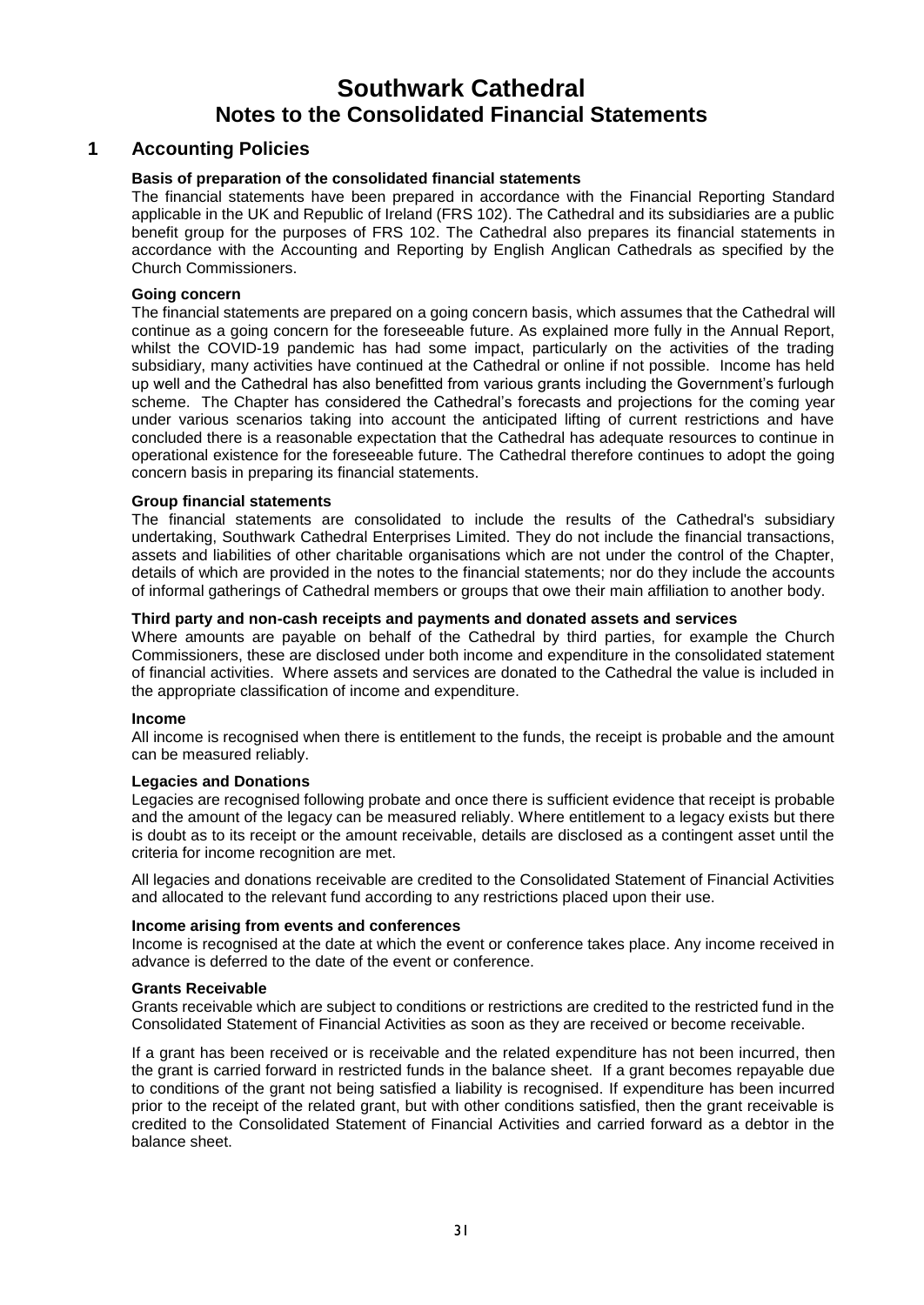#### **Expenditure**

Expenditure is recognised on an accruals basis as a liability is incurred. Expenditure on raising funds comprises the costs associated with fundraising and trading. Charitable expenditure comprises those costs incurred by the Cathedral in the delivery of its mission. Direct costs represent all costs which directly relate to a single activity. Support costs, including governance costs, are apportioned on an appropriate basis to estimated usage.

#### **Pension Scheme Arrangements**

### *Defined contribution*

These pension charges represent the costs of the contributions payable by the Cathedral.

#### *Defined benefit*

Pensions and related benefits for the Dean, Sub Dean and Canon Precentor are provided by the Church of England Funded Pensions Scheme. This scheme operates as an occupational pension scheme and contributions, at a rate determined having regard to actuarial advice, are paid into a separate fund in the trusteeship of the Church of England Pensions Board. Benefits arising from pensionable service are provided from that fund. The contributions to the fund by the Cathedral are charged to the Consolidated Statement of Financial Activities as incurred, as the scheme is a multi-employer scheme and it is not possible to identify the assets and liabilities relating to the Cathedral.

#### **Taxation**

Income is shown net of value added tax. Input value added tax is reclaimable on a percentage basis subject to partial exemption rules. All irrecoverable value added tax is included under the appropriate classification of expenditure. All recoverable income tax is included under the appropriate classification of income.

#### **Cathedral and its inventory**

No value is attributed to the Cathedral (together with the linked 1988 Chapter House and Millennium Buildings) in the financial statements and it is not included in the consolidated balance sheet. The Cathedral and the Millennium buildings, which are inalienable assets, are currently insured for a total sum of £40 million. No value is attributed to items included in the Cathedral inventory under Section 13(1) of the Care of Cathedrals Measure 1990 as they are considered to be of architectural, archaeological, artistic or historic interest and the cost of obtaining valuations would be onerous compared with the benefit derived by users of the accounts.

#### **Non-investment Property**

Properties owned by the Chapter are included in the consolidated balance sheet at cost or valuation. A valuation was carried out at 1<sup>st</sup> January 2014 as disclosed in the notes to the financial statements. The transitional provisions of FRS102 have been used to treat this valuation as a deemed cost. Where property is held on a "mixed-use" basis such that it is partly used by the Cathedral and partly rented out, the property is wholly held at depreciated cost as it would not be practicable reliably to estimate the value of the investment property element.

#### **Depreciation**

No depreciation is provided on the freehold properties owned by the Cathedral and carried on the Balance Sheet because the useful economic life of the properties is judged to be longer than 50 years, and the Chapter's policy is to maintain and repair the properties to ensure that they retain their value in use to the Cathedral. In order to comply with FRS102, the Chapter has conducted an impairment review. The Chapter considers that the net realisable value of the properties in the Balance Sheet is not less than their carrying value and expects to hold the properties for more than 50 years. In the opinion of the Chapter, the assets are therefore not impaired and there is no requirement to adjust the value at which the properties are carried in the Balance Sheet.

Expenditure on furnishings, equipment, fixtures and furniture of £10,000 or more is stated in the balance sheet at cost less depreciation provided to write it off over its expected useful life as follows:

| Computers and software | 3 years |
|------------------------|---------|
| Other items            | 4 years |

#### **Investment Property**

The Church Hall and Cottage on the All Hallows site, which are owned by the Chapter, are regarded as investment property as they are rented out on an arm's length basis to generate income for the Cathedral. Investment properties are carried at their open market value.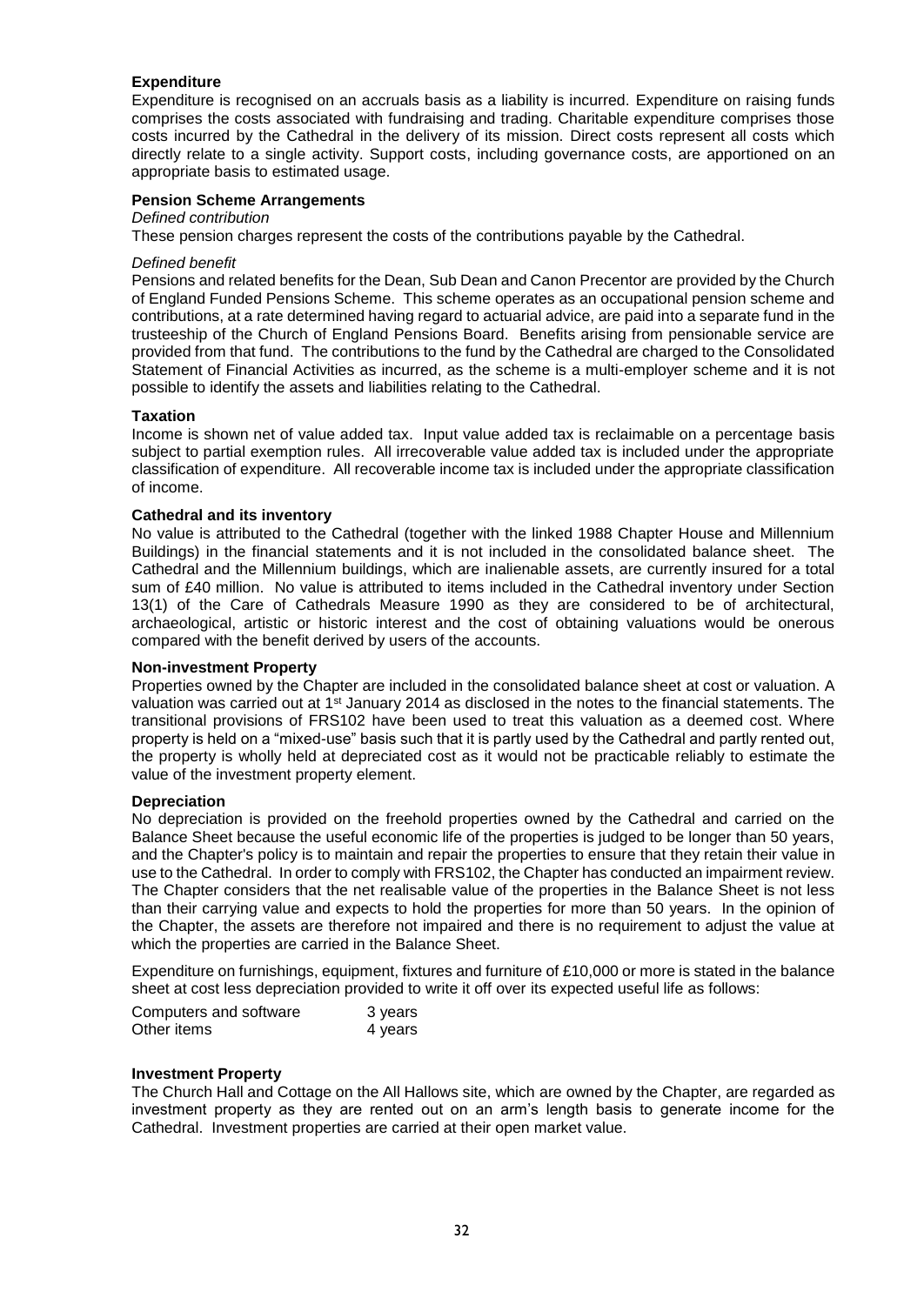#### **Investments**

The investments are held subject to the Trustees Act 2000 and are included in the consolidated balance sheet at market value.

Changes in fair value and gains and losses arising on the disposal of investments are credited or charged to the income or expenditure section of the Consolidated Statement of Financial Activities as 'gains or losses on investments' and are allocated to the appropriate fund holding on disposing of the relevant investment.

#### **Stocks**

Stocks comprise shop goods for resale and are stated at the lower of cost and net realisable value.

#### **Funds**

Funds are classified between Endowment, Restricted and Unrestricted in accordance with the legal constraints on their use, and the consequent degree of flexibility which the Chapter has on using the income that gave rise to the funds.

#### Endowment Funds

These are funds where there is no power to convert capital into income. They are held permanently and cannot be utilised for other purposes, although the constituent assets may change over time.

#### Restricted Funds

These are funds subject to specific conditions or trusts, imposed by the donor or the terms of a specific appeal, which are binding on the Chapter. The restrictions may be on income or capital or both.

#### Unrestricted Funds

These are funds other than endowment and restricted funds and include funds designated for a specific purpose by the Chapter.

#### **Basic financial assets**

Basic financial assets, which include trade and other debtors and cash and bank balances, are initially measured at transaction price including transaction costs and are subsequently carried at amortised cost using the effective interest method unless the arrangement constitutes a financing transaction, where the transaction is measured at the present value of the future receipts discounted at a market rate of interest.

#### **Other financial assets**

Other financial assets, including investments in equity instruments which are not subsidiaries, associates or joint ventures, are initially measured at fair value, which is normally the transaction price. Such assets are subsequently carried at fair value and the changes in fair value are recognised in profit or loss, except that investments in equity instruments that are not publicly traded and whose fair values cannot be measured reliably are measured at cost less impairment.

Trade debtors, loans and other receivables that have fixed or determinable payments that are not quoted in an active market are classified as 'loans and receivables'. Loans and receivables are measured at amortised cost using the effective interest method, less any impairment.

Interest is recognised by applying the effective interest rate, except for short-term receivables when the recognition of interest would be immaterial. The effective interest method is a method of calculating the amortised cost of a debt instrument and of allocating the interest income over the relevant period. The effective interest rate is the rate that exactly discounts estimated future cash receipts through the expected life of the debt instrument to the net carrying amount on initial recognition.

#### **Impairment of financial assets**

Financial assets, other than those held at fair value through profit and loss, are assessed for indicators of impairment at each reporting end date.

Financial assets are impaired where there is objective evidence that, as a result of one or more events that occurred after the initial recognition of the financial asset, the estimated future cash flows have been affected. The impairment loss is recognised in profit or loss.

#### **De-recognition of financial assets**

Financial assets are derecognised only when the contractual rights to the cash flows from the asset expire, or when it transfers the financial asset and substantially all the risks and rewards of ownership to another entity.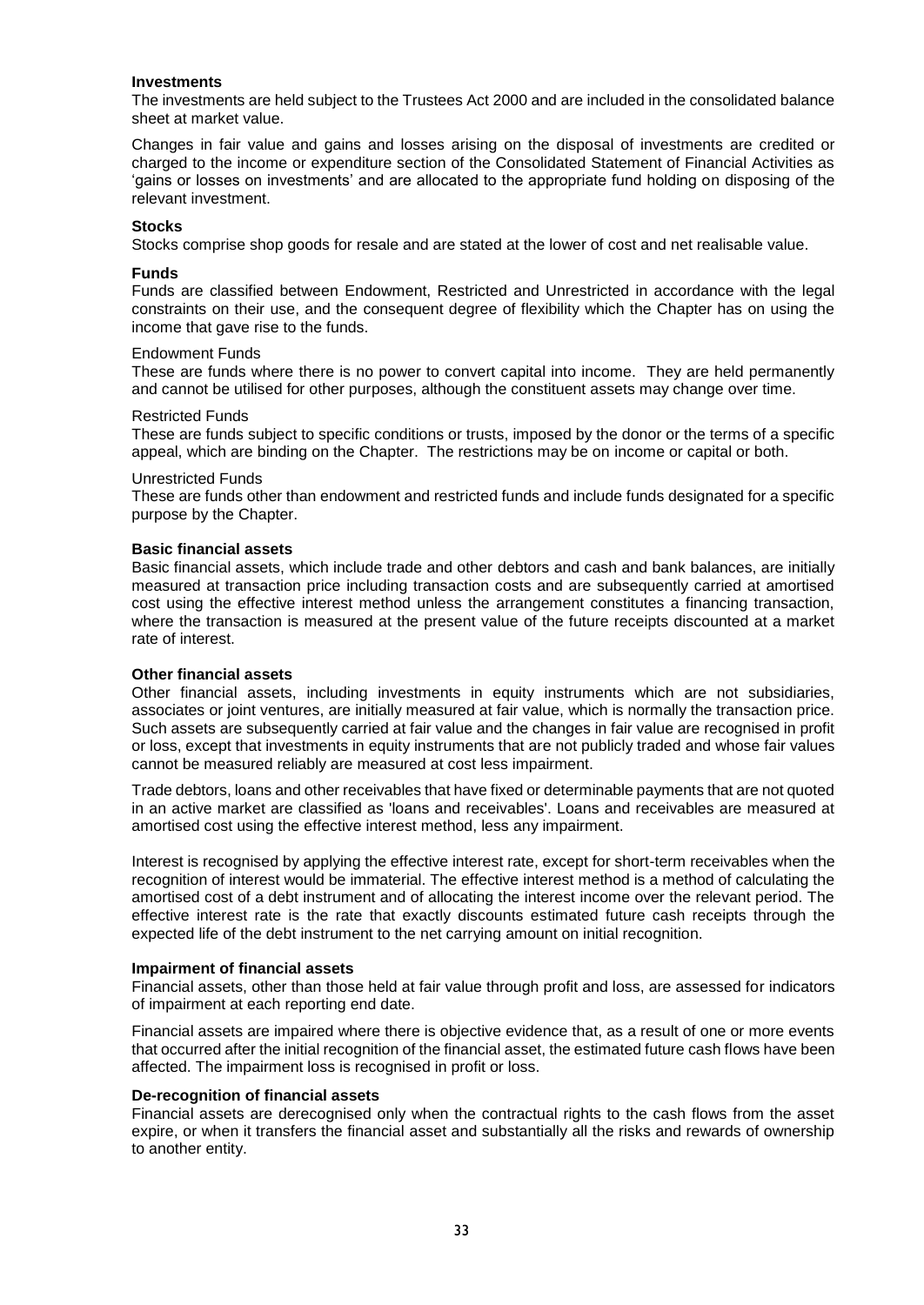#### **Classification of financial liabilities**

Financial liabilities and equity instruments are classified according to the substance of the contractual arrangements entered into. An equity instrument is any contract that evidences a residual interest in the assets of the company after deducting all of its liabilities.

#### **Basic financial liabilities**

Basic financial liabilities, including trade and other creditors, bank loans, loans from fellow group companies and preference shares that are classified as debt, are initially recognised at transaction price unless the arrangement constitutes a financing transaction, where the debt instrument is measured at the present value of the future payments discounted at a market rate of interest.

Debt instruments are subsequently carried at amortised cost, using the effective interest rate method.

Trade creditors are obligations to pay for goods or services that have been acquired in the ordinary course of business from suppliers. Accounts payable are classified as current liabilities if payment is due within one year or less. If not, they are presented as non-current liabilities. Trade payables are recognised initially at transaction price and subsequently measured at amortised cost using the effective interest method.

#### **Other financial liabilities**

Derivatives, including interest rate swaps and forward foreign exchange contracts, are not basic financial instruments. Derivatives are initially recognised at fair value on the date a derivative contract is entered into and are subsequently re-measured at their fair value. Changes in the fair value of derivatives are recognised in profit or loss in finance costs or finance income as appropriate, unless they are included in a hedging arrangement.

Financial liabilities and equity instruments are classified according to the substance of the contractual arrangements entered into. An equity instrument is any contract that evidences a residual interest in the assets of the company after deducting all of its liabilities.

#### **De-recognition of financial liabilities**

Financial liabilities are derecognised when, and only when, the company's obligations are discharged, cancelled, or they expire.

#### **Judgements and key sources of estimation uncertainty**

In the application of the Cathedral's accounting policies, the Chapter is required to make judgements, estimates and assumptions about the carrying amount of assets and liabilities that are not readily apparent from other sources. The estimates and associated assumptions are based on historical experience and other factors that are considered to be relevant. Actual results may differ from these estimates.

The estimates and underlying assumptions are reviewed on an ongoing basis. Revisions to accounting estimates are recognised in the period in which the estimate is revised where the revision affects only that period, or in the period of the revision and future periods where the revision affects both current and future periods.

#### **Critical judgements**

The following judgements (apart from those involving estimates) have had the most significant effect on amounts recognised in the financial statements.

The Chapter uses the valuation performed by its independent valuers as the fair value of its investment properties. The valuation is based upon the key assumptions of estimated rental values and marketbased yields. With regard to redevelopments and refurbishments, future development costs and an appropriate discount rate are also used. In determining fair value the valuers make reference to market evidence and recent transaction prices for similar properties. The value of investment assets may have been further affected by the impact of COVID-19.

The Chapter consider the significant assumptions to the valuation of investment properties to be estimated rental values and market based yields.

In the absence of current prices in an active market for similar properties, the Chapter considers information from a variety of sources, including:

- a. current prices in an active market for properties of a different nature, condition or location, adjusted to reflect those differences;
- b. recent prices of similar properties on less active markets, with adjustments to reflect any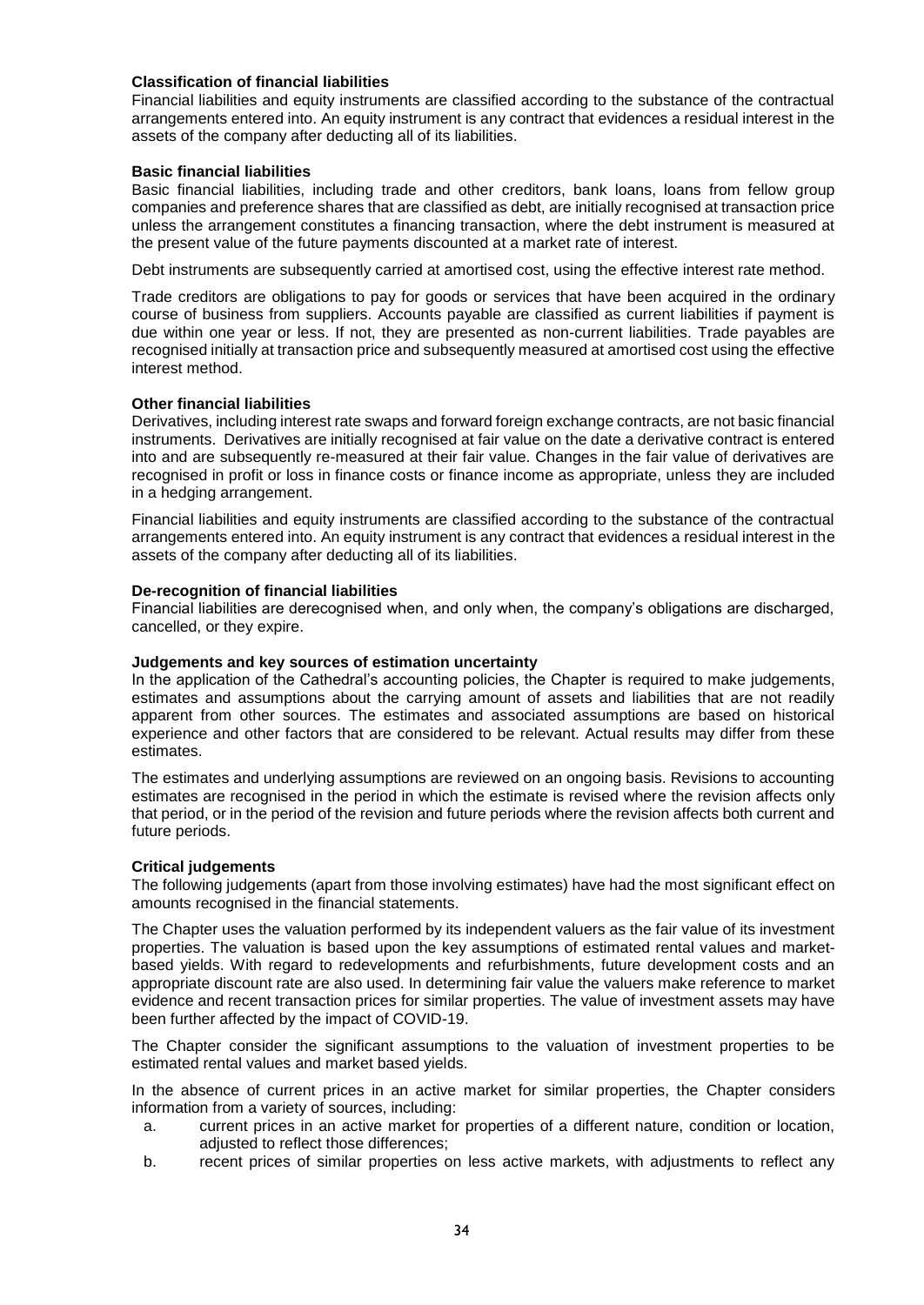changes in economic conditions since the date of the transactions that occurred at those prices; and

c. discounted cash flow projections based on reliable estimates of future cash flows, supported by the terms of any existing lease and other contracts and (when possible) by external evidence such as current market rents for similar properties in the same location and condition, and using discount rates that reflect current market assessments of the uncertainty in the amount and timing of the cash flows.

Further details, including the carrying values and key assumptions used for the fair value measurement, are given in note 7 to the financial statements. The Chapter considers that building assets held within non-investment property should not be depreciated as the expected useful lives of these assets is estimated to exceed 50 years and the net realisable value of these assets exceeds the value at which they are carried in the Balance Sheet. However, the Chapter considers whether these assets may be impaired on an annual basis.

#### **2 Income and Endowments Year to 31st December 2020**

|                                                   | <b>Unrestricted</b><br><b>Funds</b> | <b>Restricted</b><br><b>Funds</b> | <b>Funds</b> | <b>Endowment Total Funds</b><br>2020 |
|---------------------------------------------------|-------------------------------------|-----------------------------------|--------------|--------------------------------------|
| <b>Donations and Legacies</b>                     | £                                   | £                                 | £            | £                                    |
| Congregational collections                        |                                     |                                   |              |                                      |
| and giving                                        | 253,432                             | 1,794                             |              | 255,226                              |
| Donations and fundraising appeals                 | 96,141                              | 45,172                            |              | 141,313                              |
| Tax recoverable under Gift Aid                    | 63,211                              | 10,831                            |              | 74,042                               |
| Income from Friends and local trusts              | 44,800                              | 57,882                            |              | 102,682                              |
| Legacies                                          |                                     |                                   |              |                                      |
|                                                   | 457,584                             | 115,679                           |              | 573,263                              |
| <b>Grants in Support of mission</b>               |                                     |                                   |              |                                      |
| <b>Church Commissioners</b>                       |                                     | 262,515                           |              | 262,515                              |
| Other revenue and capital grants                  |                                     | 154,277                           |              | 154,277                              |
|                                                   |                                     | 416,792                           |              | 416,792                              |
| Charges and fees arising in the course of mission |                                     |                                   |              |                                      |
| Facility and other fees                           | 107,217                             | 610                               |              | 107,827                              |
| Trading and fundraising activities                |                                     |                                   |              |                                      |
| Gross income of shop, refectory                   |                                     |                                   |              |                                      |
| and other activities                              | 354,971                             |                                   |              | 354,971                              |
| <b>Investments</b>                                |                                     |                                   |              |                                      |
| Income from investment Property                   | 166,300                             |                                   |              | 166,300                              |
| Income from other Investments                     | 706                                 | 18,725                            |              | 19,431                               |
| Interest receivable on short term                 |                                     |                                   |              |                                      |
| deposits                                          | 1,325                               |                                   |              | 1,325                                |
|                                                   | 168,331                             | 18,725                            |              | 187,056                              |
| <b>Total 2020</b>                                 | 1,088,103                           | 551,806                           |              | 1,639,909                            |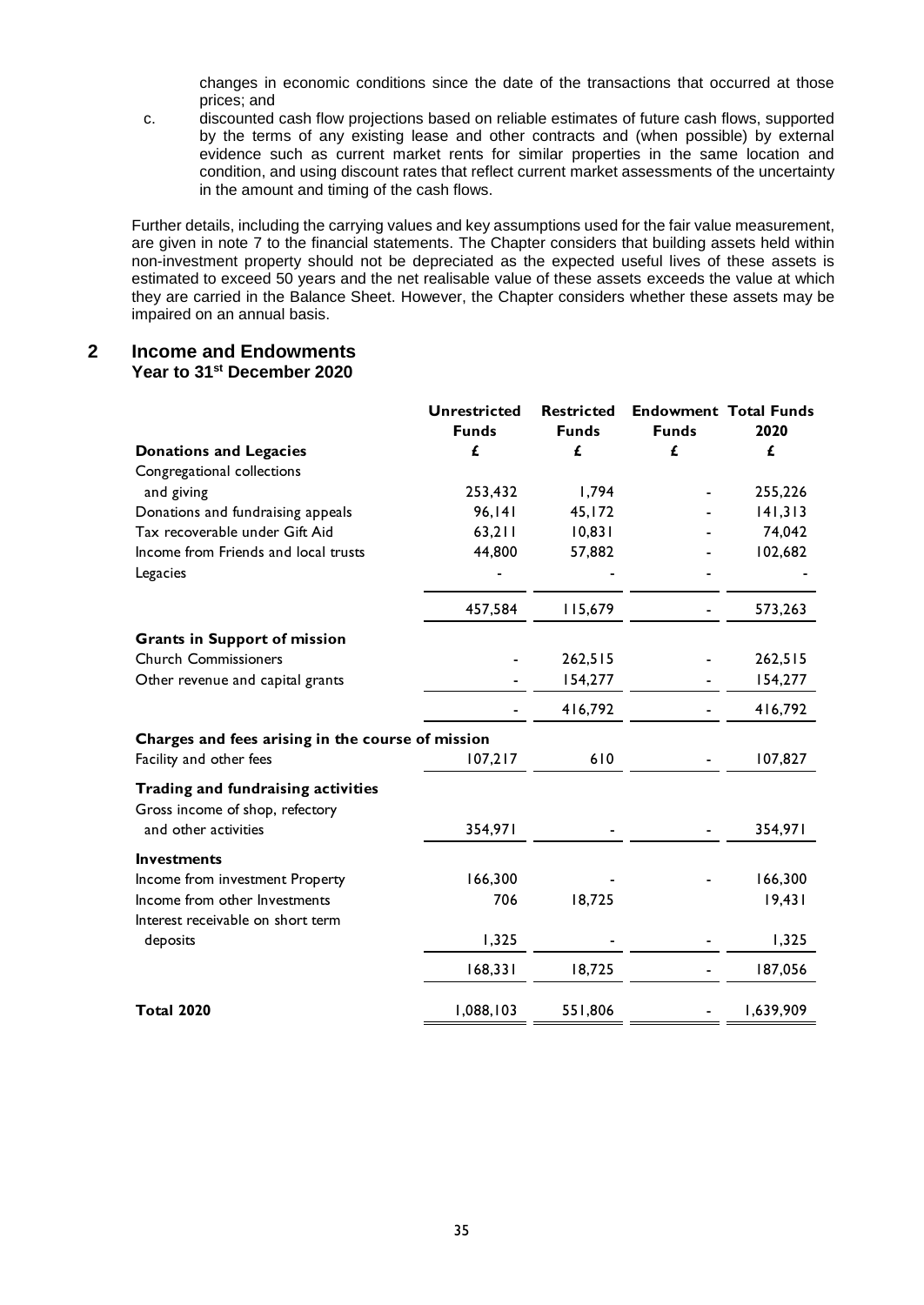## **2 Income and Endowments (continued) Year to 31st December 2019**

|                                                                       | <b>Unrestricted</b> | <b>Restricted</b> |              | <b>Endowment Total Funds</b> |
|-----------------------------------------------------------------------|---------------------|-------------------|--------------|------------------------------|
|                                                                       | <b>Funds</b>        | <b>Funds</b>      | <b>Funds</b> | 2019                         |
| <b>Donations and Legacies</b>                                         | £                   | £                 | £            | £                            |
| Congregational collections                                            |                     |                   |              |                              |
| and giving                                                            | 303,903             | 73,667            |              | 377,570                      |
| Donations and fundraising appeals                                     | 96,532              | 64,783            |              | 161,315                      |
| Tax recoverable under Gift Aid                                        | 65,136              | 8,907             |              | 74,043                       |
| Income from Friends and local trusts                                  | 45,100              | 78,663            | 76,542       | 200,305                      |
| Legacies                                                              |                     |                   |              |                              |
|                                                                       | 510,671             | 226,020           | 76,542       | 813,233                      |
| <b>Grants in Support of mission</b>                                   |                     |                   |              |                              |
| <b>Church Commissioners</b>                                           |                     | 203,679           |              | 203,679                      |
| Other revenue and capital grants                                      |                     | 17,542            |              | 17,542                       |
|                                                                       |                     | 1221,221          |              | 1221,221                     |
| Charges and fees arising in the course of mission                     |                     |                   |              |                              |
| Facility and other fees                                               | 224,795             | 10,267            |              | 235,062                      |
| Trading and fundraising activities<br>Gross income of shop, refectory |                     |                   |              |                              |
| visitors and events                                                   | 823,367             |                   |              | 823,367                      |
| <b>Investments</b>                                                    |                     |                   |              |                              |
| Income from investment Property                                       | 149,261             |                   |              | 149,261                      |
| Income from other Investments                                         | 689                 | 23,933            |              | 24,622                       |
| Interest receivable on short term                                     |                     |                   |              |                              |
| deposits                                                              | 1,666               |                   |              | 1,666                        |
|                                                                       | 151,616             | 23,933            |              | 175,549                      |
| <b>Total 2019</b>                                                     | 1,710,449           | 481,441           | 76,542       | 2,268,432                    |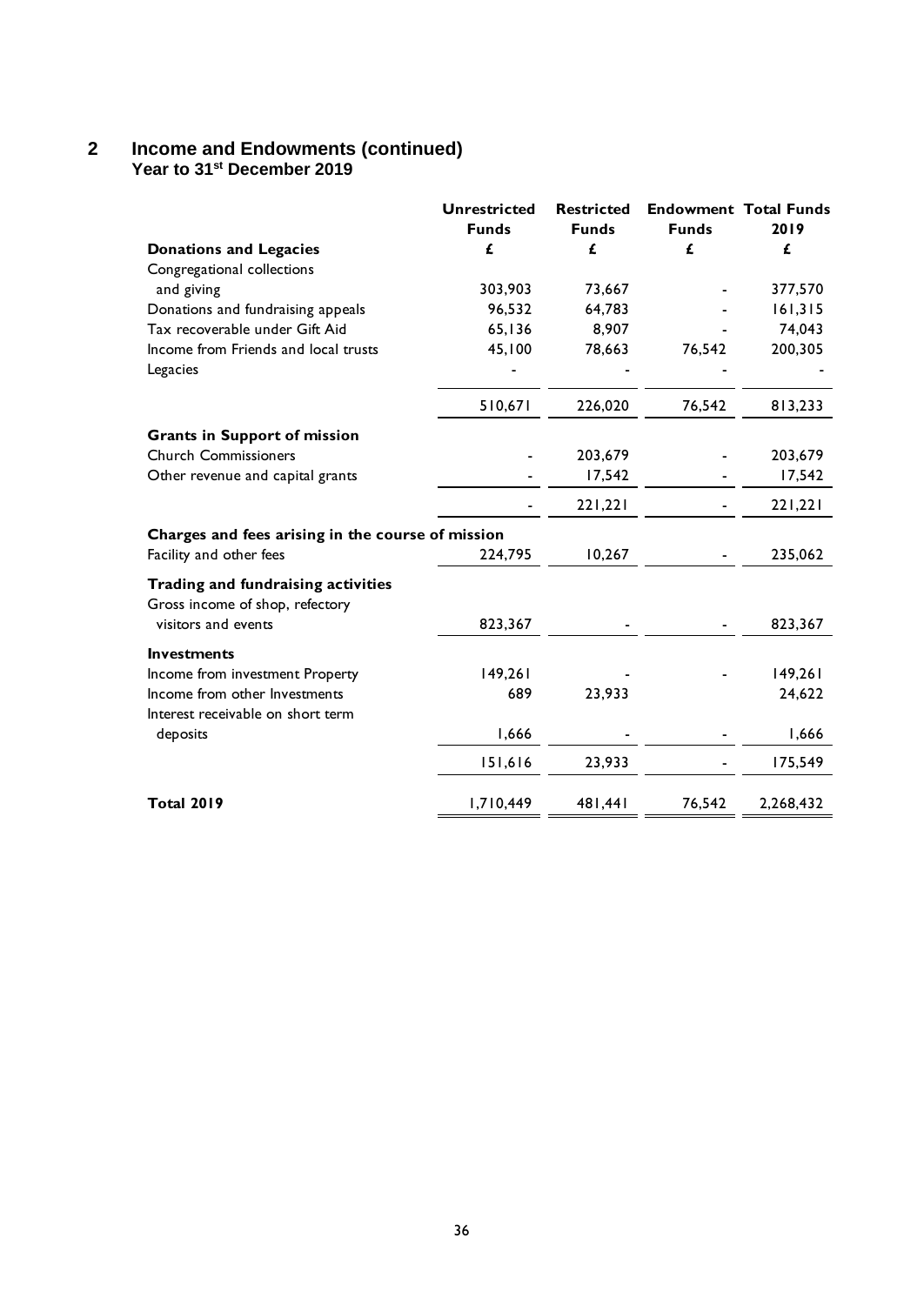## **3 Expenditure on raising funds Year to 31st December 2020**

|                                   | <b>Unrestricted</b><br><b>Funds</b><br>£ | <b>Restricted</b><br><b>Funds</b><br>£ | <b>Endowment</b><br><b>Funds</b><br>£ | <b>Total Funds</b><br>2020 |
|-----------------------------------|------------------------------------------|----------------------------------------|---------------------------------------|----------------------------|
| Costs of facilities for visitors  | 105,667                                  | 22,125                                 |                                       | 127,792                    |
| Gross costs of shop, refectory    |                                          |                                        |                                       |                            |
| and other activities              | 384,435                                  | ٠                                      |                                       | 384,435                    |
| Costs of appeals and fund raising | 140                                      | 3.200                                  |                                       | 3,340                      |
| Let property costs                | 27,325                                   | ۰                                      |                                       | 27,325                     |
|                                   | 517,567                                  | 25.325                                 |                                       | 542.892                    |

### **4 Expenditure on Charitable Activities Year to 31st December 2020**

|                                                   | <b>Unrestricted</b><br><b>Funds</b> | <b>Restricted</b><br><b>Funds</b> | <b>Endowment</b><br><b>Funds</b> | <b>Total Funds</b><br>2020 |
|---------------------------------------------------|-------------------------------------|-----------------------------------|----------------------------------|----------------------------|
| Ministry                                          | £                                   | £                                 | £                                | £                          |
| Clergy stipends and working                       |                                     |                                   |                                  |                            |
| expenses                                          | 2,344                               | 115,095                           |                                  | 117,439                    |
| Clergy housing costs                              | 19,631                              |                                   |                                  | 19,631                     |
| Clergy support costs                              | 63,525                              | 34,808                            |                                  | 98,333                     |
| Services, music and congregational                |                                     |                                   |                                  |                            |
| costs                                             | 132,548                             | 151,840                           |                                  | 284,388                    |
|                                                   | 218,048                             | 301,743                           |                                  | 519,791                    |
| Cathedral and precincts upkeep                    |                                     |                                   |                                  |                            |
| Major repairs and restoration                     |                                     | 31,451                            |                                  | 31,451                     |
| Vergers and interior upkeep                       | 178,825                             | 32,733                            |                                  | 211,558                    |
| Cathedral insurance                               | 53,805                              |                                   |                                  | 53,805                     |
| Precincts, security and gardens                   |                                     |                                   |                                  |                            |
| upkeep                                            | 14,190                              |                                   |                                  | 14,190                     |
| Support costs (see below)                         | 135,649                             | 73,812                            |                                  | 209,461                    |
|                                                   | 382,469                             | 137,996                           |                                  | 520,465                    |
| <b>Education and outreach</b>                     |                                     |                                   |                                  |                            |
| <b>Educational activities</b>                     | 31,482                              | 7,375                             |                                  | 38,857                     |
| Charitable and other giving                       |                                     | 29,566                            |                                  | 29,566                     |
|                                                   | 31,482                              | 36,941                            |                                  | 68,423                     |
| Community, parish and<br>congregation             | 66,359                              | 7,602                             |                                  | 73,961                     |
|                                                   |                                     |                                   |                                  |                            |
| Other expenditure<br>Interest and similar charges |                                     |                                   |                                  |                            |
| payable                                           | 2,247                               |                                   |                                  | 2,247                      |
|                                                   | 2,247                               |                                   |                                  | 2,247                      |
|                                                   |                                     |                                   |                                  |                            |
| <b>Total 2020</b>                                 | 1,218,172                           | 509,607                           |                                  | 1,727,779                  |

Included within support costs are staff and office costs associated with running the Cathedral. Also included are governance costs of £17,267.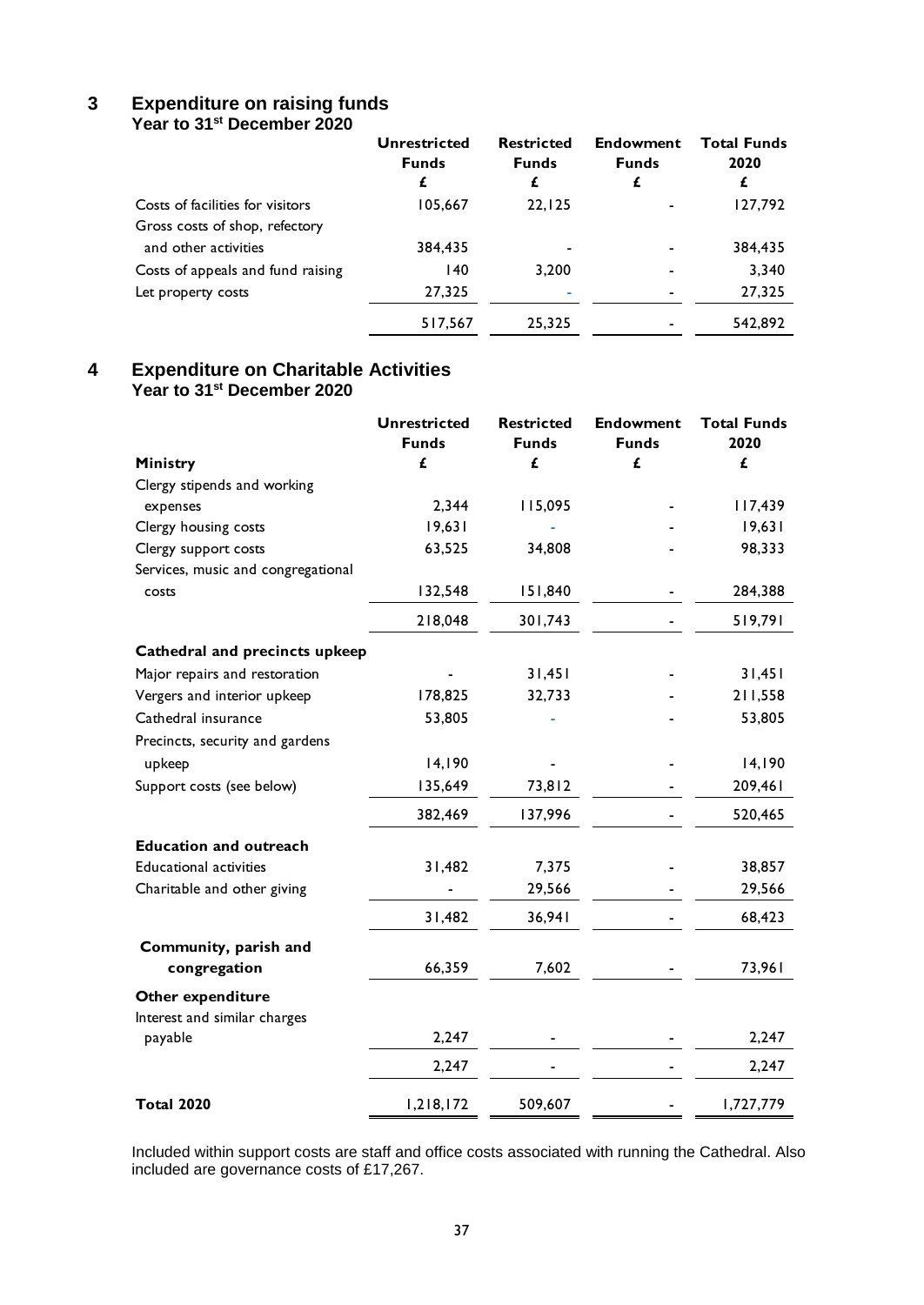## **3 Expenditure on raising funds Year to 31st December 2019**

|                                   | <b>Unrestricted</b><br><b>Funds</b><br>£ | <b>Restricted</b><br><b>Funds</b><br>£ | <b>Endowment</b><br><b>Funds</b> | <b>Total Funds</b><br>2019<br>£ |
|-----------------------------------|------------------------------------------|----------------------------------------|----------------------------------|---------------------------------|
| Costs of facilities for visitors  | 115,847                                  | 7,337                                  |                                  | 123,184                         |
| Gross costs of shop, refectory    |                                          |                                        |                                  |                                 |
| and other activities              | 440,365                                  |                                        |                                  | 440,365                         |
| Costs of appeals and fund raising | 1,195                                    | 3.694                                  |                                  | 4,889                           |
| Let property costs                | 17,782                                   |                                        |                                  | 17,782                          |
|                                   | 575,189                                  | 11.031                                 |                                  | 586,220                         |

## **4 Expenditure on Charitable Activities Year to 31st December 2019**

|                                                   | <b>Unrestricted</b><br><b>Funds</b> | <b>Restricted</b><br><b>Funds</b> | <b>Endowment</b><br><b>Funds</b> | <b>Total Funds</b><br>2019 |
|---------------------------------------------------|-------------------------------------|-----------------------------------|----------------------------------|----------------------------|
| Ministry                                          | £                                   | £                                 | £                                | £                          |
| Clergy stipends and working                       |                                     |                                   |                                  |                            |
| expenses                                          | 24,909                              | 140,267                           |                                  | 165, 176                   |
| Clergy housing costs                              | 25,132                              |                                   |                                  | 25,132                     |
| Clergy support costs                              | 88,443                              | 13,059                            |                                  | 101,502                    |
| Services, music and congregational                |                                     |                                   |                                  |                            |
| costs                                             | 287,369                             | 73,041                            |                                  | 360,410                    |
|                                                   | 425,853                             | 226,367                           |                                  | 652,220                    |
| Cathedral and precincts upkeep                    |                                     |                                   |                                  |                            |
| Major repairs and restoration                     |                                     | 32,215                            |                                  | 32,215                     |
| Vergers and interior upkeep                       | 342,700                             | 54,274                            |                                  | 396,974                    |
| Cathedral insurance                               | 51,237                              |                                   |                                  | 51,237                     |
| Precincts, security and gardens                   |                                     |                                   |                                  |                            |
| upkeep                                            | 14,325                              | 833                               |                                  | 15,158                     |
| Support costs (see below)                         | 197,722                             | 27,388                            |                                  | 225,110                    |
|                                                   | 605,984                             | 114,710                           |                                  | 720,694                    |
| <b>Education and outreach</b>                     |                                     |                                   |                                  |                            |
| <b>Educational activities</b>                     | 35,905                              | 2,446                             |                                  | 38,351                     |
| Charitable and other giving                       | 44,420                              | 61,464                            |                                  | 105,884                    |
|                                                   | 80,325                              | 63,910                            |                                  | 144,235                    |
| Community, parish and                             |                                     |                                   |                                  |                            |
| congregation                                      | 80,492                              | 5,915                             |                                  | 86,407                     |
| Other expenditure<br>Interest and similar charges |                                     |                                   |                                  |                            |
| payable                                           | 3,484                               |                                   |                                  | 3,484                      |
|                                                   | 3,484                               |                                   |                                  | 3,484                      |
| <b>Total 2019</b>                                 | 1,771,327                           | 421,933                           |                                  | 2,193,260                  |

Included within support costs are staff and office costs associated with running the Cathedral. Also included are governance costs of £23,526.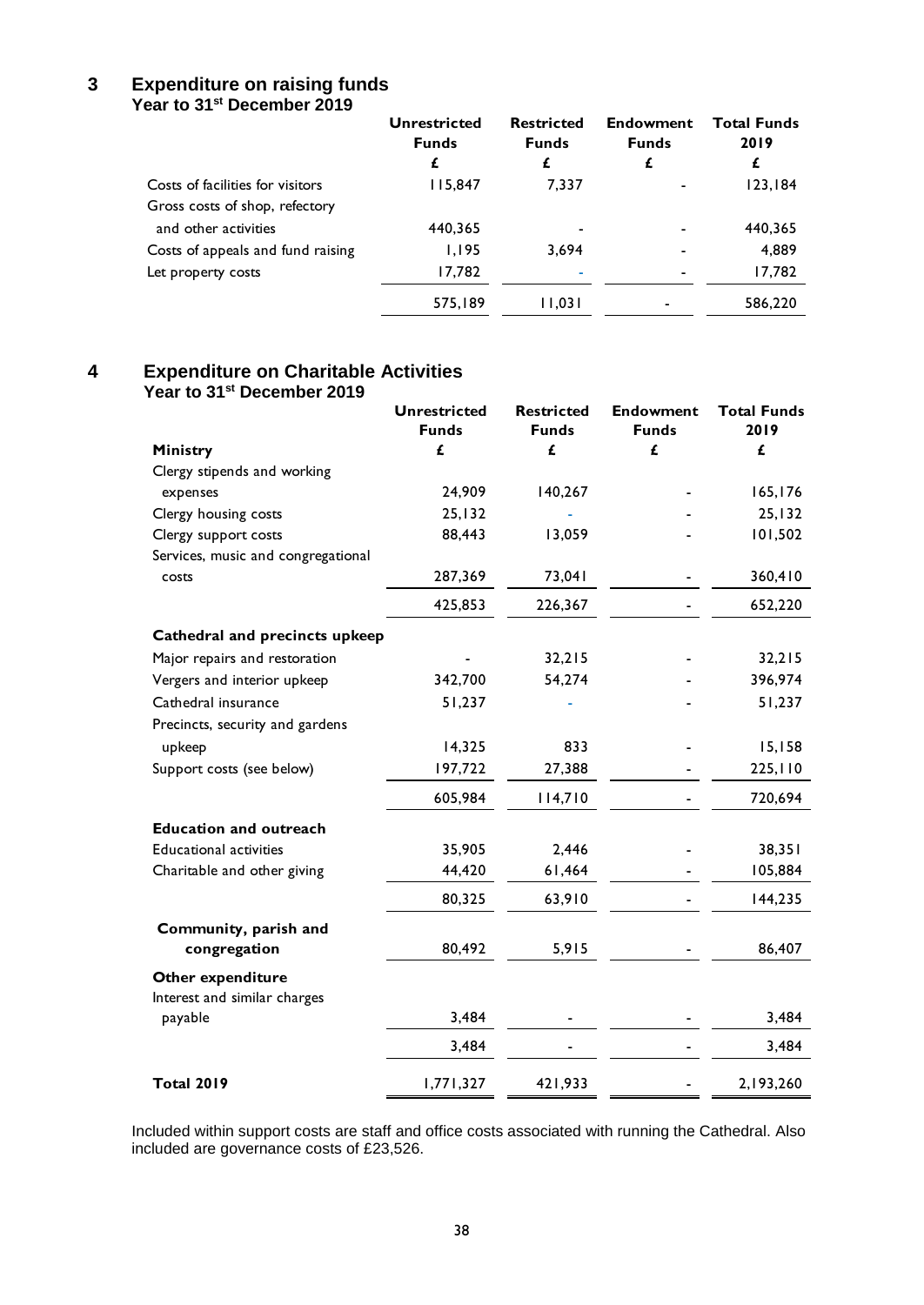## **5 Investment in Subsidiary Undertaking**

The Cathedral owns 100,000 £1 ordinary shares representing the entire issued share capital of Southwark Cathedral Enterprises Limited, registered in England. This company deals with all the trading activities of the Cathedral shop and administers the car parking (including the upkeep of the roadway and the adjacent area), the refectory, income from tours, and the use of the Cathedral (except for services) and its facilities. All net profits are transferred to the Cathedral under Gift Aid.

Audited accounts, containing an unqualified audit opinion, are filed with the Registrar of Companies. A summary of the trading result is shown below:

|                                          | 2020      | 2019       |
|------------------------------------------|-----------|------------|
|                                          | £         | £          |
| Turnover                                 | 276,251   | 823,367    |
| Cost of sales                            | (66, 432) | (128, 318) |
| <b>Gross Profit</b>                      | 209,819   | 695,048    |
| <b>Grant Received</b>                    | 78,720    |            |
| Other Operating Costs                    | (318,003) | (312,046)  |
| (Loss)/profit for the year               | (29, 464) | 383,002    |
| Charitable distribution to the Cathedral | (4, 011)  | (431, 623) |
| Net movement in reserves                 | (33, 475) | (48,621)   |
| Accumulated profit brought forward       | 9,378     | 57,999     |
| Accumulated profit carried forward       | (24,097)  | 9,378      |
| Share capital                            | 100,000   | 100,000    |
| Net assets                               | 75,903    | 109,378    |

Advantage is taken of the exemption under FRS102 from disclosure of intra-group transactions of the wholly owned subsidiary.

## **6 Investments**

|                                          | <b>Unrestricted</b><br><b>Funds</b> | <b>Restricted</b><br><b>Funds</b> | <b>Endowment</b><br><b>Funds</b> | Total<br><b>Funds</b> |
|------------------------------------------|-------------------------------------|-----------------------------------|----------------------------------|-----------------------|
|                                          | £                                   | £                                 | £                                | £                     |
| Market value at 1st January 2020         | 925,000                             | 23,448                            | 738,279                          | 1,686,727             |
| <b>Additions</b>                         |                                     |                                   | 76,542                           | 76,542                |
| Net increase/(decrease) on revaluation   | 10,000                              | 1,612                             | (17, 128)                        | (5,516)               |
| Market value at 31st December 2020       | 935,000                             | 25,060                            | 797.693                          | 1,757,753             |
| <b>CBF</b> Investment Fund shares        |                                     | 25,060                            |                                  | 25,060                |
| Investec Wealth and Investment portfolio |                                     |                                   | 797.693                          | 797.693               |
| Investment property at All Hallows       | 935,000                             |                                   |                                  | 935,000               |
|                                          | 935.000                             | 25,060                            | 797.693                          | 1,757,753             |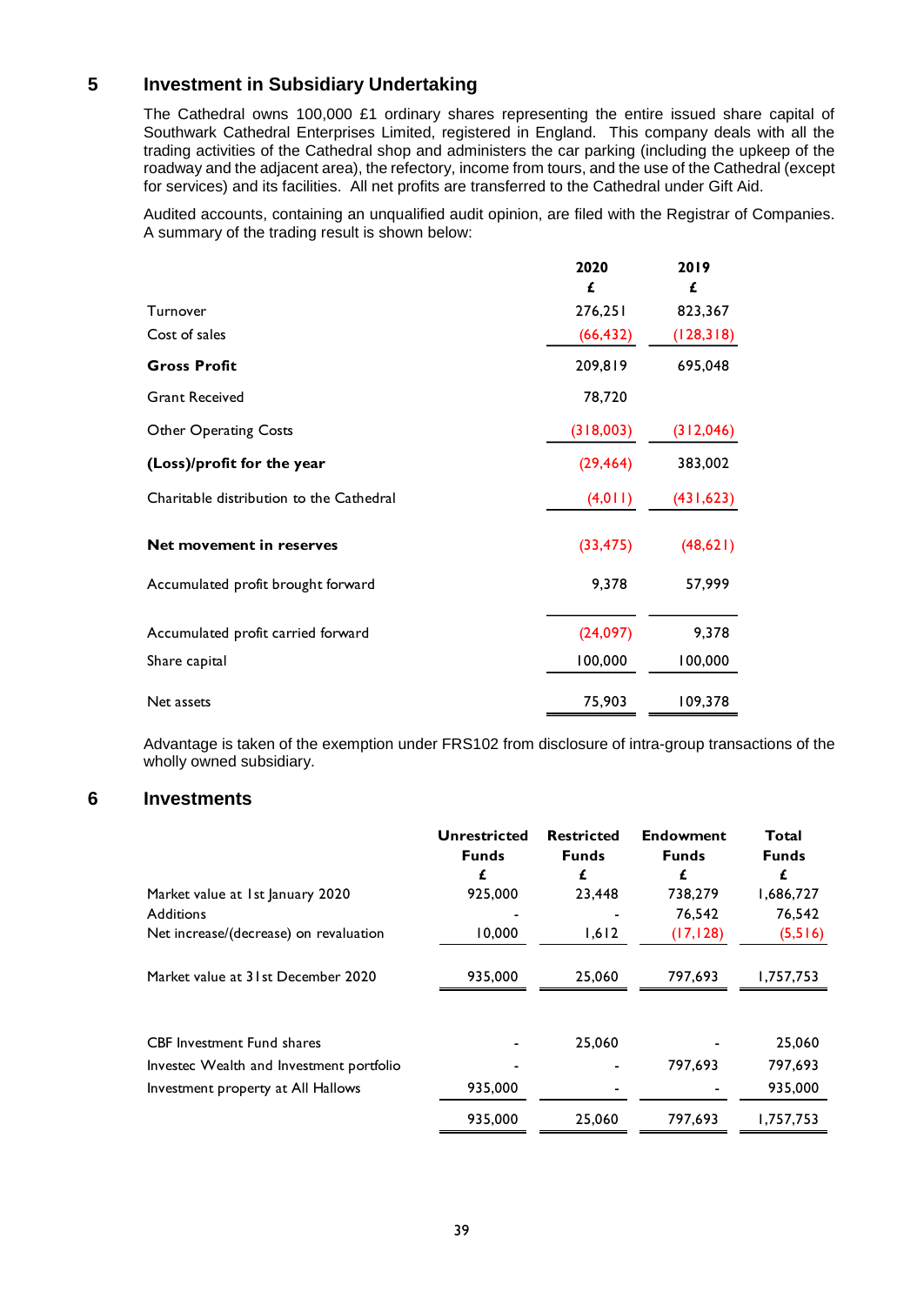## **7 Non-Investment Property**

| <b>Cost or Valuation</b><br>At 1st January 2020                                                  | <b>Unrestricted</b><br><b>Funds</b><br>£ | <b>Restricted</b><br><b>Funds</b><br>£ | <b>Endowment</b><br><b>Funds</b><br>£<br>15,250,000 | <b>Total</b><br><b>Funds</b><br>£<br>15,250,000 |
|--------------------------------------------------------------------------------------------------|------------------------------------------|----------------------------------------|-----------------------------------------------------|-------------------------------------------------|
| At 31st December 2020                                                                            |                                          |                                        | 15,250,000                                          | 15,250,000                                      |
| Non-investment properties are held and used as follows:                                          |                                          |                                        | <b>Endowment</b><br><b>Funds</b><br>£               | Total<br><b>Funds</b><br>£                      |
|                                                                                                  |                                          |                                        |                                                     |                                                 |
| At 1st January 2020<br>for Cathedral office facilities<br>for Cathedral clergy and staff housing |                                          |                                        | 2,500,000<br>12,750,000                             | 2,500,000<br>12,750,000                         |
|                                                                                                  |                                          |                                        | 15,250,000                                          | 15,250,000                                      |
| Non-investment property comprises:                                                               |                                          |                                        | 2020<br>£                                           | 2019<br>£                                       |
| The Deanery, 50/51 Bankside, SE1                                                                 |                                          |                                        | 3,750,000                                           | 3,750,000                                       |
| 52 Bankside, SEI                                                                                 |                                          |                                        | 1,500,000                                           | 1,500,000                                       |
| Montague Chambers, Montague Close, SEI                                                           |                                          |                                        | 2,500,000                                           | 2,500,000                                       |
| All Hallows' Vicarage, 2 Copperfield Street, SEI                                                 |                                          |                                        | 2,250,000                                           | 2,250,000                                       |
| St. Paul's Vicarage, 54 Kipling Street, SEI                                                      |                                          |                                        | 2,650,000                                           | 2,650,000                                       |
| 73 St. George's Road, SEI                                                                        |                                          |                                        | 1,100,000                                           | 1,100,000                                       |
| 7 Temple West Mews, SEII                                                                         |                                          |                                        | 1,500,000                                           | 1,500,000                                       |
|                                                                                                  |                                          |                                        | 15,250,000                                          | 15,250,000                                      |

During 2014, the Chapter commissioned a valuation of the Cathedral's property portfolio with Biscoe Craig Hall as at 1<sup>st</sup> January 2014. Non-investment property is now held at a deemed cost since this date as permitted by FRS102.

Montague Chambers is subject to a legal charge in favour of the Millennium Commission in connection with grant funding.

In accordance with an agreement signed and sealed on 29th March 1999, the Chapter would receive the proceeds of the sale of 73 St George's Road and 7 Temple West Mews after repaying sums due to the Church Commissioners of £87,428 and £36,634 respectively.

In addition to the above, the Chapter owns and administers the following freehold properties which are not valued in the financial statements: The Cathedral and Collegiate Church of St. Saviour and St. Mary Overie, together with the 1988 Chapter House and Millennium Buildings which are considered to be inalienable assets and are held for the continuing use and mission of the Cathedral. The freehold of the All Hallows Church site is also owned by the Chapter but it is not valued in the financial statements as it is consecrated property which is excluded from accountability by virtue of section 10 of the Charities Act 2011.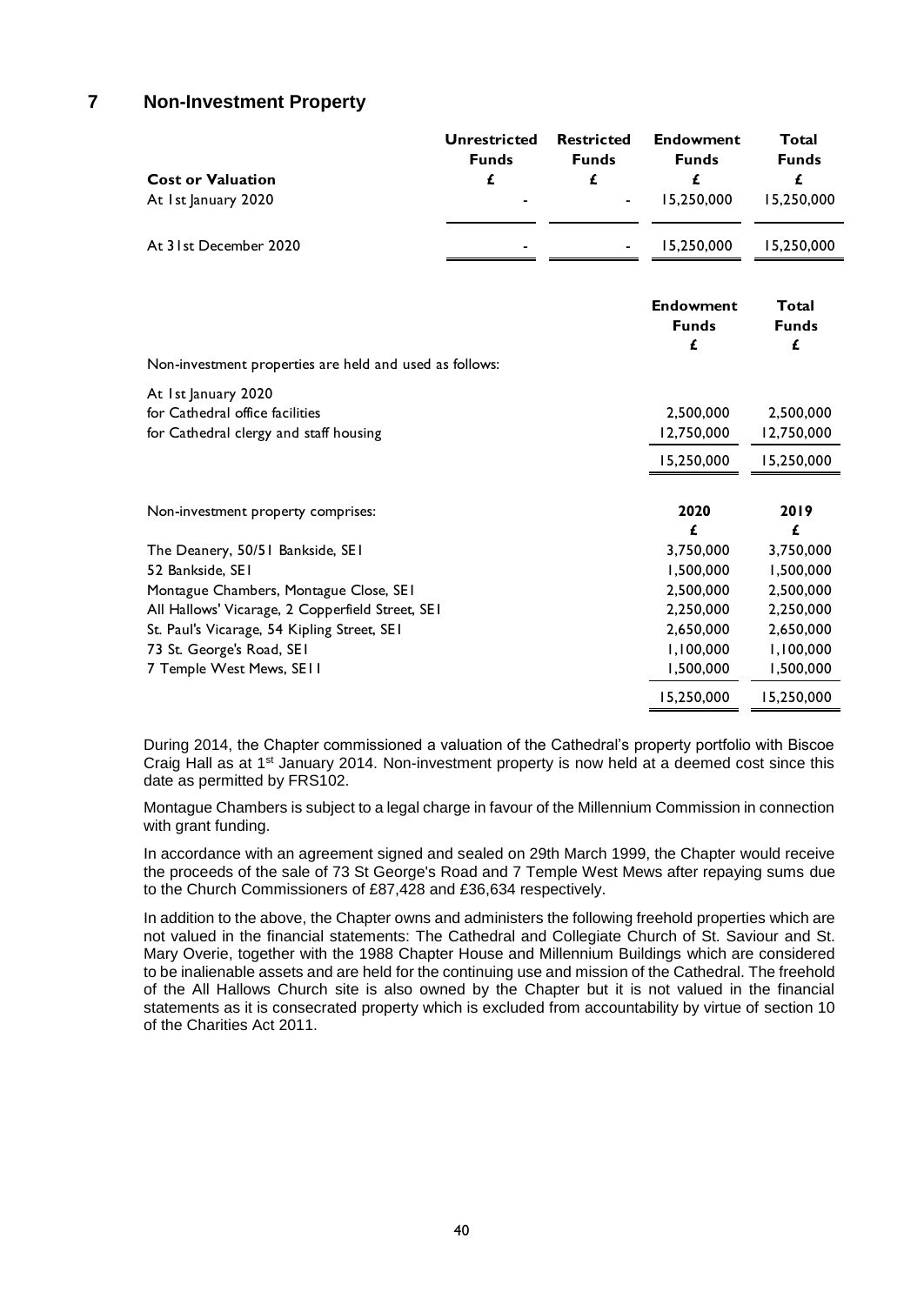## **8 Equipment and Plant**

|                       | Computer<br>Equipment | <b>Nave Chairs</b> | Other<br><b>Assets</b> | <b>Total</b> |
|-----------------------|-----------------------|--------------------|------------------------|--------------|
| Group                 | £                     | £                  | £                      | £            |
| Cost                  |                       |                    |                        |              |
| At 1st January 2020   | 101,562               | 153,358            | 719,672                | 974,592      |
| <b>Additions</b>      |                       |                    |                        |              |
| At 31st December 2020 | 101,562               | 153,358            | 719,672                | 974,592      |
| Depreciation          |                       |                    |                        |              |
| At 1st January 2020   | 101,562               | 153,358            | 624,338                | 879,258      |
| Charge for the year   |                       |                    | 39,048                 | 39,048       |
| At 31st December 2020 | 101,562               | 153,358            | 663,386                | 918,306      |
| <b>Net Book Value</b> |                       |                    |                        |              |
| At 31st December 2020 |                       |                    | 56,286                 | 56,286       |
| At 31st December 2019 |                       |                    | 95,334                 | 95,334       |
| Cathedral             |                       |                    |                        |              |
| Cost                  |                       |                    |                        |              |
| At 1st January 2020   | 92,664                | 153,358            | 663,842                | 909,864      |
| <b>Additions</b>      |                       |                    |                        |              |
| At 31st December 2020 | 92,664                | 153,358            | 663,842                | 909,864      |
|                       |                       |                    |                        |              |
| Depreciation          |                       |                    |                        |              |
| At 1st January 2020   | 92,664                | 153,358            | 568,508                | 814,530      |
| Charge for the year   |                       |                    | 39,048                 | 39,048       |
| At 31st December 2020 | 92,664                | 153,358            | 607,556                | 853,578      |
| <b>Net Book Value</b> |                       |                    |                        |              |
| At 31st December 2020 |                       |                    | 56,286                 | 56,286       |
|                       |                       |                    |                        |              |
| At 31st December 2019 |                       |                    | 95,334                 | 95,334       |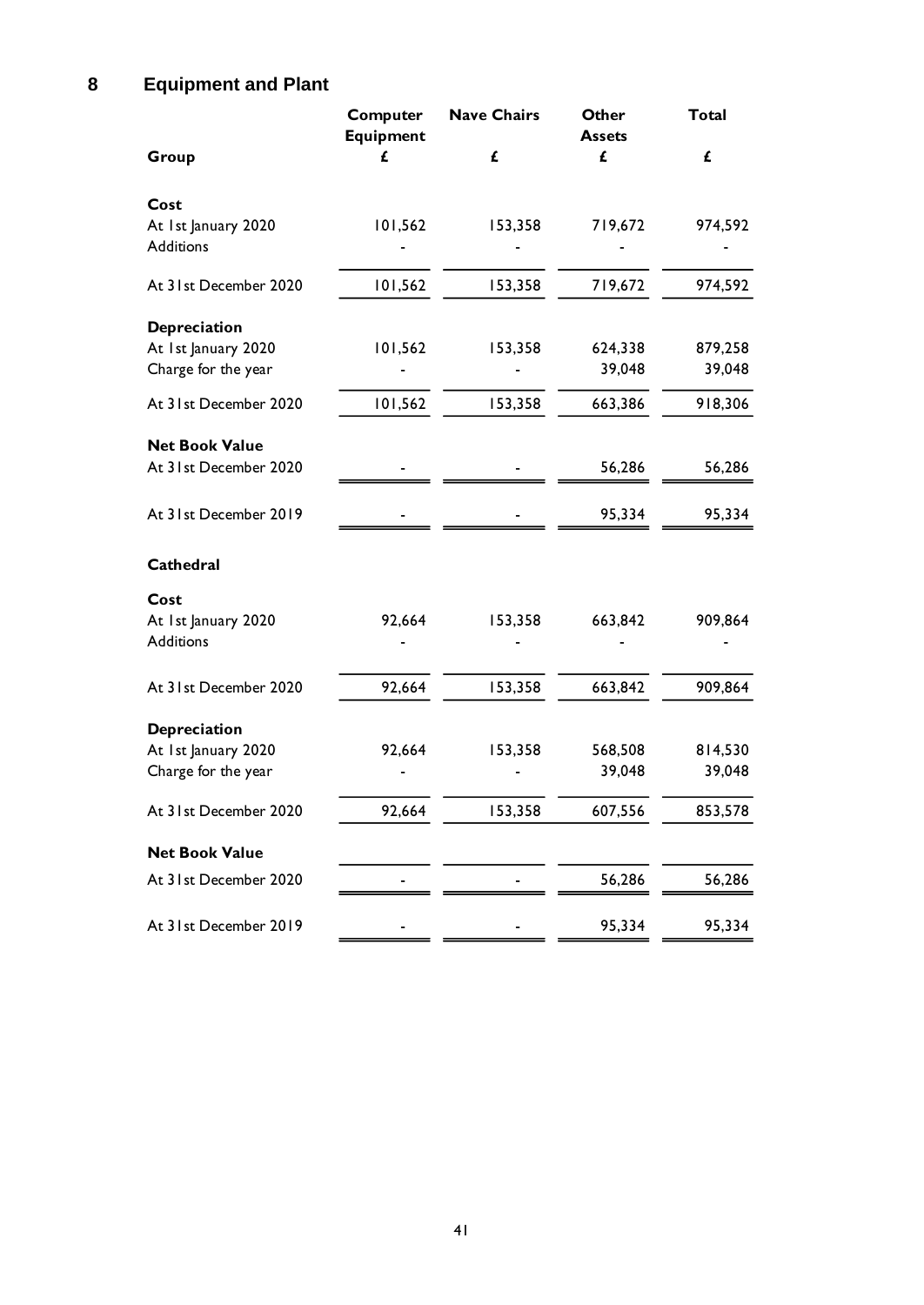## **9 Debtors**

|                                       | Group   |         | <b>Cathedral</b> |         |
|---------------------------------------|---------|---------|------------------|---------|
|                                       | 2020    | 2019    | 2020             | 2019    |
|                                       |         | £       | £                | £       |
| Trade debtors and users of facilities | 71.712  | 95.333  | 44,909           | 60,450  |
| Amounts owed by group undertaking     | -       |         | 33,884           | 30,784  |
| Other debtors and accrued income      | 14,313  | 104.398 | 14,313           | 104,398 |
| <b>VAT</b>                            | 10,543  | 8,043   | 10,543           | 8,043   |
| Prepayments                           | 8,156   | 5.296   | 8.156            | 5,296   |
|                                       | 104.724 | 213.070 | 11.805           | 208.971 |

## **10 Creditors: Amounts falling due within one year**

|                               | Group   |         | <b>Cathedral</b> |         |
|-------------------------------|---------|---------|------------------|---------|
|                               | 2020    | 2019    | 2020             | 2019    |
|                               | £       | £       | £                | £       |
| Tax and social security costs | 21,323  | 54,827  | 15,651           | 18,336  |
| Trade creditors               | 99,586  | 93,386  | 62,386           | 80,208  |
| Accruals                      | 20,372  | 63,817  | 14,012           | 57,288  |
| Deferred Income               |         | 20.969  |                  | 3,333   |
| Other creditors               | 39.221  | 54.746  | 39.221           | 54,746  |
|                               | 180,502 | 287,745 | 131,270          | 213.911 |

## **Deferred income**

|                                 | Group          |           | <b>Cathedral</b> |         |
|---------------------------------|----------------|-----------|------------------|---------|
|                                 | 2020           | 2019      | 2020             | 2019    |
|                                 |                |           |                  | £       |
| Deferred Income brought forward | 20,969         | 50,260    | 3,333            | 1,744   |
| Released in the year            | (20, 969)      | (50, 260) | (3, 333)         | (1,744) |
| New Provision added             |                | 20,969    |                  | 3,333   |
| Deferred Income carried forward | $\blacksquare$ | 20,969    | $\blacksquare$   | 3,333   |

## **Creditors: Amounts falling due after more than one year**

|                                           | Group     |           | <b>Cathedral</b> |      |
|-------------------------------------------|-----------|-----------|------------------|------|
|                                           | 2020<br>£ | 2019      | 2020             | 2019 |
| Bounce Back Loan                          | 50,000    |           |                  |      |
|                                           | 50,000    |           |                  |      |
| These loans are repayable as shown below: | 2020<br>£ | 2019<br>£ | 2020<br>£        | 2019 |
| Within one year                           | 3,933     |           |                  |      |
| Between one and two years                 | 9,606     |           |                  |      |
| Between two and five years                | 30,301    |           |                  |      |
| In five years or more                     | 6,160     |           |                  |      |
|                                           | 50,000    |           |                  |      |

Southwark Cathedral Enterprises has a Bounce Back Loan with National Westminster Bank plc of £50,000 with a six year term and an interest rate of 2.5% which is not charged in the first year.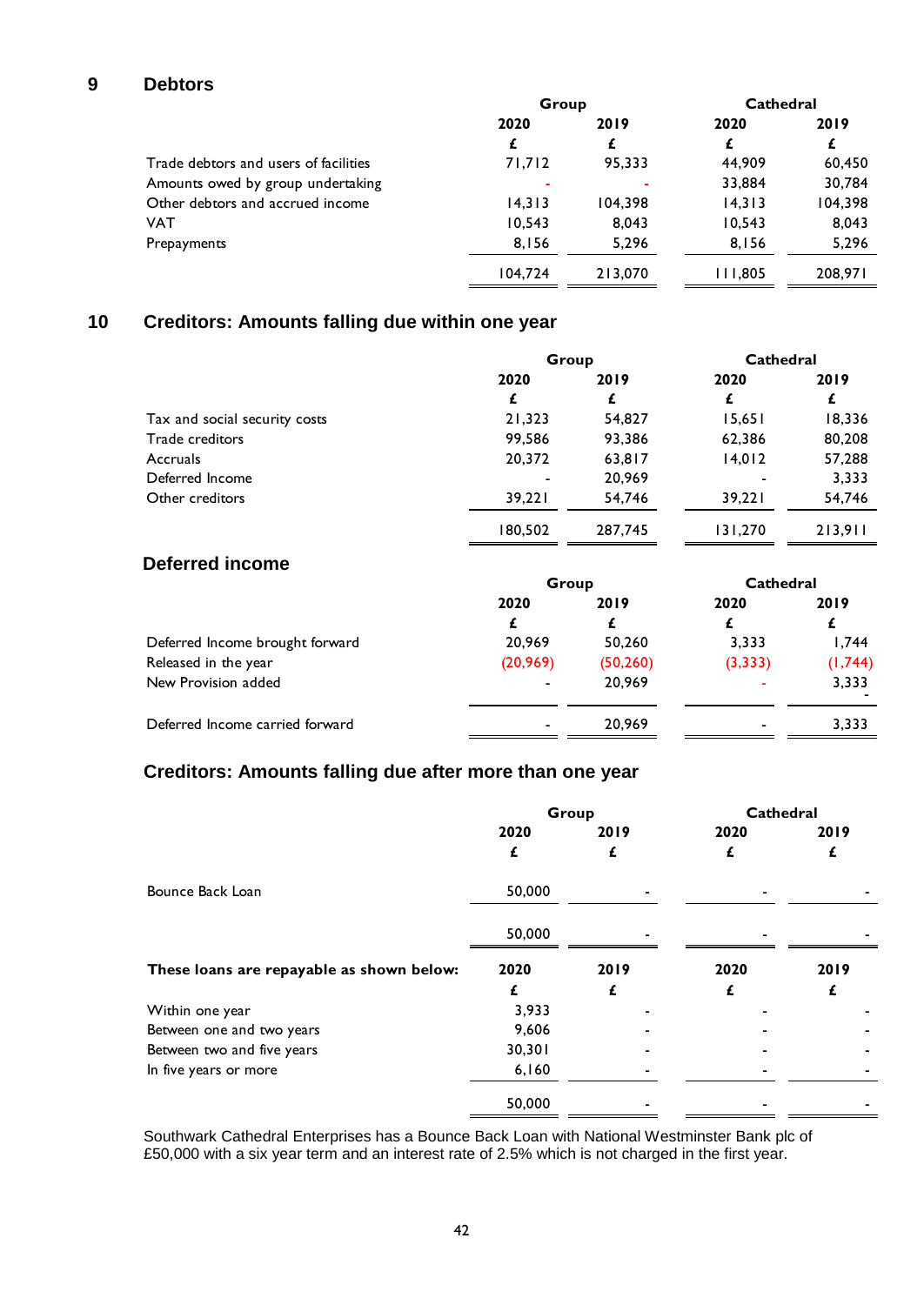## **11 Chapter and Employees**

No elected/appointed member of the Chapter received any remuneration or reimbursement of expenses (2019 - £Nil).

No employee received remuneration above £60,000 during 2020 or 2019.

The average numbers of all paid employees and clergy during the year were:

|                                                                            | 2020             | 2020                    | 2019             | 2019             |
|----------------------------------------------------------------------------|------------------|-------------------------|------------------|------------------|
|                                                                            | <b>Full Time</b> | <b>Part Time</b>        | <b>Full Time</b> | <b>Part Time</b> |
| Clergy                                                                     | 3                |                         | 3                | 2                |
| Administrative staff                                                       | 6                | 3                       | 6                | 3                |
| Music department                                                           | $\mathbf{2}$     | 2                       | 2                | 12               |
| Vergers department                                                         | 4                |                         | 4                | T                |
| Works department                                                           | I                | 3                       | L                | 3                |
| <b>Visitors</b>                                                            | I                | $\overline{\mathbf{3}}$ |                  | 3                |
| Subsidiary undertaking                                                     | 4                | $\overline{2}$          | 5                | T                |
|                                                                            | 21               | 24                      | 21               | 25               |
|                                                                            |                  |                         | 2020             | 2019             |
| Employee costs for the year                                                |                  |                         | £                | £                |
| Salaries and stipends                                                      |                  |                         | 750,987          | 763,938          |
| Employer's national insurance costs                                        |                  |                         | 61,139           | 63,606           |
| Employer's pension contributions                                           |                  |                         | 38,241           | 39,812           |
|                                                                            |                  |                         | 850,367          | 867,356          |
|                                                                            |                  |                         |                  |                  |
|                                                                            |                  |                         | 2020             | 2019             |
|                                                                            |                  |                         | £                | £                |
| Dean                                                                       |                  |                         | 37,485           | 36,750           |
| Sub Dean                                                                   |                  |                         | 29,403           | 29,040           |
| Canon Residentiary                                                         |                  |                         | 10,040           | 29,040           |
| Comptroller                                                                |                  |                         | 41,174           | 55,976           |
|                                                                            |                  |                         | 118,102          | 150,806          |
|                                                                            |                  |                         |                  |                  |
| <b>Expenses of ex-officio Chapter members</b><br>Number receiving expenses |                  |                         | 4                | 4                |
| Services (telephone, electricity etc)                                      |                  |                         | 1,488            | 1,578            |
| Travel                                                                     |                  |                         | 469              | 1,366            |
| Hospitality                                                                |                  |                         | 6,523            | 14,377           |
| Other                                                                      |                  |                         | 259              | 838              |
|                                                                            |                  |                         | 8,739            | 18,159           |

#### **12 Pensions**

Southwark Cathedral participates in the Pension Builder Scheme section of Church Workers Pension Scheme (CWPF) for lay staff. The Scheme is administered by the Church of England Pensions Board, which holds the assets of the schemes separately from those of the Employer and the other participating employers.

The Church Workers Pension Fund has a section known as the Defined Benefits Scheme, a deferred annuity section known as Pension Builder Classic and a cash balance section known as Pension Builder 2014.

Employees of Southwark Cathedral are enrolled in the Pension Builder Classic Scheme of the CWPF which is classed as a defined benefit scheme. The Cathedral contributes up to a matching 5% of the member's basic salary.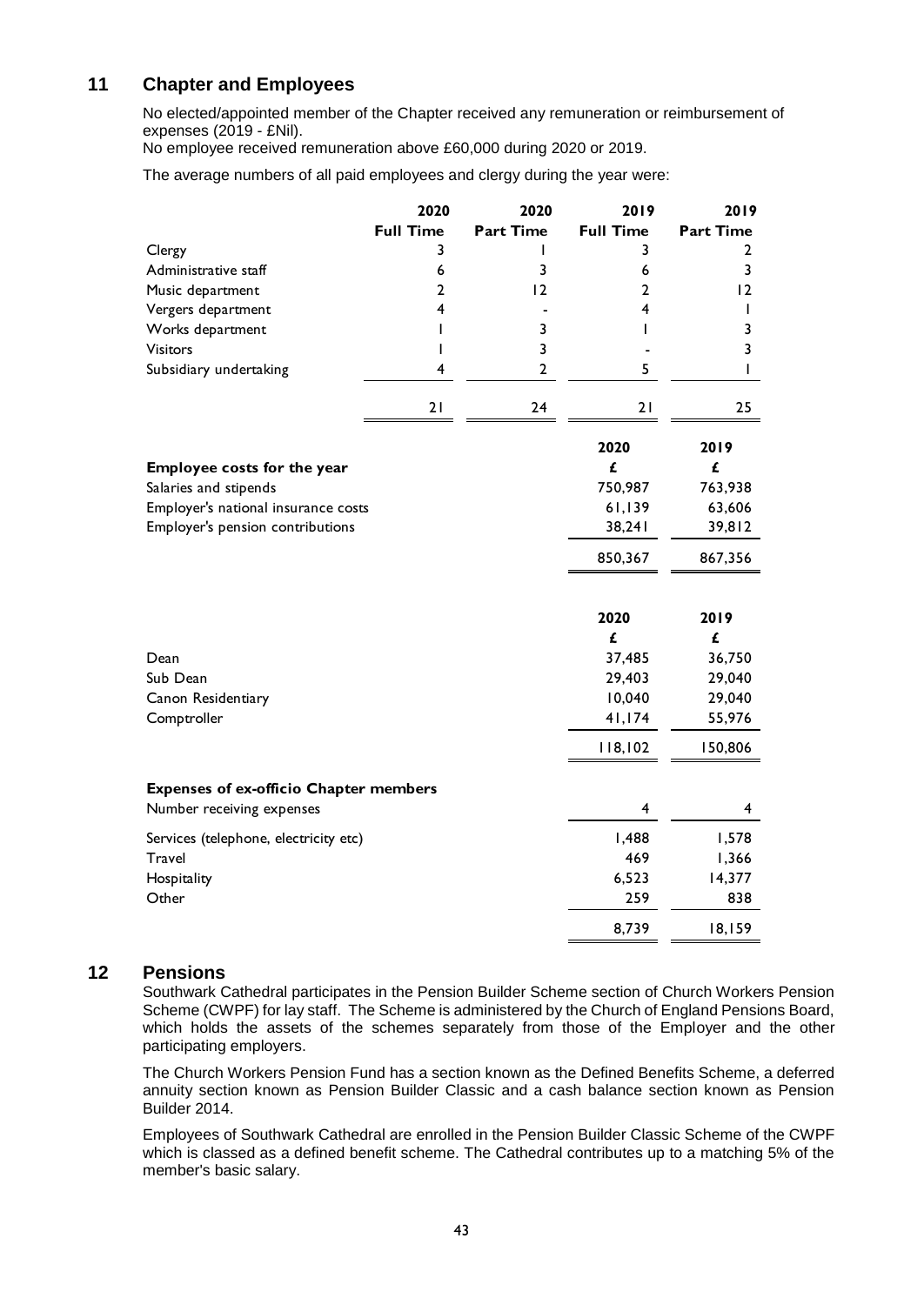Pension Builder Classic provides a pension for members for payment from retirement, accumulated from contributions paid and converted into a deferred annuity during employment based on terms set and reviewed by the Church of England Pensions Board from time to time. Bonuses may also be declared, depending upon the investment returns and other factors.

Pension contributions are recorded in an account for each member. This account may have bonuses added by the Board before retirement. The bonuses depend on investment experience and other factors. There is no requirement for the Board to grant any bonuses. The account, plus any bonuses declared, is payable from members' Normal Pension Age.

The scheme is a multi-employer scheme as described in Section 28 of FRS 102 as it is not possible to attribute the Pension Builder Scheme's assets and liabilities to specific employers. This means that contributions are accounted for as if the Scheme were a defined contribution scheme. The pensions costs charged to the SOFA in the year are contributions payable. The total charge included in these accounts, including Clergy, is £62,790 (2019: £71,141).

A valuation of the scheme is carried out once every three years. The most recent scheme valuation completed was carried out as at 31 December 2016. This revealed a deficit of £14.2m on the ongoing assumptions used. There is no requirement for deficit payments at the current time. A valuation as at 31 December 2019 was under way as at 31 December 2020.

The legal structure of the scheme is such that if another employer fails, Southwark Cathedral could become responsible for paying a share of that employer's pension liabilities.

|                                                               | 2020   | 2019   |
|---------------------------------------------------------------|--------|--------|
|                                                               |        |        |
| Audit Remunneration - audit services (Cathedral & Subsidiary) | 15.705 | 15.705 |
| - Non audit services                                          | 1.080  | 080, ا |
|                                                               | 16.785 | 16.785 |

## **13 Auditors' Remuneration**

### **14 Commitments**

At 31st December 2020 the Chapter was committed to making the following total minimum lease payments under non-cancellable operating leases on office equipment in the year to 31st December 2020:

|                                         | 2020   | 2019   |
|-----------------------------------------|--------|--------|
|                                         | £      |        |
| Payments due within one year            | 19,693 | 19,693 |
| Payments due between one and two years  | 11,268 | 19,693 |
| Payments due between two and five years | 5,582  | 16,850 |
|                                         | 36,543 | 56,236 |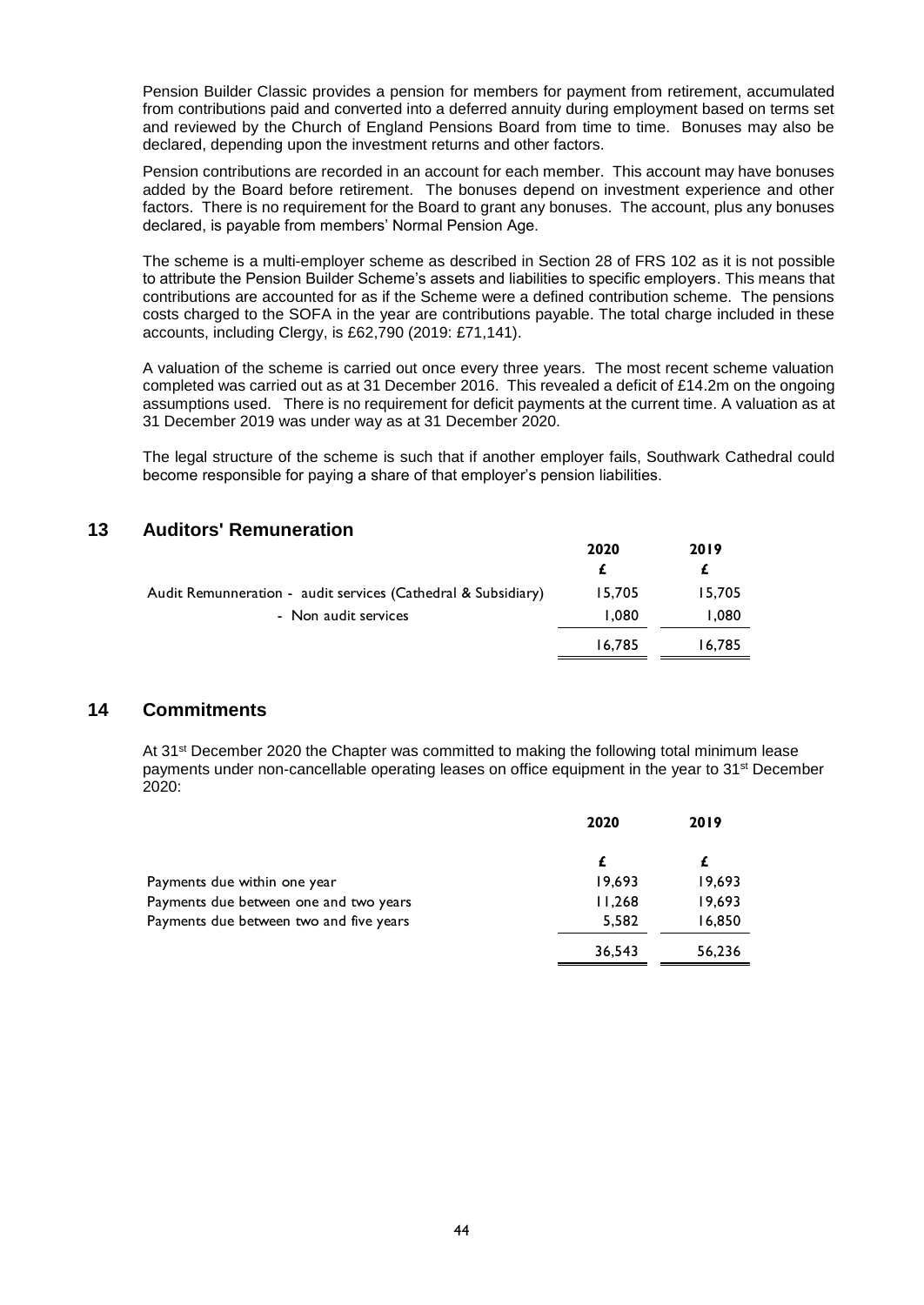## **15 Unrestricted Funds**

Set out below are figures for the unrestricted General and Property Funds and Southwark Cathedral Enterprises.

### **Year to 31st December 2020**

|                                                                   | General<br><b>Fund</b><br>£ | <b>Cathedral</b><br><b>Enterprises</b><br>£ | <b>Property</b><br>& Asset<br>Fund<br>£ | <b>TOTAL</b><br>£ |
|-------------------------------------------------------------------|-----------------------------|---------------------------------------------|-----------------------------------------|-------------------|
| <b>INCOME AND ENDOWMENTS FROM:</b>                                |                             |                                             |                                         |                   |
| Donation and Legacies                                             | 457,584                     |                                             |                                         | 457,584           |
| Grants in support of mission                                      |                             |                                             |                                         |                   |
| Charges and fees arising in course of mission                     | 107,217                     |                                             |                                         | 107,217           |
| Trading and fundraising                                           |                             | 354,971                                     |                                         | 354,971           |
| Investments                                                       | 168,331                     |                                             |                                         | 168,331           |
| Other income                                                      |                             |                                             |                                         |                   |
| Total income                                                      | 733,132                     | 354,971                                     |                                         | 1,088,103         |
| <b>EXPENDITURE ON:</b>                                            |                             |                                             |                                         |                   |
| Raising Funds                                                     | 133, 132                    | 384,435                                     |                                         | 517,567           |
| <b>Charitable Activities:</b>                                     |                             |                                             |                                         |                   |
| Ministry                                                          | 218,048                     |                                             |                                         | 218,048           |
| Cathedral and precincts upkeep                                    | 369,461                     |                                             | 13,008                                  | 382,469           |
| Education and outreach                                            | 31,482                      |                                             |                                         | 31,482            |
| Community, parish and congregation                                | 66,359                      |                                             |                                         | 66,359            |
| Other expenditure                                                 | 2,247                       |                                             |                                         | 2,247             |
| <b>Total Expenditure</b>                                          | 820,729                     | 384,435                                     | 13,008                                  | 1,218,172         |
| <b>NET INCOME/(EXPENDITURE)</b><br><b>BEFORE INVESTMENT GAINS</b> | (87, 597)                   | (29, 464)                                   | (13,008)                                | (130,069)         |
| Net gains on Investments                                          |                             |                                             | 10,000                                  | 10,000            |
| Net income/(expenditure)                                          | (87, 597)                   | (29, 464)                                   | (3,008)                                 | (120,069)         |
| Gross transfers between funds                                     | 4,011                       | (4, 011)                                    |                                         |                   |
| <b>Net Movement in Funds</b>                                      | (83,586)                    | (33, 475)                                   | (3,008)                                 | (120,069)         |
| Funds brought forward                                             | 188,830                     | 9,378                                       | 1,020,334                               | 1,218,542         |
| <b>Total Funds Carried Forward</b>                                | 105,244                     | (24,097)                                    | 1,017,326                               | 1,098,473         |

The transfer from Cathedral Enterprises to the General Fund represents the amount transferred under Gift Aid from Southwark Cathedral Enterprises Ltd as a contribution to the running costs of the Cathedral.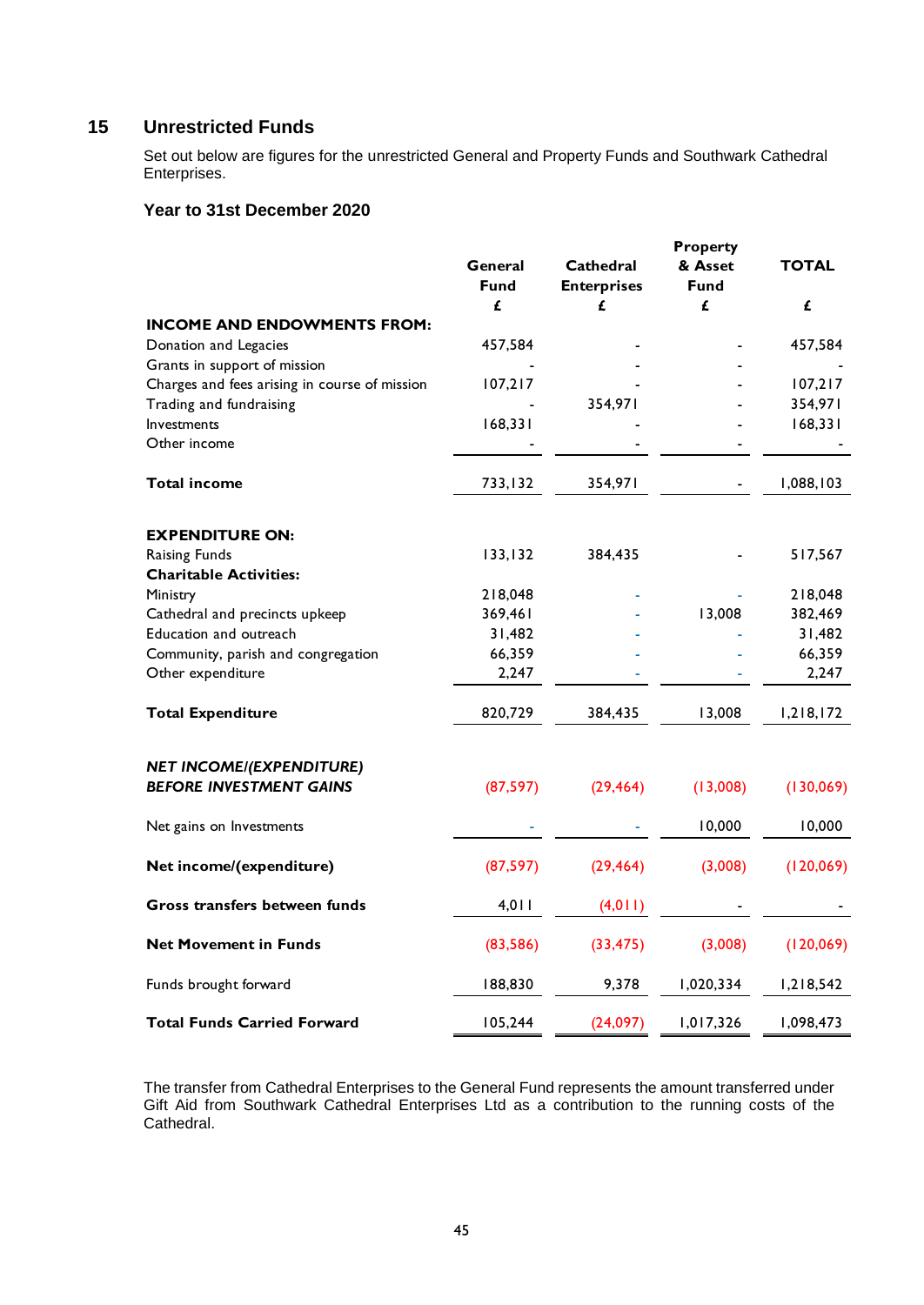## **15 Unrestricted Funds (continued)**

### **Year to 31st December 2019**

|                                               |                 | <b>Property</b>                 |                        |           |  |
|-----------------------------------------------|-----------------|---------------------------------|------------------------|-----------|--|
|                                               | General<br>Fund | Cathedral<br><b>Enterprises</b> | & Asset<br><b>Fund</b> | TOTAL     |  |
|                                               | £               | £                               | £                      | £         |  |
| <b>INCOME AND ENDOWMENTS FROM:</b>            |                 |                                 |                        |           |  |
| Donation and Legacies                         | 510,671         |                                 |                        | 510,671   |  |
| Grants in support of mission                  |                 |                                 |                        |           |  |
| Charges and fees arising in course of mission | 224,795         |                                 |                        | 224,795   |  |
| Trading and fundraising                       |                 | 823,367                         |                        | 823,367   |  |
| Investments                                   | 151,616         |                                 |                        | 151,616   |  |
| Other income                                  |                 |                                 |                        |           |  |
| <b>Total income</b>                           | 887,082         | 823.367                         |                        | 1,710,449 |  |
| <b>EXPENDITURE ON:</b>                        |                 |                                 |                        |           |  |
| Raising Funds                                 | 134,824         | 440,365                         |                        | 575,189   |  |
| <b>Charitable Activities:</b>                 |                 |                                 |                        |           |  |
| Ministry                                      | 425,853         |                                 |                        | 425,853   |  |
| Cathedral and precincts upkeep                | 589,543         |                                 | 16,441                 | 605,984   |  |
| Education and outreach                        | 80,325          |                                 |                        | 80,325    |  |
| Community, parish and congregation            | 80,492          |                                 |                        | 80,492    |  |
| Other expenditure                             | 3,484           |                                 |                        | 3,484     |  |
| <b>Total Expenditure</b>                      | 1,314,521       | 440,365                         | 16,441                 | 1,771,327 |  |
| <b>NET INCOME/(EXPENDITURE)</b>               |                 |                                 |                        |           |  |
| <b>BEFORE INVESTMENT GAINS</b>                | (427, 439)      | 383,002                         | (16, 441)              | (60, 878) |  |
| Net gains on Investments                      |                 |                                 | $50,000$ <sup>-</sup>  | 50,000    |  |
| Net income/(expenditure)                      | (427, 439)      | 383,002                         | 33,559                 | (10, 878) |  |
| Gross transfers between funds                 | 368,231         | (431, 623)                      | 63,392                 |           |  |
| <b>Net Movement in Funds</b>                  | (59, 208)       | (48,621)                        | 96,951                 | (10, 878) |  |
| Funds brought forward                         | 248,038         | 57,999                          | 923,383                | 1,229,420 |  |
| <b>Total Funds Carried Forward</b>            | 188,830         | 9,378                           | 1,020,334              | 1,218,542 |  |

The transfer from Cathedral Enterprises to the General Fund represents the amount transferred under Gift Aid from Southwark Cathedral Enterprises Ltd as a contribution to the running costs of the Cathedral.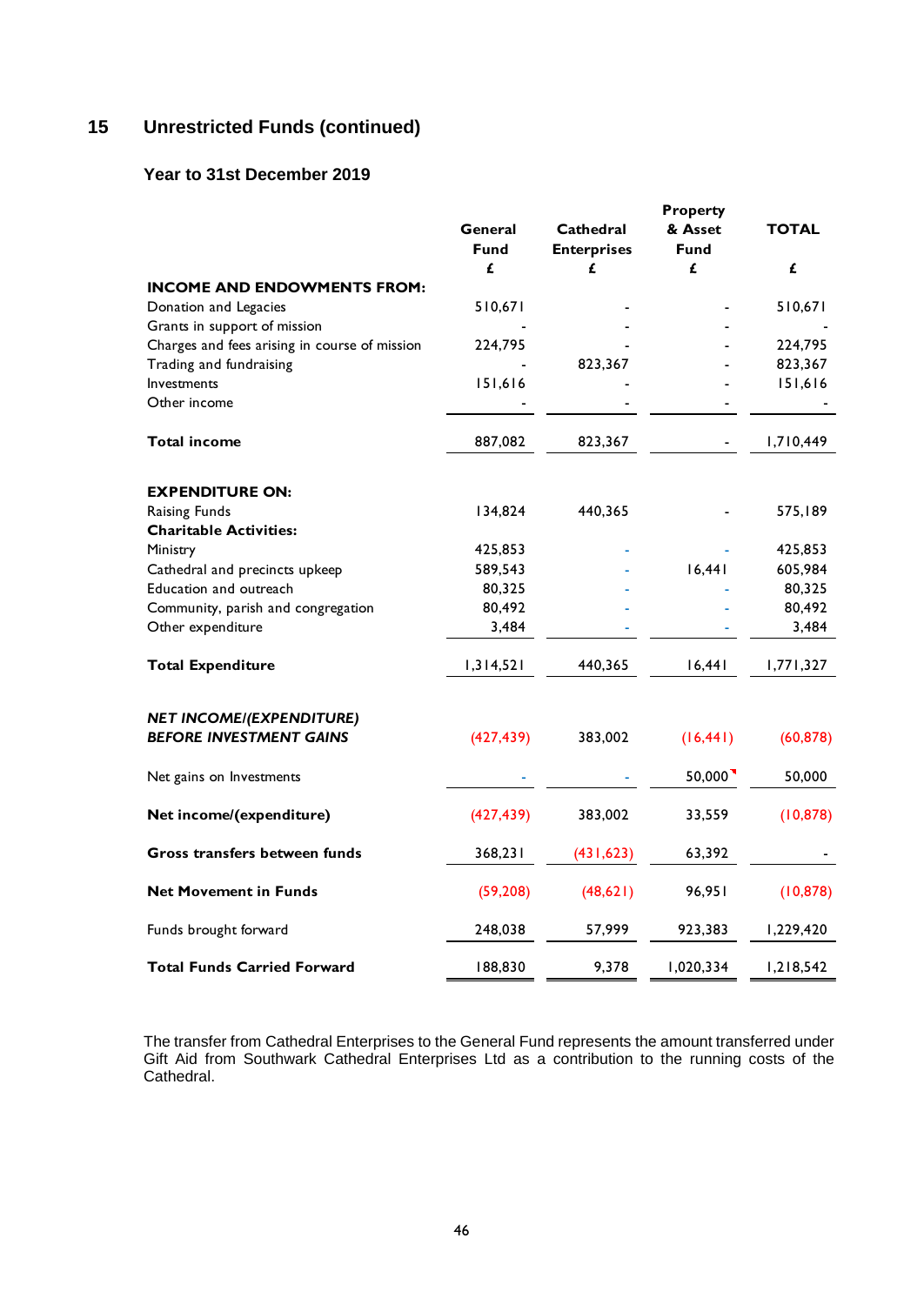## **16 Restricted Income Funds**

|                                               | Choir<br><b>Funds</b><br>£ | Other<br><b>Restricted</b><br>Income<br>£ | <b>Property</b><br>Fund<br>£ | <b>Total</b><br>£ |
|-----------------------------------------------|----------------------------|-------------------------------------------|------------------------------|-------------------|
| <b>INCOME AND ENDOWMENTS FROM:</b>            |                            |                                           |                              |                   |
| Donation and Legacies                         | 1,874                      | 95,604                                    | 18,201                       | 115,679           |
| Grants in support of mission                  |                            | 409,682                                   | 7,110                        | 416,792           |
| Charges and fees arising in course of mission | 610                        |                                           |                              | 610               |
| Trading and fundraising                       |                            |                                           |                              |                   |
| Investments                                   | 18,424                     | 301                                       |                              | 18,725            |
| Other income                                  |                            |                                           |                              |                   |
| <b>Total income</b>                           | 20,908                     | 505,587                                   | 25,311                       | 551,806           |
| <b>EXPENDITURE ON:</b>                        |                            |                                           |                              |                   |
| Raising Funds                                 | 3,200                      | 22, 125                                   |                              | 25,325            |
| <b>Charitable Activities:</b>                 |                            |                                           |                              |                   |
| Ministry                                      | 18,424                     | 283,319                                   |                              | 301,743           |
| Cathedral and precincts upkeep                |                            | 106,545                                   | 31,451                       | 137,996           |
| Education and outreach                        |                            | 36,941                                    |                              | 36,941            |
| Community, parish and congregation            |                            | 7,602                                     |                              | 7,602             |
| Other expenditure                             |                            |                                           |                              |                   |
| <b>Total Expenditure</b>                      | 21,624                     | 456,532                                   | 31,451                       | 509,607           |
| <b>NET INCOME/(EXPENDITURE)</b>               |                            |                                           |                              |                   |
| <b>BEFORE INVESTMENT GAINS</b>                | (716)                      | 49,055                                    | (6, 140)                     | 42,199            |
| Net gains on Investments                      |                            |                                           | 1,612                        | 1,612             |
| Net income/(expenditure)                      | (716)                      | 49,055                                    | (4,528)                      | 43,811            |
| Gross transfers between funds                 |                            |                                           |                              |                   |
| <b>Net Movement in Funds</b>                  | (716)                      | 49,055                                    | (4,528)                      | 43,811            |
| Funds brought forward                         | 100,696                    | 42,877                                    | 34,071                       | 177,644           |
| <b>Total Funds Carried Forward</b>            | 99,980                     | 91,932                                    | 29,543                       | 221,455           |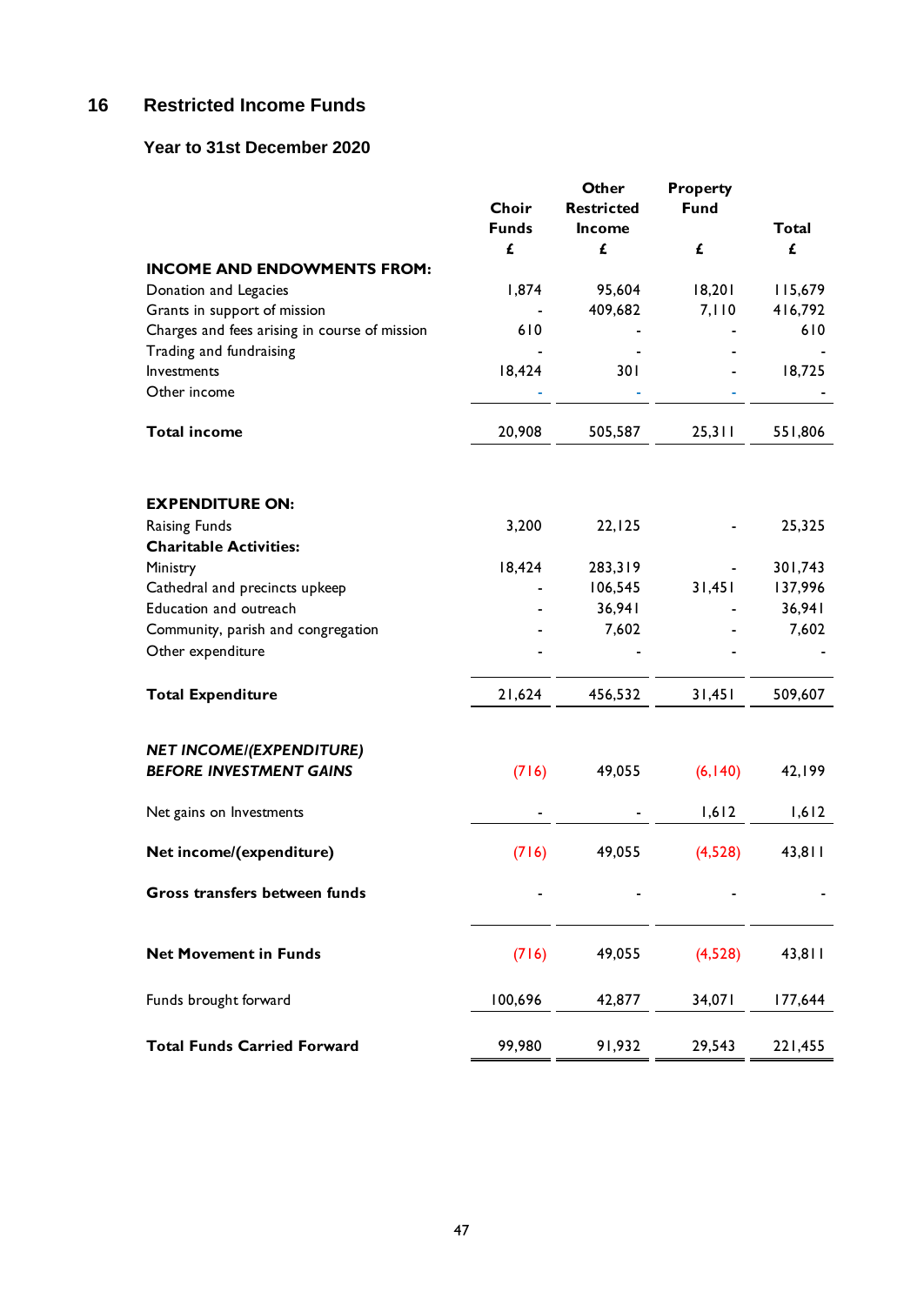## **16 Restricted Income Funds (continued)**

|                                                                          | Choir<br><b>Funds</b> | <b>Other</b><br><b>Restricted</b><br><b>Income</b> | <b>Property</b><br><b>Fund</b> | <b>Total</b> |
|--------------------------------------------------------------------------|-----------------------|----------------------------------------------------|--------------------------------|--------------|
|                                                                          | £                     | £                                                  | £                              | £            |
| <b>INCOME AND ENDOWMENTS FROM:</b>                                       |                       |                                                    |                                |              |
| Donation and Legacies                                                    | 12,514                | 186,711                                            | 26,795                         | 226,020      |
| Grants in support of mission                                             |                       | 218,257                                            | 2,964                          | 1221,221     |
| Charges and fees arising in course of mission<br>Trading and fundraising | 10,267                |                                                    |                                | 10,267       |
| Investments                                                              | 23,548                | 385                                                |                                | 23,933       |
| Other income                                                             |                       |                                                    |                                |              |
| <b>Total income</b>                                                      | 46,329                | 405,353                                            | 29,759                         | 481,441      |
| <b>EXPENDITURE ON:</b>                                                   |                       |                                                    |                                |              |
| Raising Funds                                                            | 3,694                 | 7,337                                              |                                | 11,031       |
| <b>Charitable Activities:</b>                                            |                       |                                                    |                                |              |
| Ministry                                                                 | 23,548                | 202,819                                            |                                | 226,367      |
| Cathedral and precincts upkeep                                           |                       | 82,495                                             | 32,215                         | 114,710      |
| Education and outreach                                                   |                       | 63,910                                             |                                | 63,910       |
| Community, parish and congregation                                       |                       | 5,915                                              |                                | 5,915        |
| Other expenditure                                                        |                       |                                                    |                                |              |
| <b>Total Expenditure</b>                                                 | 27,242                | 362,476                                            | 32,215                         | 421,933      |
| <b>NET INCOME/(EXPENDITURE)</b>                                          |                       |                                                    |                                |              |
| <b>BEFORE INVESTMENT GAINS</b>                                           | 19,087                | 42,877                                             | (2, 456)                       | 59,508       |
|                                                                          |                       |                                                    |                                |              |
| Net gains on Investments                                                 |                       |                                                    | 3,694                          | 3,694        |
| Net income/(expenditure)                                                 | 19,087                | 42,877                                             | 1,238                          | 63,202       |
| Gross transfers between funds                                            |                       |                                                    |                                |              |
| <b>Net Movement in Funds</b>                                             | 19,087                | 42,877                                             | 1,238                          | 63,202       |
| Funds brought forward                                                    | 81,609                |                                                    | 32,833                         | 114,442      |
| <b>Total Funds Carried Forward</b>                                       | 100,696               | 42,877                                             | 34,071                         | 177,644      |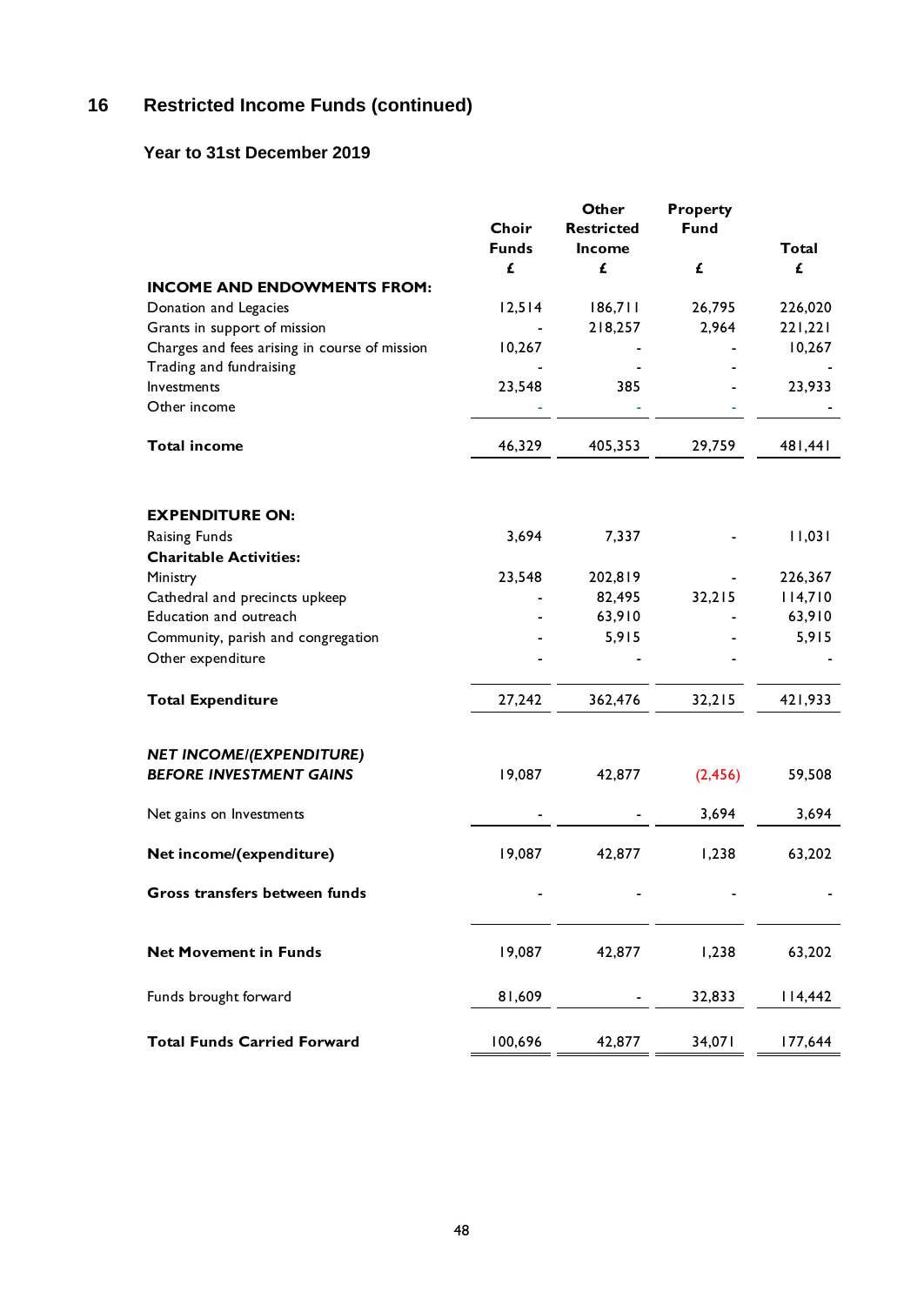## **17 Endowment Funds**

|                                                                   | <b>Buildings</b><br><b>Fund</b><br>£ | <b>Property</b><br><b>Fund</b><br>£ | <b>Choirs</b><br><b>Endowment</b><br>Fund<br>£ | <b>Total</b><br>£ |
|-------------------------------------------------------------------|--------------------------------------|-------------------------------------|------------------------------------------------|-------------------|
| <b>INCOME AND ENDOWMENTS FROM:</b>                                |                                      |                                     |                                                |                   |
| Donation and Legacies                                             |                                      |                                     |                                                |                   |
| Grants in support of mission                                      |                                      |                                     |                                                |                   |
| Charges and fees arising in course of mission                     |                                      |                                     |                                                |                   |
| Trading and fundraising                                           |                                      |                                     |                                                |                   |
| Investments                                                       |                                      |                                     |                                                |                   |
| Other income                                                      |                                      |                                     |                                                |                   |
| <b>Total income</b>                                               |                                      |                                     |                                                |                   |
| <b>EXPENDITURE ON:</b>                                            |                                      |                                     |                                                |                   |
| Raising Funds                                                     |                                      |                                     |                                                |                   |
| <b>Charitable Activities:</b>                                     |                                      |                                     |                                                |                   |
| Ministry                                                          |                                      |                                     |                                                |                   |
| Cathedral and precincts upkeep                                    |                                      |                                     |                                                |                   |
| Education and outreach                                            |                                      |                                     |                                                |                   |
| Community, parish and congregation                                |                                      |                                     |                                                |                   |
| Other expenditure                                                 |                                      |                                     |                                                |                   |
| <b>Total Expenditure</b>                                          |                                      |                                     |                                                |                   |
| <b>NET INCOME/(EXPENDITURE)</b><br><b>BEFORE INVESTMENT GAINS</b> |                                      |                                     |                                                |                   |
| Net gains/(loss) on Investments                                   |                                      | (1, 879)                            | (15, 249)                                      | (17, 128)         |
| Net income/(expenditure)                                          |                                      | (1, 879)                            | (15, 249)                                      | (17, 128)         |
| Gross transfers between funds                                     |                                      |                                     |                                                |                   |
| Net movement in funds                                             |                                      | (1,879)                             | (15, 249)                                      | (17, 128)         |
| Funds brought forward                                             | 15,250,000                           | 395,668                             | 732,181                                        | 16,377,849        |
| <b>Total Funds Carried Forward</b>                                | 15,250,000                           | 393,789                             | 716,932                                        | 16,360,721        |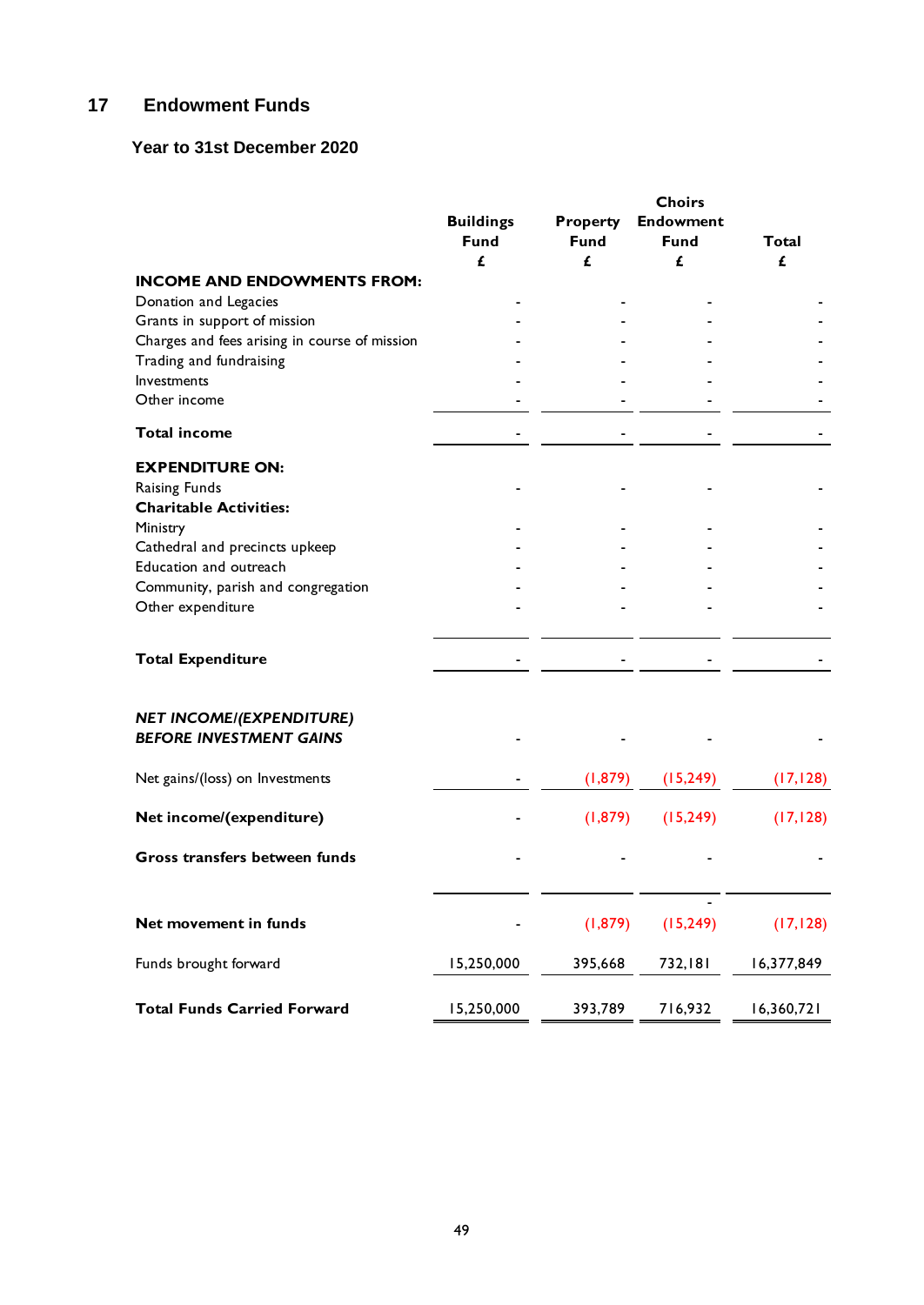## **17 Endowment Funds (continued)**

|                                               | <b>Choirs</b>    |                 |                  |              |  |
|-----------------------------------------------|------------------|-----------------|------------------|--------------|--|
|                                               | <b>Buildings</b> | <b>Property</b> | <b>Endowment</b> |              |  |
|                                               | Fund             | <b>Fund</b>     | Fund             | <b>Total</b> |  |
|                                               | £                | £               | £                | £            |  |
|                                               |                  |                 |                  |              |  |
| <b>INCOME AND ENDOWMENTS FROM:</b>            |                  |                 |                  |              |  |
| Donation and Legacies                         |                  | 76,542          |                  | 76,542       |  |
| Grants in support of mission                  |                  |                 |                  |              |  |
| Charges and fees arising in course of mission |                  |                 |                  |              |  |
| Trading and fundraising                       |                  |                 |                  |              |  |
| Investments                                   |                  |                 |                  |              |  |
|                                               |                  |                 |                  |              |  |
| Other income                                  |                  |                 |                  |              |  |
| <b>Total income</b>                           |                  | 76,542          |                  | 76,542       |  |
| <b>EXPENDITURE ON:</b>                        |                  |                 |                  |              |  |
| Raising Funds                                 |                  |                 |                  |              |  |
| <b>Charitable Activities:</b>                 |                  |                 |                  |              |  |
| Ministry                                      |                  |                 |                  |              |  |
|                                               |                  |                 |                  |              |  |
| Cathedral and precincts upkeep                |                  |                 |                  |              |  |
| Education and outreach                        |                  |                 |                  |              |  |
| Community, parish and congregation            |                  |                 |                  |              |  |
| Other expenditure                             |                  |                 |                  |              |  |
|                                               |                  |                 |                  |              |  |
|                                               |                  |                 |                  |              |  |
| <b>Total Expenditure</b>                      |                  |                 |                  |              |  |
|                                               |                  |                 |                  |              |  |
| <b>NET INCOME/(EXPENDITURE)</b>               |                  |                 |                  |              |  |
| <b>BEFORE INVESTMENT GAINS</b>                |                  | 76,542          |                  | 76,542       |  |
|                                               |                  |                 |                  |              |  |
| Net gains on Investments                      |                  | 1,009           | 61,660           | 62,669       |  |
| Net income/(expenditure)                      |                  | 77,551          | 61,660           | 139,211      |  |
|                                               |                  |                 |                  |              |  |
| Gross transfers between funds                 |                  |                 |                  |              |  |
|                                               |                  |                 |                  |              |  |
| Net movement in funds                         |                  | 77,551          | 61,660           | 139,211      |  |
|                                               |                  |                 |                  |              |  |
| Funds brought forward                         | 15,250,000       | 318,117         | 670,521          | 16,238,638   |  |
| <b>Total Funds Carried Forward</b>            | 15,250,000       | 395,668         | 732,181          | 16,377,849   |  |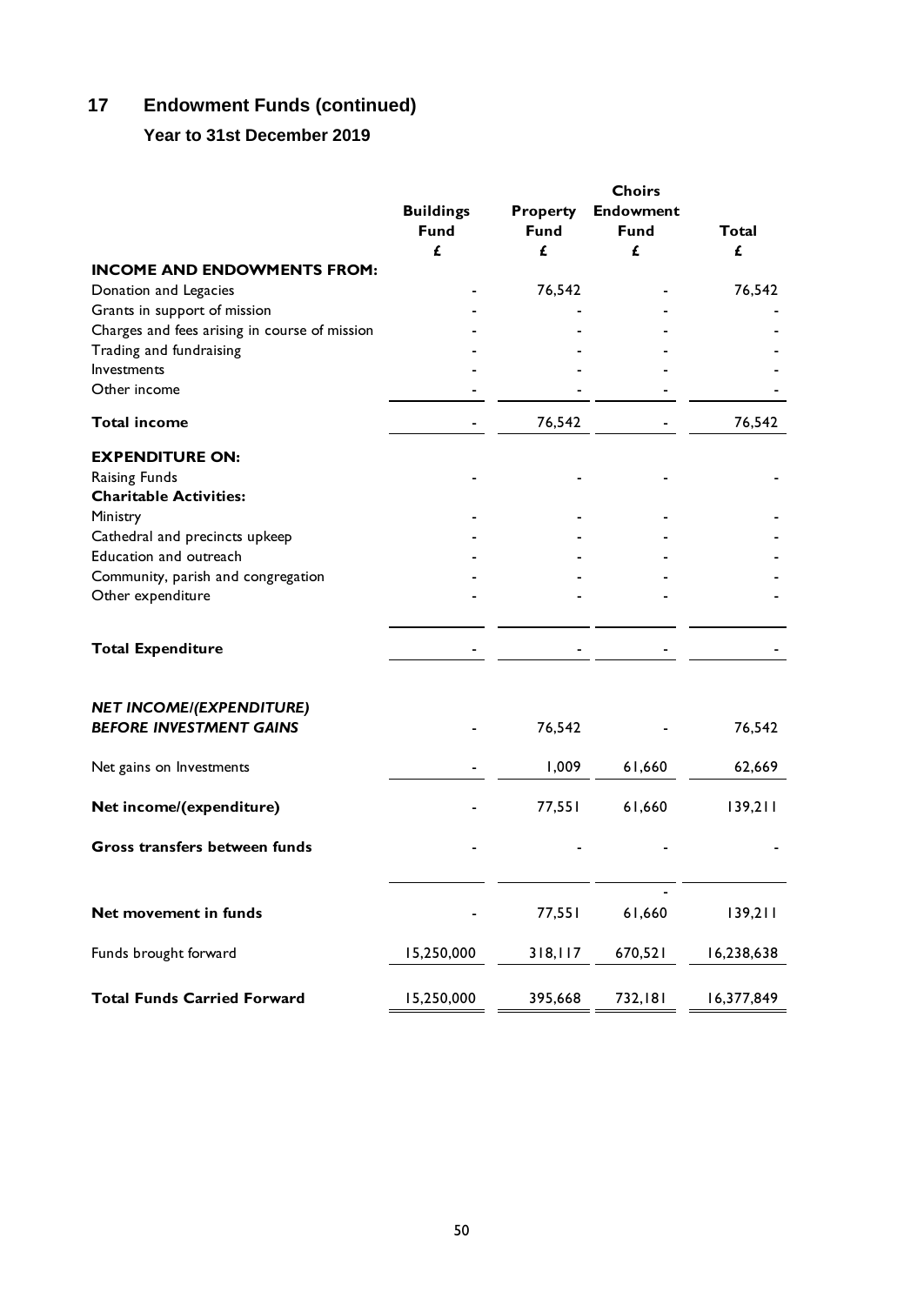### **18 Notes on Funds**

#### **Property Fund**

That portion of the Property Fund represented by the proceeds of sale of properties formerly belonging to the Cathedral is part of the endowment and can be used to acquire land and to improve or develop property other than the Cathedral buildings. Endowment monies can only be expended on Cathedral buildings with the consent of the Church Commissioners and subject to agreement between the Commissioners and the Chapter that such monies will be repaid. The endowment element of the Fund is £393,789 (2019: £395,668). The restricted element of the fund at the year end is £29,543 (2019: £34,071). The unrestricted element of the fund stands at £1,017,326 (2019: £1,020,334) from the unrealised gains arising from the revaluation of All Hallows Hall and Cottage.

#### **Buildings Fund**

This represents the value of properties owned by the Chapter and is an endowment fund. It was established in 1996 when the Cathedral brought the value of its properties (excluding the Cathedral church and ancillary buildings within the line of ecclesiastical exemption) onto its balance sheet to comply with the requirements of the original Guidelines on Accounting and Reporting by English Anglican Cathedrals. The value of this fund at 31st December 2020 stands at £15,250,000 following the revaluation of Cathedral properties during 2014.

#### **Choirs Endowment Fund**

Income from this fund jointly supports the Boys and Girls Choirs and the music of the Cathedral.

#### **Property Endowment Fund**

Income from this fund is to be applied to property maintenance of the Cathedral property portfolio.

#### **Choristers Funds**

There are two funds, the Choristers Fund and the Girls Choir Fund, administered by the directors of the Boys and Girls Choirs, which are used to finance choir tours and other choir activities. Monies raised from donations and concerts and other fundraising events are accumulated in these funds and expended as necessary.

#### **General Revenue Account**

This account is the operating account of the Cathedral. It is primarily an unrestricted fund, although certain immaterial items of income and expenditure during the year are technically restricted.

### **19 Connected Charities**

The entities listed below, for which financial information, subject to audit where appropriate, is set out, are not controlled by the Chapter but are wholly for the benefit of the Cathedral. In accordance with the guidelines on Cathedral Accounting, only the transactions with these entities are included in the consolidated accounts. The information relates to the following accounting years: for the Friends of Southwark Cathedral and the Dean's Fund the figures relate to the accounting year ending  $31<sup>st</sup>$ December 2019, for Southwark Cathedral Education Trust the figures relate to the accounting year ending 31st March 2020 and for Southwark Cathedral Development trust the figures relate to the accounting year ending 31st December 2020.

|                                             | <b>Friends of</b>                          | <b>Southwark</b> |                    |              |             |
|---------------------------------------------|--------------------------------------------|------------------|--------------------|--------------|-------------|
|                                             | <b>Southwark</b><br>Cathedral<br>(1159545) | <b>Cathedral</b> | <b>Development</b> | Dean's       |             |
|                                             |                                            |                  | <b>Education</b>   | <b>Trust</b> | <b>Fund</b> |
|                                             |                                            | (1058369)        | (1069914)          | (279354)     |             |
|                                             | £                                          | £                | £                  | £            |             |
| Gross income                                | 47,854                                     | 67,363           | 44,787             | 8,250        |             |
| Net income before amounts paid to Cathedral | 6,496                                      | (5,615)          | 1,606              | 8,250        |             |
| Amounts paid to Cathedral                   | 8,170                                      |                  | 26,031             | 6,573        |             |
| Gross assets                                | 297,762                                    | 143.734          | 1,021,602          | 292,116      |             |
| Net assets                                  | 296,742                                    | 129.207          | 1,012,602          | 292,116      |             |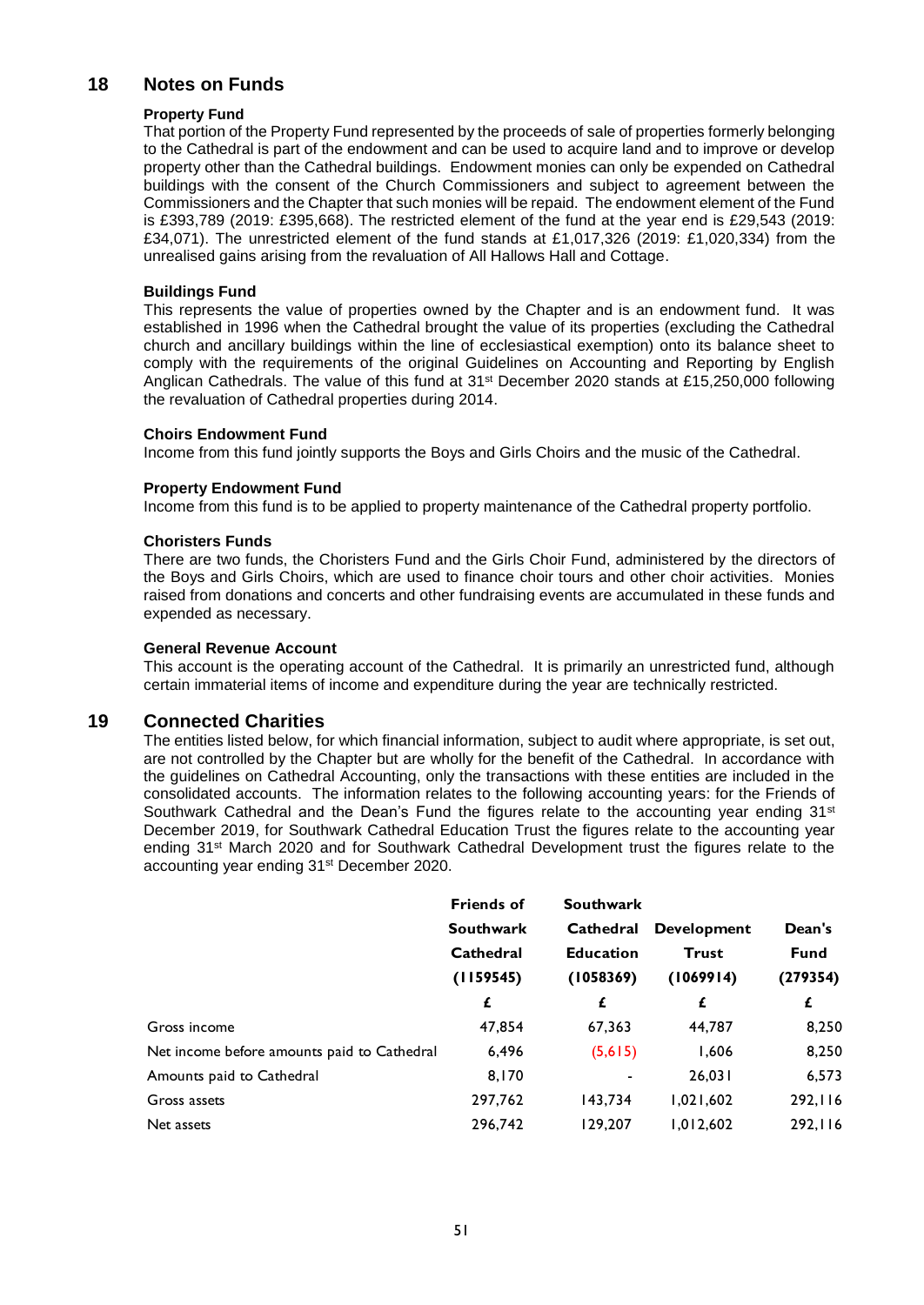## **20 Analysis of Group Net Assets between Funds**

|                                            | <b>Unrestricted</b><br><b>Funds</b> | Designated<br><b>Funds</b> | <b>Funds</b>   | <b>Restricted Endowment</b><br><b>Funds</b> | <b>Total</b><br>2020 |
|--------------------------------------------|-------------------------------------|----------------------------|----------------|---------------------------------------------|----------------------|
|                                            | £                                   | £                          | £              | £                                           | £                    |
| <b>Fund balances at 31st December 2020</b> |                                     |                            |                |                                             |                      |
| are represented by:                        |                                     |                            |                |                                             |                      |
| Tangible fixed assets                      |                                     | 56,286                     | $\blacksquare$ | 15,250,000                                  | 15,306,286           |
| Investments                                |                                     | 935,000                    | 25,060         | 797,693                                     | 1,757,753            |
| <b>Current Assets</b>                      | 688,079                             | -                          | 159,033        |                                             | 847, II2             |
| <b>Current Liabilities</b>                 | (141, 281)                          | ۰                          | (39, 221)      |                                             | (180, 502)           |
| Long term liabilities                      |                                     |                            |                |                                             |                      |
| Inter-fund loan                            | (50,000)                            |                            |                |                                             | (50,000)             |
| Total net assets                           | 496,798                             | 991.286                    | 144.872        | 16.047.693                                  | 17,680,649           |
|                                            |                                     |                            |                |                                             |                      |

|                                     | <b>Unrestricted</b> | <b>Designated</b>        |              | <b>Restricted Endowment</b> | <b>Total</b> |
|-------------------------------------|---------------------|--------------------------|--------------|-----------------------------|--------------|
|                                     | <b>Funds</b>        | <b>Funds</b>             | <b>Funds</b> | <b>Funds</b>                | 2019         |
|                                     | £                   | £                        | £            | £                           | £            |
| Fund balances at 31st December 2019 |                     |                          |              |                             |              |
| are represented by:                 |                     |                          |              |                             |              |
| Tangible fixed assets               |                     | 95.334                   | ۰            | 15,250,000                  | 15,345,334   |
| Investments                         |                     | 925.000                  | 23,448       | 738,279                     | 1,686,727    |
| <b>Current Assets</b>               | 721,938             | $\blacksquare$           | 231,239      | 76,542                      | 1,029,719    |
| <b>Current Liabilities</b>          | (232,999)           | ۰                        | (54, 746)    |                             | (287, 745)   |
| Long term liabilities               |                     | $\overline{\phantom{0}}$ |              |                             |              |
| Inter-fund loan                     | (290, 731)          |                          | (22, 297)    | 313,028                     |              |
|                                     |                     |                          |              |                             |              |
| Total net assets                    | 198,208             | 1,020,334                | 177.644      | 16.377.849                  | 17,774,035   |

The inter-fund loan represents the accumulated balance of endowment fund assets which has been used to support other unrestricted and restricted fund programmes, particularly the Millennium Project and other property improvements.